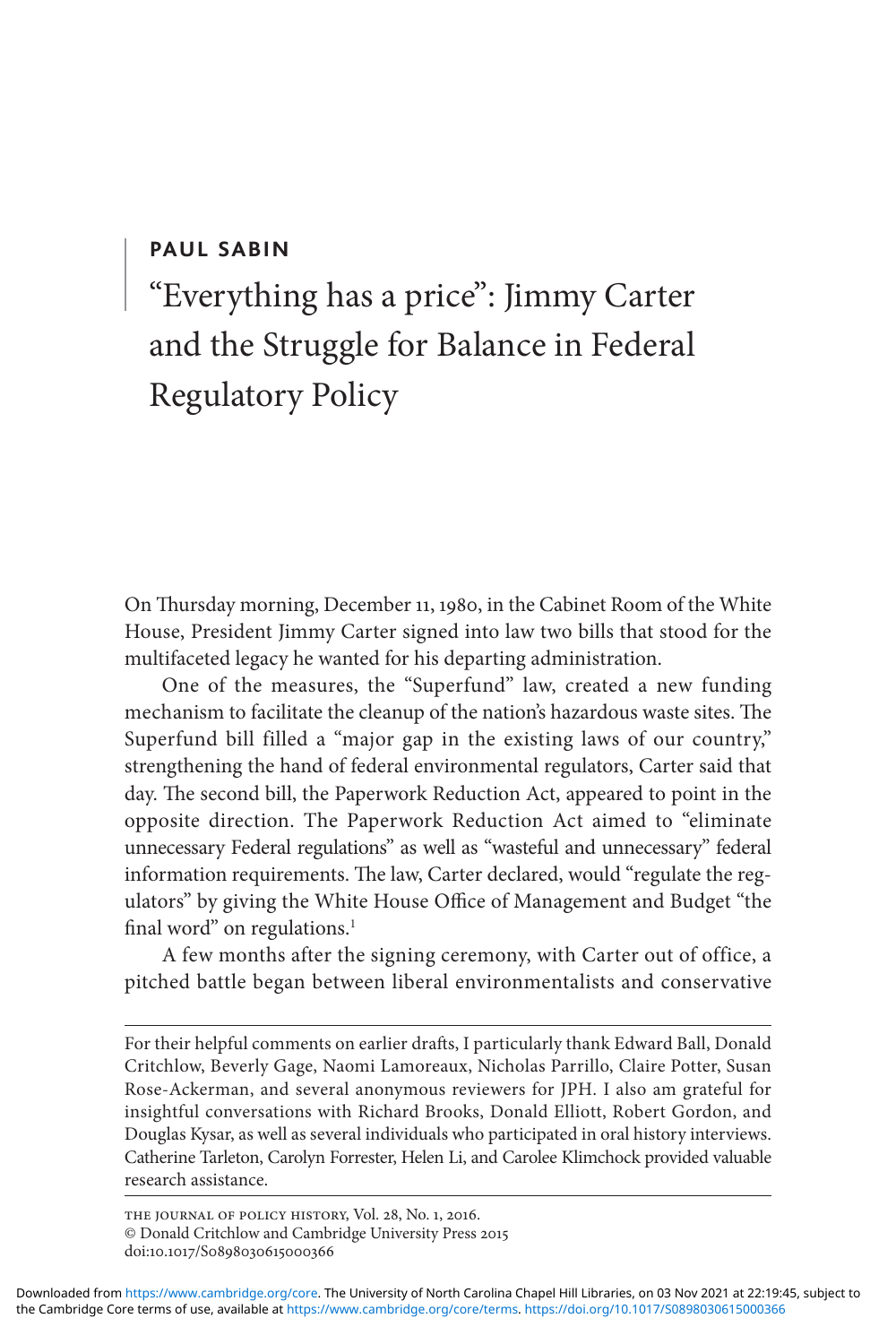antiregulatory activists. Superfund and the Office of Management and Budget's control over federal regulation were central to the conflict. The fledgling Reagan administration zealously embraced its new powers over federal regulation. With a publicly combative tone, the Office of Management and Budget provoked outcry by trying to sharply curtail environmental, health, and safety regulations. Meanwhile, congressional liberals and the White House fought over the implementation of Superfund, ultimately leading to the resignation of Reagan's first EPA administrator and the perjury conviction of her assistant administrator in charge of the toxic-waste program.

This was decidedly not the legacy that Carter intended. He had offered a different vision from this bitter strife between environmentalists and deregulators. Rather than forcing a choice between starkly different paths, the Paperwork Reduction Act and the Superfund bill represented, for Carter, two important developments of the 1970s that were compatible and should be merged.

Threats to public health, safety, and the environment demanded a governmental response. Ten years earlier, on New Years Day 1970, Richard Nixon had signed the National Environmental Policy Act, declaring that it was "now or never" for Americans to "restore the cleanliness" of the nation's air and water. In the decade between NEPA and Superfund, Congress passed the major environmental bills of the era, addressing air and water pollution, toxic chemicals, oil pollution, endangered species, forest and marine management, and energy efficiency. Federal agencies, including the new Environmental Protection Agency (EPA) and Occupational Safety and Health Administration (OSHA), sprang into action to write and enforce new rules and regulations. Superfund turned out to be the last major building block in this emerging federal environmental regulatory state.<sup>2</sup>

 Yet as the federal government expanded its reach during the 1970s, many critics, particularly business leaders but also, increasingly, academic economists and policymakers, complained about the impact of regulations on the American people and on the nation's economic growth. New York Republican Frank Horton, one of the paperwork bill's House sponsors, reported being "besieged" in his district with complaints of "strangulation by regulation." Regulation and paperwork were not free goods, these critics argued. The government needed to manage the costs that it imposed on the American people.<sup>3</sup>

 Carter himself embodied both of these impulses: he embraced government action to protect the environment and public health, and he also sought to make regulation less burdensome and costly. Both causes, in fact, were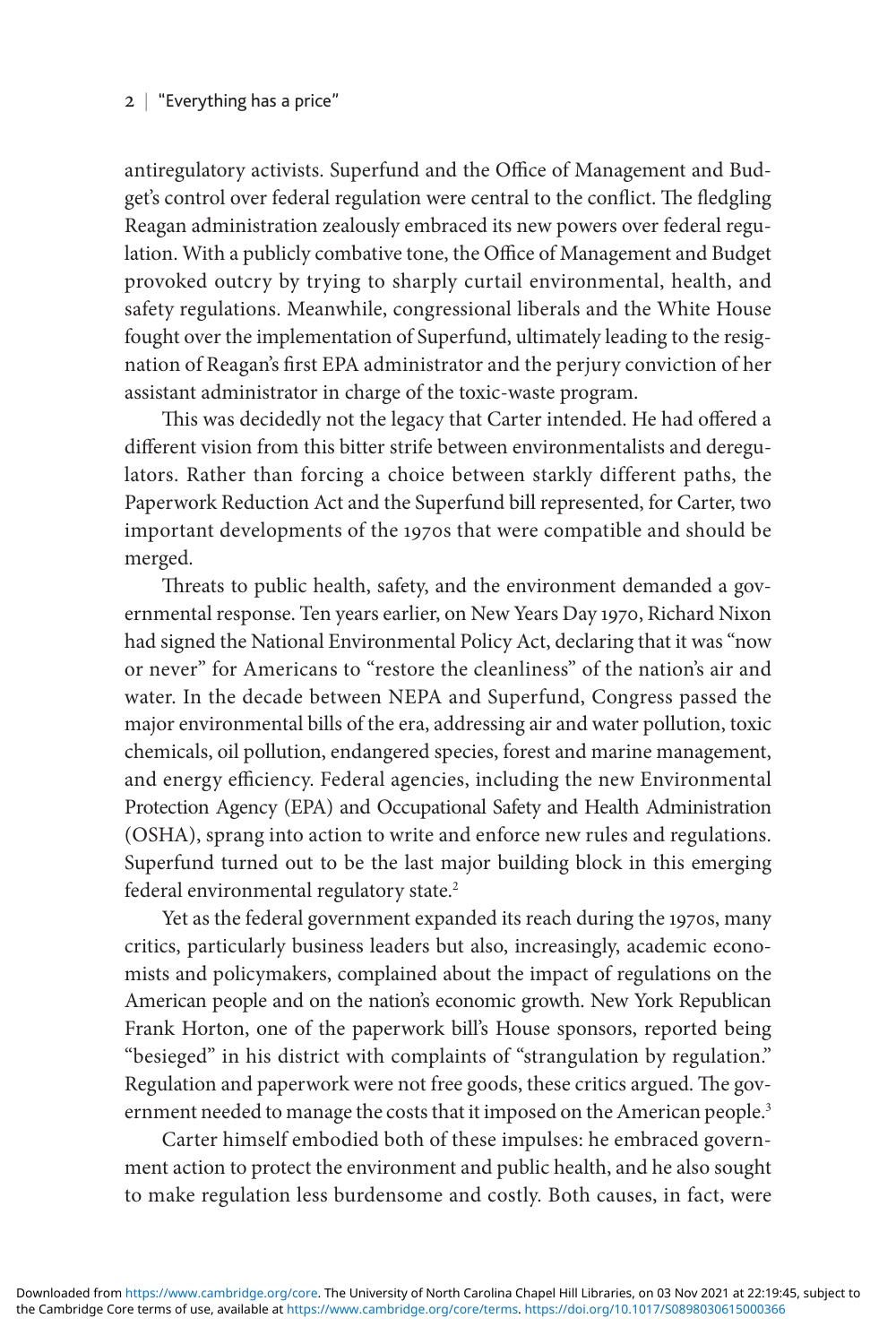personal passions. Carter had spent childhood days roaming the woods and fields in rural Georgia. "Everyone who knows me," he said while signing the Superfund bill, "understands that one of my greatest pleasures has been to strengthen the protection of our environment." But government efficiency also animated the president. With a background in the Navy's nuclear submarine program, Carter was used to calculating and balancing risks and benefits for strategic purposes. As governor of Georgia, Carter also had worked to rationalize state government, abolishing and consolidating hundreds of state agencies. Now in the closing days of his presidency, Carter spoke fondly of the utterly bureaucratic cause of information management and regulatory reform. One of the "high points of my presidency," Carter recalled, was a day in 1978 when more than nine hundred minor and outdated safety and health regulations "were stricken from the books." Carter characterized the Paperwork Reduction Act as a defining legacy. The law, Carter said at the signing ceremony, was "embedding my own philosophy . . . into the laws of our Nation." At his very first presidential cabinet meeting, Carter had directed his cabinet officers and agency heads to cut down the "extraordinary and unnecessary burden of paperwork" on the American people. Carter now announced with pride and a little uncertainty as he signed the paperwork law, "We've addressed the bureaucrats, and we've won, right?" The White House audience laughed.<sup>4</sup>

 This article uses the records of Carter's domestic policy and economic advisers and his budget office to examine a crucial lead-up to that December signing ceremony: the Carter administration's efforts to manage the costs and burdens of federal regulation. Why did Carter and his advisers believe that improving federal regulation was so important? How did the administration's approach to regulatory reform evolve over the course of Carter's presidency? More narrowly, why did the Carter administration initially oppose strong Office of Management and Budget oversight of regulation and then later advocate legislation to strengthen OMB's role? This is a story of tension and conflict as the Carter administration sought to balance regulation and reform, as well as trade-offs between agency independence and White House control. Carter's integrated approach was, in some ways, less politically successful than Reagan's single-minded tack. Carter's compromises inevitably disappointed some of his own constituents, the environmental and health advocates calling for tougher regulation. Yet he also did not go far enough to win over conservatives and business advocates. Few interest groups rallied to support compromise and moderation. Yet if Carter had continued his reform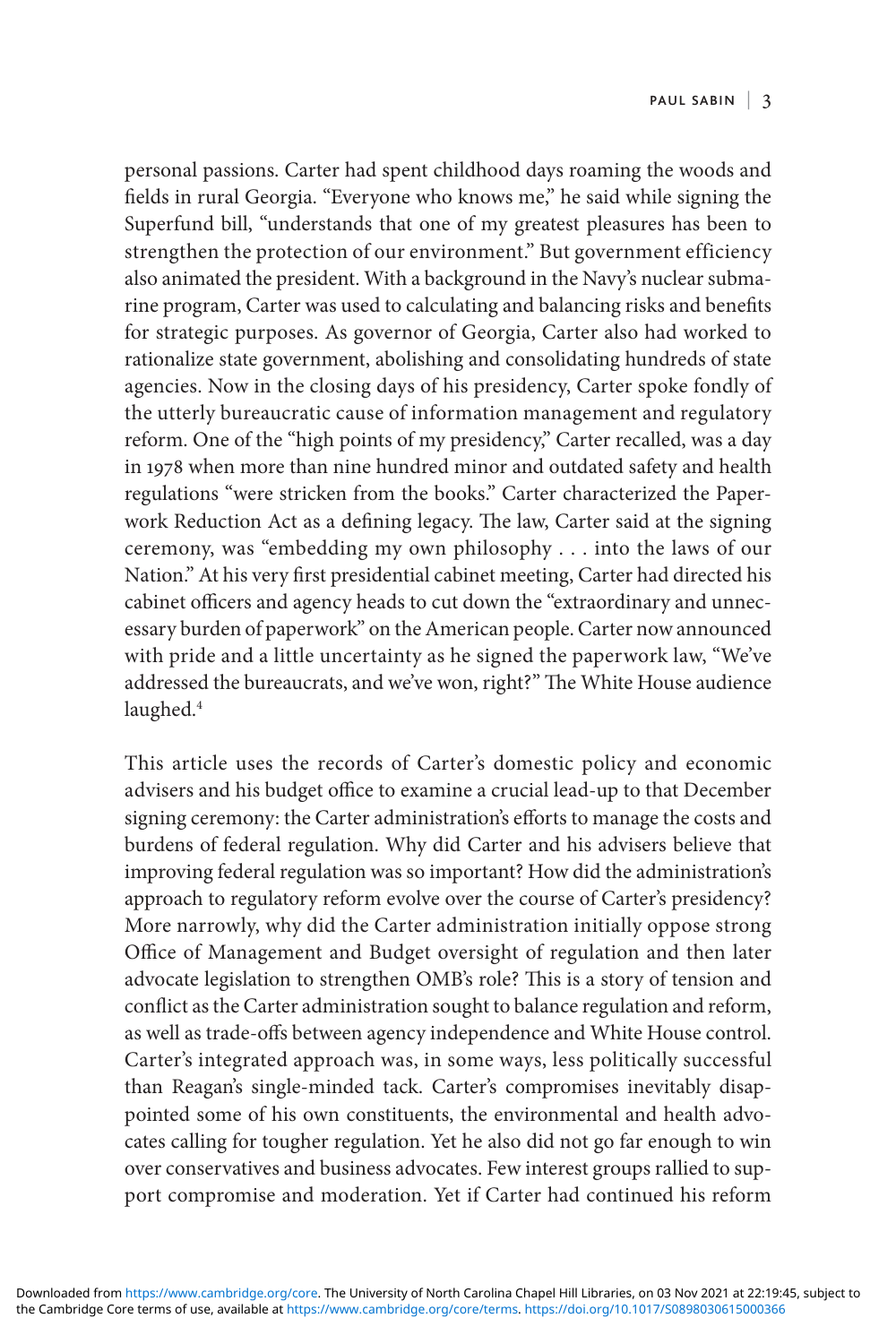efforts in a second term, perhaps his effort to strike a balance might have set the country on a more mature regulatory path instead of an extended political stalemate.

The White House's relationship to federal agencies lay at the heart of conflicts over regulatory reform. Carter was trying to figure out how to effectively oversee the executive branch. His advisers quickly grew skeptical about designating OMB to serve as the federal government's regulatory enforcer. They instead spread regulatory oversight across several executive offices and policy groups. The White House sought to partner with the regulatory agencies to help them improve government performance with new rule-writing processes. The focus on systems and processes and the diffusion of oversight power were hallmarks of the Carter administration's regulatory reform efforts. The strategy of partnering with the agencies made the administration's accomplishments politically feasible, but it also ultimately frustrated White House policymakers and made them hunger for more effective oversight. Regulatory agencies and labor and environmental advocates in the Democratic coalition resisted and slowed the administration's progress.

By the end of Carter's term in office, the Carter administration had forcefully asserted the president's power to review, and even to overturn, agency regulatory decisions. Carter's senior staff also settled on OMB as the only viable agency to oversee regulatory reform. In its closing months, the Carter administration created the institutional framework that Reagan's OMB would use for its regulatory review efforts. The Carter administration's initial move away from OMB power and his administration's subsequent efforts to strengthen OMB's role are thus critical to understanding the rationale and origins of OMB's controversial regulatory review authority. The hostile antiregulatory rhetoric that characterized the early Reagan years differed sharply from the Carter administration's emphasis on balanced and efficient regulation. But the central substantive thrust of Reagan's regulatory program in the early 1980s continued efforts initiated by the Carter administration in the late 1970s.<sup>5</sup>

 Although commonly remembered as a liberal regulator, in part for his creation of the Department of Energy and his push for national energy conservation and planning, Carter more accurately should be seen as a leading *deregulator* of the twentieth century. Scholars have long documented how the Carter administration enthusiastically deregulated many long-controlled industries, including air travel, trucking, finance, and railroad shipping. The administration also laid the groundwork for the decontrol of oil and natural gas prices. Carter considered his record on industry deregulation "one of the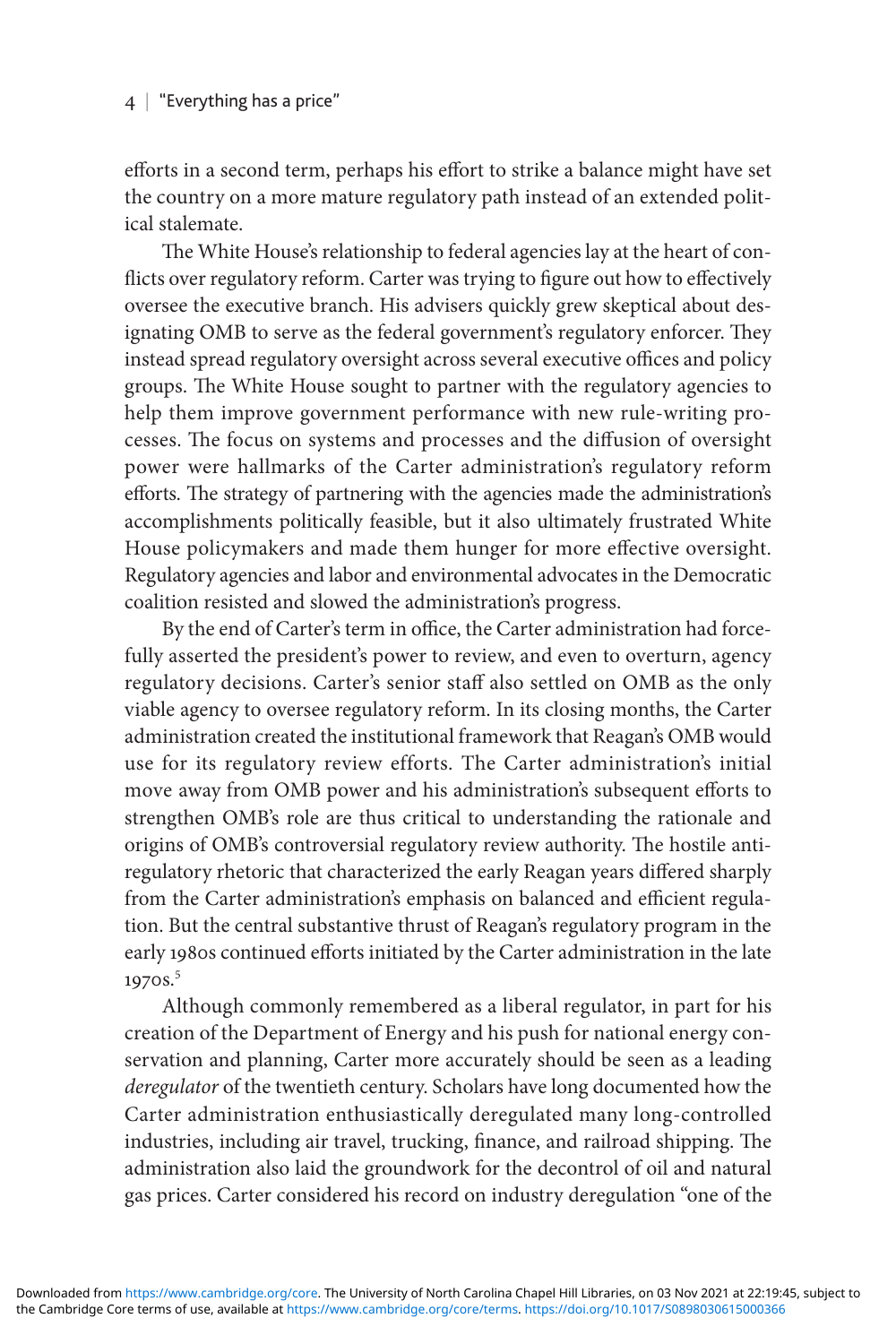best success stories" of his presidency, and his domestic policy staff described it as "one of the President's great domestic legacies."<sup>6</sup>

 Less closely examined than the industry-by-industry deregulatory initiatives, however, is the Carter administration's broader effort to reform government regulation overall by embracing regulatory cost analysis and by seeking to coordinate and influence federal agency rule making. Some scholars have argued that efforts before Reagan to exert presidential control over regulation were "rather modest and unintrusive." But well before Reagan's election, cost-benefit analysis and centralized executive influence over agency decision-making were hotly contested issues. Economists and domestic policy advisers in the White House led the charge. Carter's advisers struggled with what Justice Stephen Breyer later described as "the great structural problem of administrative control. . . . Who will regulate the regulators? How, through the wise use of management techniques, internal procedures, or court controls, can we assure a better regulatory product?" A close analysis of the Carter years reveals a broad and concerted administration effort to institutionalize rational, efficient government.<sup>7</sup>

Carter's push for regulatory reform reflected an increasingly sophisticated understanding of the influence of the federal government in the 1970s. A simple insight yielded broad policy ramifications: the federal government increasingly shaped the economy and the environment through many activities outside the formal budget. This insight spurred federal reforms addressing tax and environmental policy, as well as government regulation.<sup>8</sup>

The 1969 tax reform bill, for example, incorporated the novel idea that tax breaks constituted a form of government spending. Stanley Surrey, a prominent tax scholar who advocated tax reform in the 1960s, argued that an effective and equitable tax system needed more transparent accounting for these "tax expenditures." Federal tax deductions for mortgage interest, oil drilling, charitable giving, and state and local tax payments—these were significant components of federal "spending" that needed to be budgeted along with other federal programs.<sup>9</sup>

The National Environmental Policy Act, also passed in 1969, took aim at the unaccounted-for environmental costs of federal actions. NEPA's mandated "environmental impact statements" forced federal agencies to assess the environmental consequences of their decisions. No longer would the federal government make decisions about building dams, airports, and highways as if they had no environmental costs. NEPA's impact statements provided a potential model for similar calculations of the economic costs of federal regulation. But NEPA also provided a cautionary example: an explosion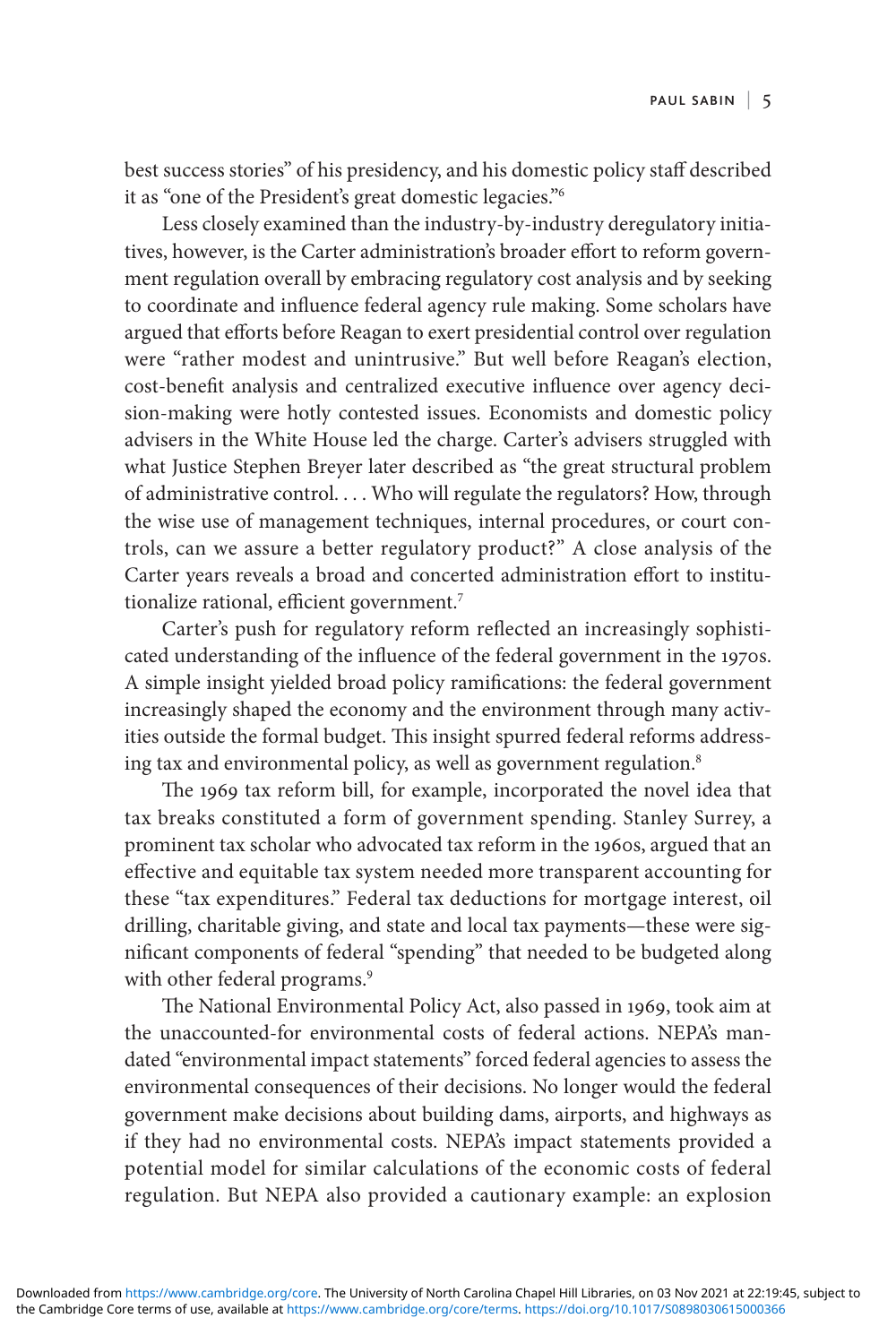of environmental-impact litigation in the early 1970s showed the perils of formal judicial review of agency decisions. People who urged analysis of the economic impact of federal regulations tended to call for NEPA-style impact review without creating grounds for NEPA-style litigation. 10

 Regulations, like tax deductions and infrastructure projects, also had costs that needed to be calculated. That process of calculating regulatory costs began almost immediately after the initial expansion of environmental regulation. President Nixon initiated a rudimentary version of cost analysis in 1971, particularly to limit the burden of new environmental rules. Under the rubric of "Quality of Life" review, the Nixon administration required agencies to submit environmental, consumer, and health and safety rules to the Office of Management and Budget before final publication. The process allowed OMB, as well as the Commerce Department and other agencies, to comment on proposed rules, and, in some cases, demand changes. In practice, the OMB primarily targeted the Environmental Protection Agency for review, a practice that angered environmentalists and that would shape policy development in the Carter administration. President Ford continued Nixon's effort to analyze individual regulatory actions, with internal reviews variously called "economic impact analyses" or "inflation impact assessments."<sup>11</sup>

The Carter administration expanded these analyses of individual regulations and also started to plan the federal government's overall regulatory burden. Regulation had such a "pervasive" impact, a Carter adviser explained in 1979, that it needed to be reconceptualized as a "planning and management tool," rather than a piecemeal solution to a variety of pollution, safety, or efficiency problems. Through its regulatory actions, "the government in a real sense is 'managing' the automobile industry, the steel industry, the chemicals industry, the electric power industry, etc. But it is 'managing' these industries in an uncoordinated and *ad hoc* way." Administration proposals for a "regulatory calendar" and a "paperwork budget" aimed to subordinate individual regulations to government-wide systems for planning and allocating limited public resources. The Carter administration never endorsed creating a formal "regulatory budget" that would cap and allocate the government's regulatory burden. But the *idea* of a regulatory budget served as a metaphor for the administration's goals. "Society's resources are vast, but they are not infinite," Carter told Congress in 1979, explaining how his regulatory reform program would help manage resources effectively.<sup>12</sup>

The Carter administration's regulatory reform efforts thus responded to the rapid growth of federal regulation in the late 1960s and early 1970s. Regulatory reform is sometimes characterized as largely a business-led campaign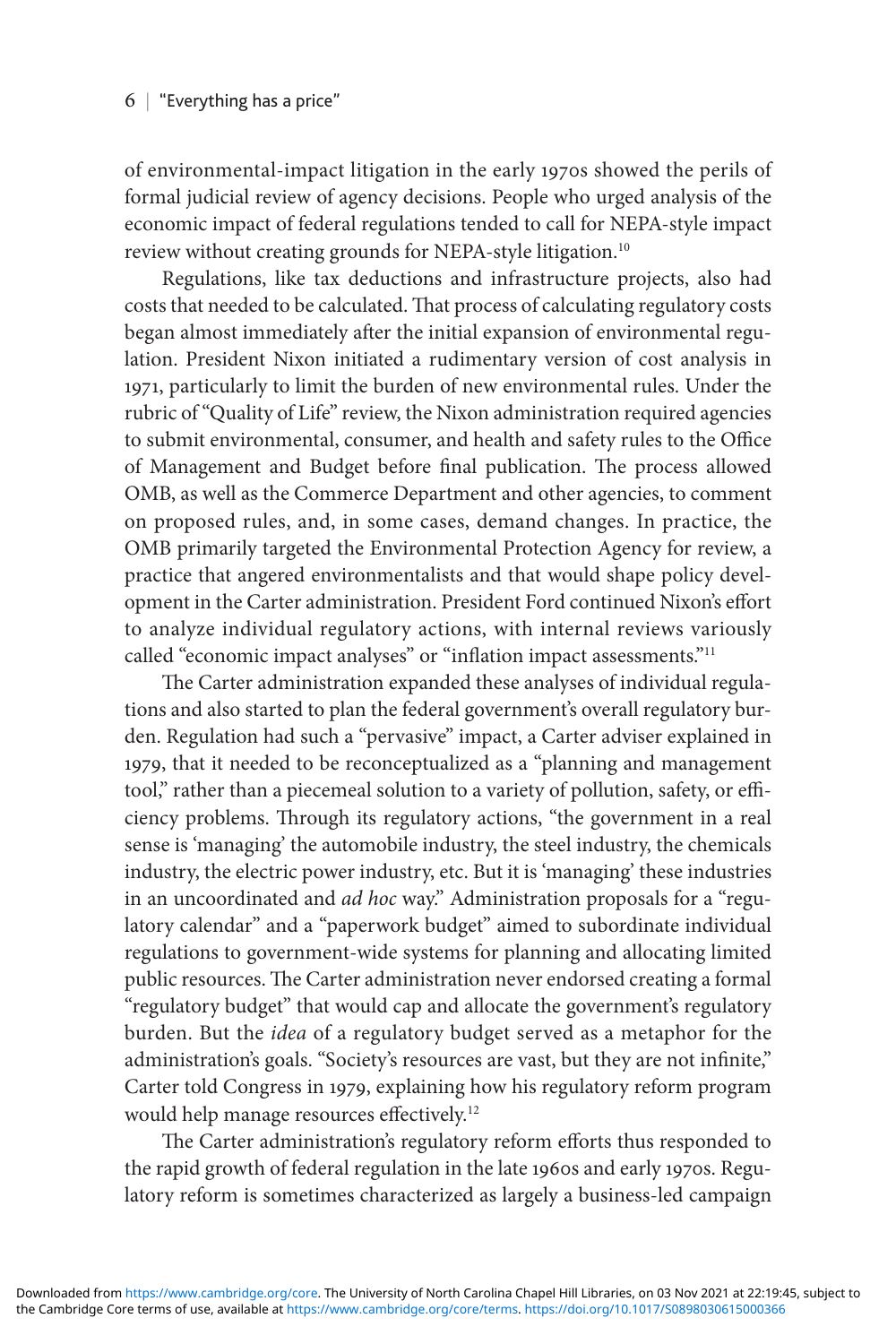that trumped up fears of overregulation. While business lobbying boosted calls to reform and weaken regulations, the reform movement represented something greater than simply strategic business maneuvering. The efforts to review and better manage regulation were an unsurprising and logical, if not inevitable, corollary of regulatory expansion. Concerns about the economic burden of regulation had something in common with worries about the environmental costs of federal actions. Although coming from very different constituencies, both sets of concerns reflected a genuine and increasing apprehension about the far-reaching and largely unaccounted-for influence of the growing federal government. The federal government could be a force for good, yet also wasteful and inefficient. The bitter battles of the Reagan years reduced the complex balancing act facing policymakers to an unproductive dichotomy: government versus the market. Revisiting the Carter administration's struggle to find a way to make regulation more efficientwithout subverting it—suggests a path not taken and speaks to challenges that persist today.<sup>13</sup>

# CARTER'S COMMITMENT TO GOVERNMENT REFORM

 Shortly after Jimmy Carter's inauguration in January 1977, EPA's acting administrator John Quarles Jr. canceled the agency's participation in the Quality of Life review process begun by the Nixon administration. Quarles had been a loyal administrator in two Republican administrations, serving as EPA's first general counsel and then as its deputy and acting administrator. But he had grown frustrated by EPA's bureaucratic struggles. EPA had been singled out by OMB's review program, which had evolved to apply "almost exclusively to EPA." Interagency review of proposed environmental regulations was overly time-consuming, shifted control from EPA to OMB, and caused EPA to miss statutory deadlines. Jim Tozzi, an OMB staff member who played a lead role in the Quality of Life program, particularly clashed with EPA staff. "It is unimaginable," Quarles wrote, "that the new Administration will continue the arrangement of having one review system for EPA and different systems for other agencies." In a symbolic gesture of independence, Quarles declared that EPA meetings with staff from other agencies, such as OMB, would now "be scheduled by EPA and held at the offices of EPA."<sup>14</sup>

 Quarles had reason to hope that Carter would share his views on White House review of EPA's regulations. Carter had a strong track record on the environment as Georgia's governor, and he sharply criticized Ford's environmental policies. Carter's environmental supporters during the campaign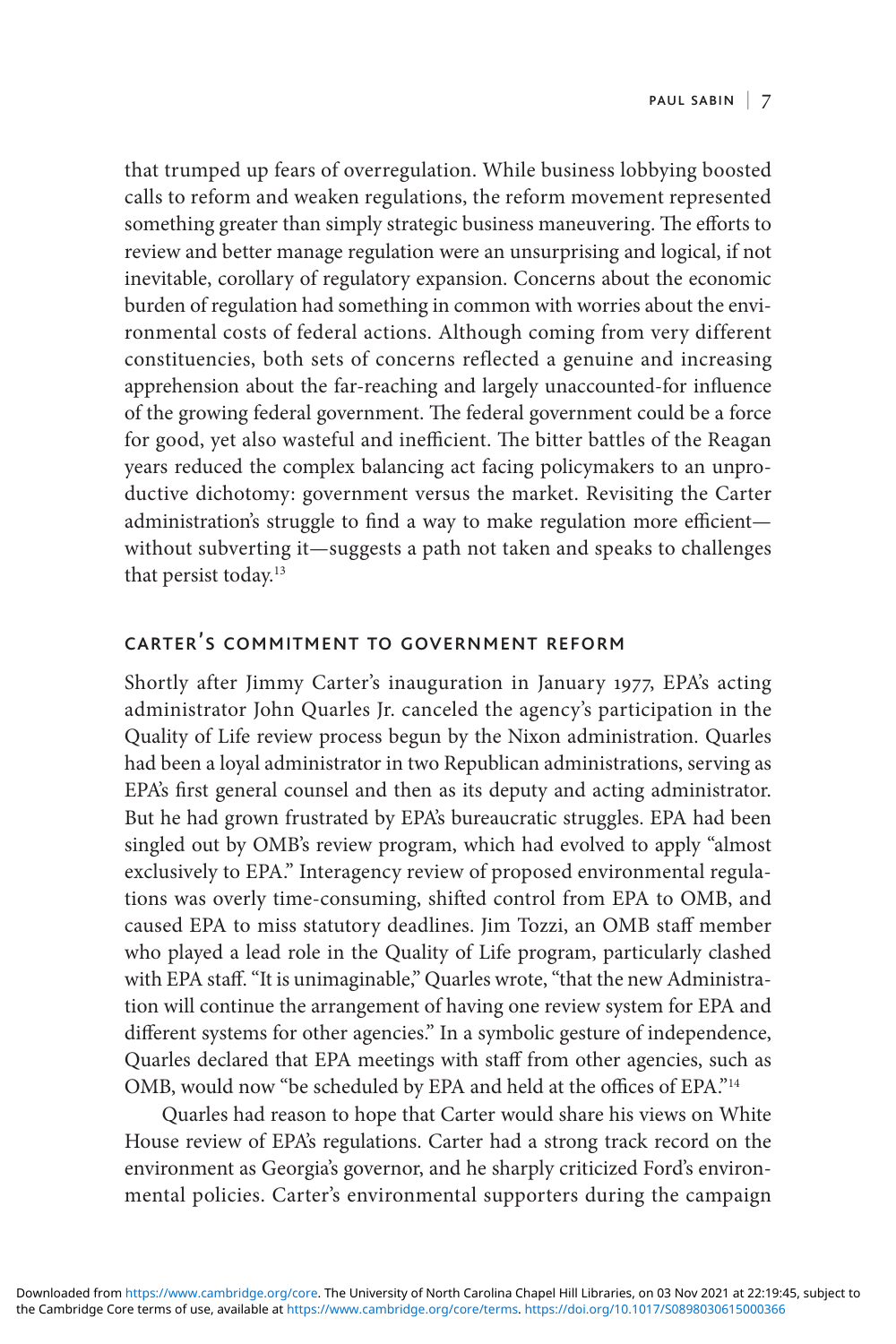specifically attacked OMB for slowing EPA's regulatory efforts to a "dismal, if not deadly pace." NRDC's Gus Speth, who co-authored a report on OMB's interference with EPA, was appointed as a member of Carter's Council on Environmental Quality. 15

 But Carter did not abandon White House oversight of regulatory agencies. Charles Schultze, Carter's appointee to chair the Council of Economic Advisers (CEA), viewed federal regulation as frequently inefficient and overly burdensome. Schultze was a former economics professor who had served as director of the Bureau of the Budget (OMB's predecessor agency) in the Johnson administration. Schultze co-authored a 1975 book, *Pollution, Prices, and Public Policy* , that criticized pollution control laws as "excessively costly." Federal mandates, he wrote, assumed "an omniscience that a regulatory bureaucracy cannot be expected to possess." Americans, Schultze elaborated in a 1977 study, *The Public Use of Private Interest*, were increasingly "disenchanted with the ability of government . . . to function effectively." Schultze endorsed government action to clean up pollution and to protect health and safety. But he thought Americans were going about regulation in a "systematically bad way." The government needed to mobilize private self-interest to further public goals. Schultze particularly advocated regulatory methods that used price signals and pollution taxes to encourage private decision-makers to control pollution at lesser societal cost.<sup>16</sup>

 Schultze, along with OMB director Bert Lance and domestic policy adviser Stuart Eizenstat, soon began planning a regulatory reform effort far more comprehensive than Nixon's Quality of Life review or Ford's inflation impact statements. In a February 1977 televised address, President Carter reiterated campaign promises to "reform and reorganize" the federal government. Government regulations would be written in "plain English" that citizens and businesses could easily understand. Carter expected Cabinet members to personally read and sign off on regulations before they were released. Carter promised to consolidate federal advisery committees and commissions and to cut White House staff. He said that the OMB would develop a plan to remove unnecessary regulations and eliminate overlap and duplication.<sup>17</sup>

 For the Carter administration, this call to lessen the burden of government regulation was more than boilerplate efficiency rhetoric. Internal correspondence within the White House in 1977 reveals a strong staff -level commitment to strengthening the regulatory review process.<sup>18</sup> Carter's staff argued that analyzing alternatives earlier in the regulatory process would improve the quality of regulations and help avoid conflicts between regulations and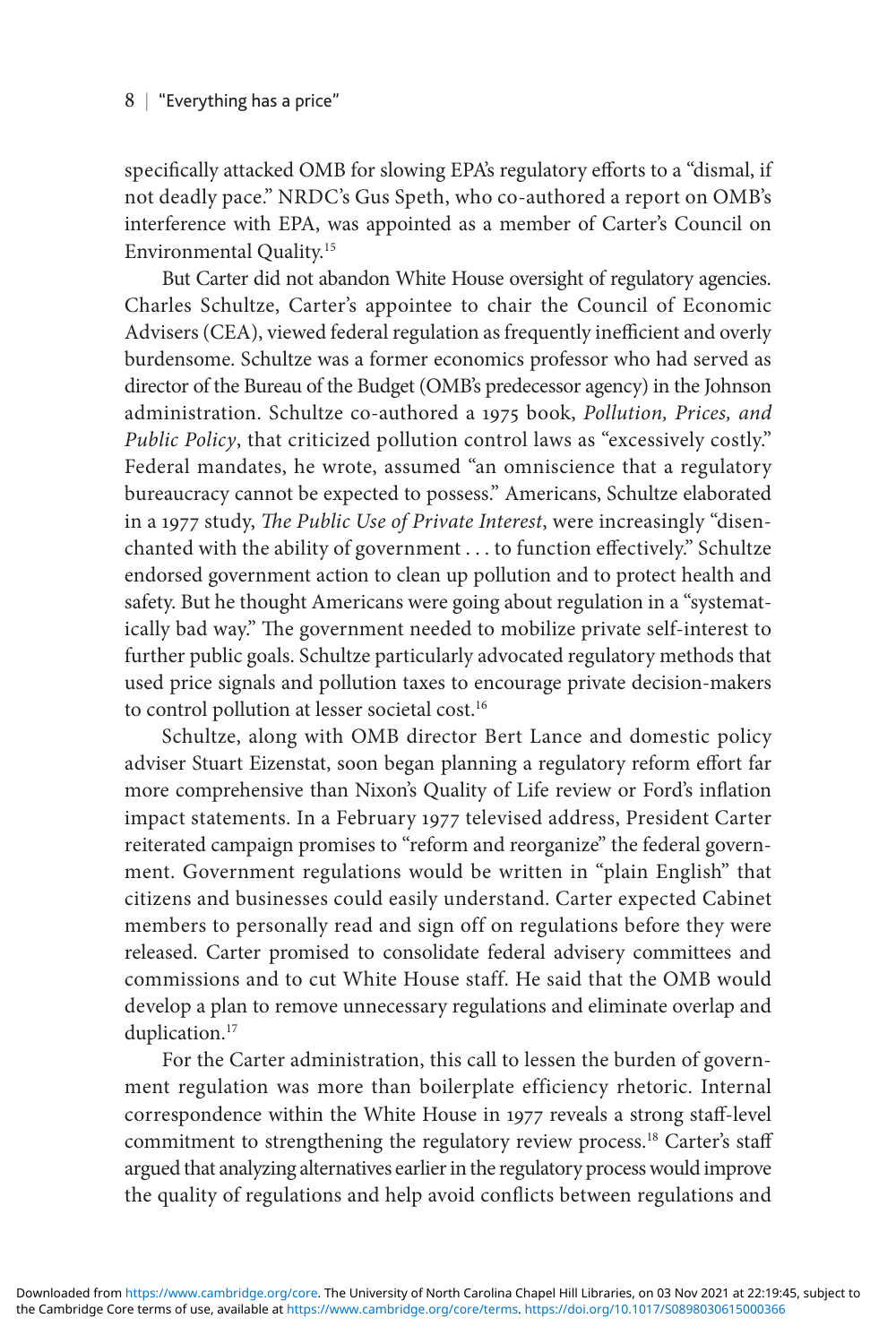between agencies. To illustrate these problems, they liked to point out how the Occupational Safety and Health Administration (OSHA) required work vehicles to emit sounds when they backed up, even while OSHA also required employees to wear earplugs to protect against noise. The "earplugs drown out the sound of the alarms, thus defeating the purpose." They also worried about warring directives from different agencies. The Coast Guard required door sills to be high enough to prevent flooding on ships, while OSHA declared high door sills a danger to seamen who might trip. Agriculture had sued EPA over its pesticide regulations. EPA, in turn, was trying to stop utilities from burning coal to reduce air pollution, even while the Federal Energy Administration urged utilities to increase coal consumption to encourage energy independence.<sup>19</sup>

 White House staff also worried that federal regulations would increase prices and inflation. High inflation rates, averaging 11 percent in 1974 and 9 percent in 1975, undermined economic growth and soured the public mood. The inflation rate dipped to under 5 percent in December 1976, but the rate immediately started to climb again as Carter took office the following month, rising to over 6.5 percent in December 1977 and peaking at over 14 percent in 1980. The Carter team struggled to identify policy actions, such as more cost-effective regulation, that might slow the rise in prices. The high cost of pollution controls, Carter's advisers thought, had broad implications for the American "standard of living and quality of life." The federal government needed regulations to protect health, safety, and the environment, Carter's advisers believed, but the government also had to balance benefits against costs that could lead to inflation and slow economic growth. Because of the "pervasive impact" that regulations had on the economy, regulatory decisions could not be left only to the agencies, but had to involve White House economic policy advisers and be linked with the president's anti-inflation program.<sup>20</sup>

 In addition to these internal motivations, the Carter administration pursued reform initiatives to outflank congressional proposals. A "growing public hostility to regulation" led some in Congress to seek regulatory relief. Business leaders and lobbyists pressed for greater attention to regulatory costs. Washington think tanks, including the Brookings Institution and the American Enterprise Institute, created new programs and journals to study and critique federal regulation. "Without a strong Administration program, we will be pre-empted by Congress," OMB director Bert Lance warned Carter, describing one "pernicious" proposal that Congress grant itself the power to veto executive agency regulations.<sup>21</sup> The Council of Economic Advisers warned that congressional legislation mandating formal economic impact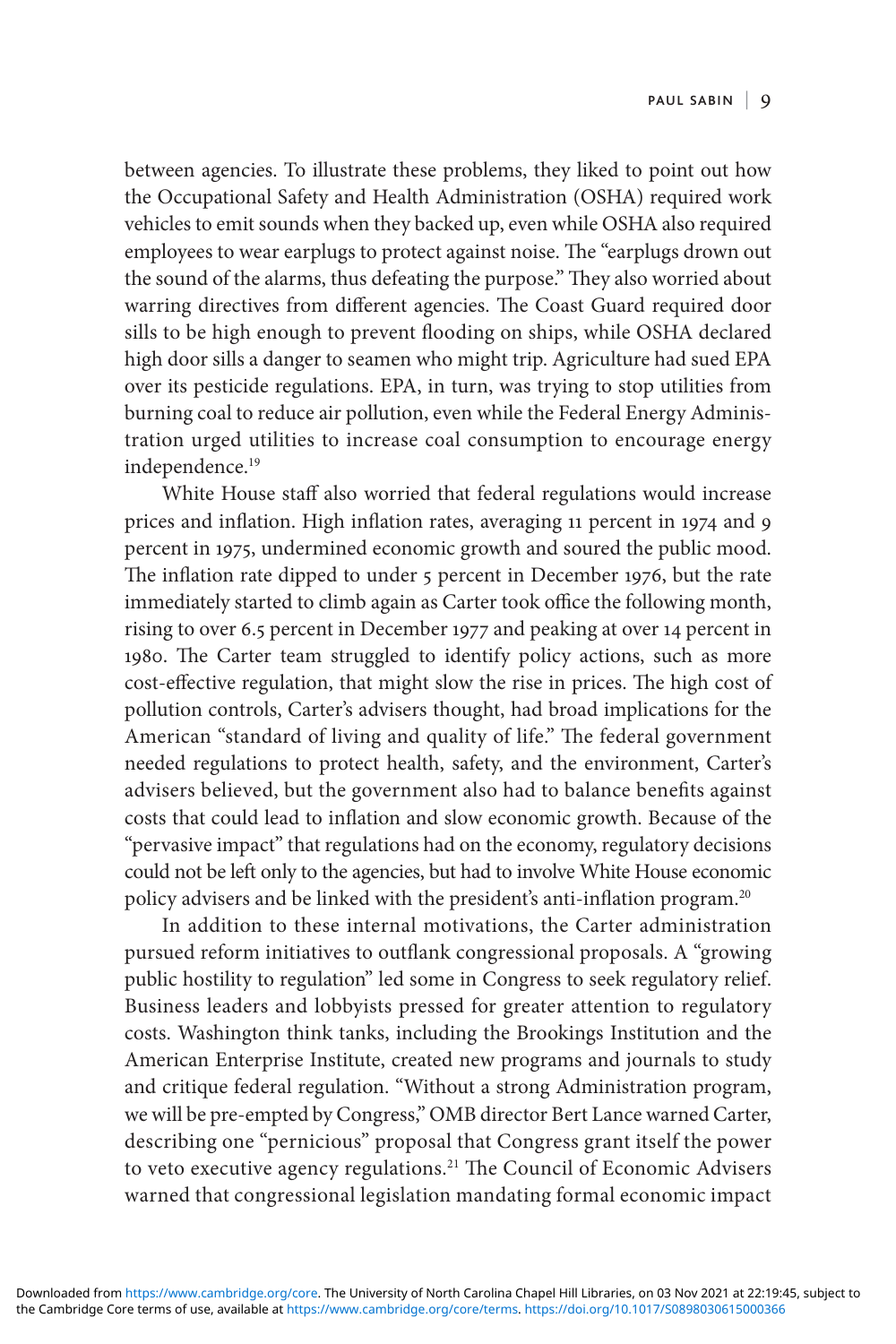statements would "worsen delays by requiring analysis of all proposed regulations." Legislation that required regulatory analysis also would "open the door to judicial review of all rule-making proceedings." Carter aides feared that, if poorly designed, economic impact analysis requirements could spawn a wave of lawsuits against government agencies, similar to the litigation that swirled around NEPA's environmental impact statements.<sup>22</sup>

# AN INSTITUTIONAL CHALLENGE

 Carter's economic and domestic policy advisers thus sought to reform rule making across all government agencies to encourage greater consideration of economic costs and regulatory alternatives. They considered this important to fulfilling Carter's campaign promises. Yet they struggled to find a workable institutional process to achieve their goal. A key point of contention remained central throughout Carter's term: What role should the Office of Management and Budget, the president's primary economic policy and management unit, play in regulatory reform?

 Criticism of OMB's activities during the Nixon and Ford administrations weakened the agency's position. Quarles's declaration of EPA's independence from OMB symbolized the desire among environmentalists to lessen OMB's influence. Hubert Harris, OMB's director of congressional relations under Carter, later recalled that congressional Democrats and some senior White House policy staff viewed OMB as the "ultimate enemy" and considered the OMB staff "holdover Republican[s]." Jim McIntyre, OMB's second director under Carter, similarly recalled a conscious decision to "de-emphasize the size and role of OMB."23

 Rather than secure the agency's institutional footing, Bert Lance, Carter's first OMB director and a close friend from their Georgia days, relied instead on his personal relationship with Carter. Lance had been Carter's "key man" in the reorganization of the Georgia state government, and the president had placed him strategically at OMB so Lance's "tentacles would go out" to the Cabinet and the Congress in the preparation of the budget. After Lance was forced to resign in September 1977 due to a Georgia bank corruption controversy, OMB was left in "chaos and confusion." The thirty-six-year old McIntyre had served as Carter's budget director in Georgia, and, in Carter's words, may have been "technically better qualified" than Lance to run the agency. But McIntyre lacked Lance's close connection with the president and was seen as a mild-mannered rather than forceful leader. McIntyre said that it took him "at least year" to "reestablish and to recapture some of the influence that OMB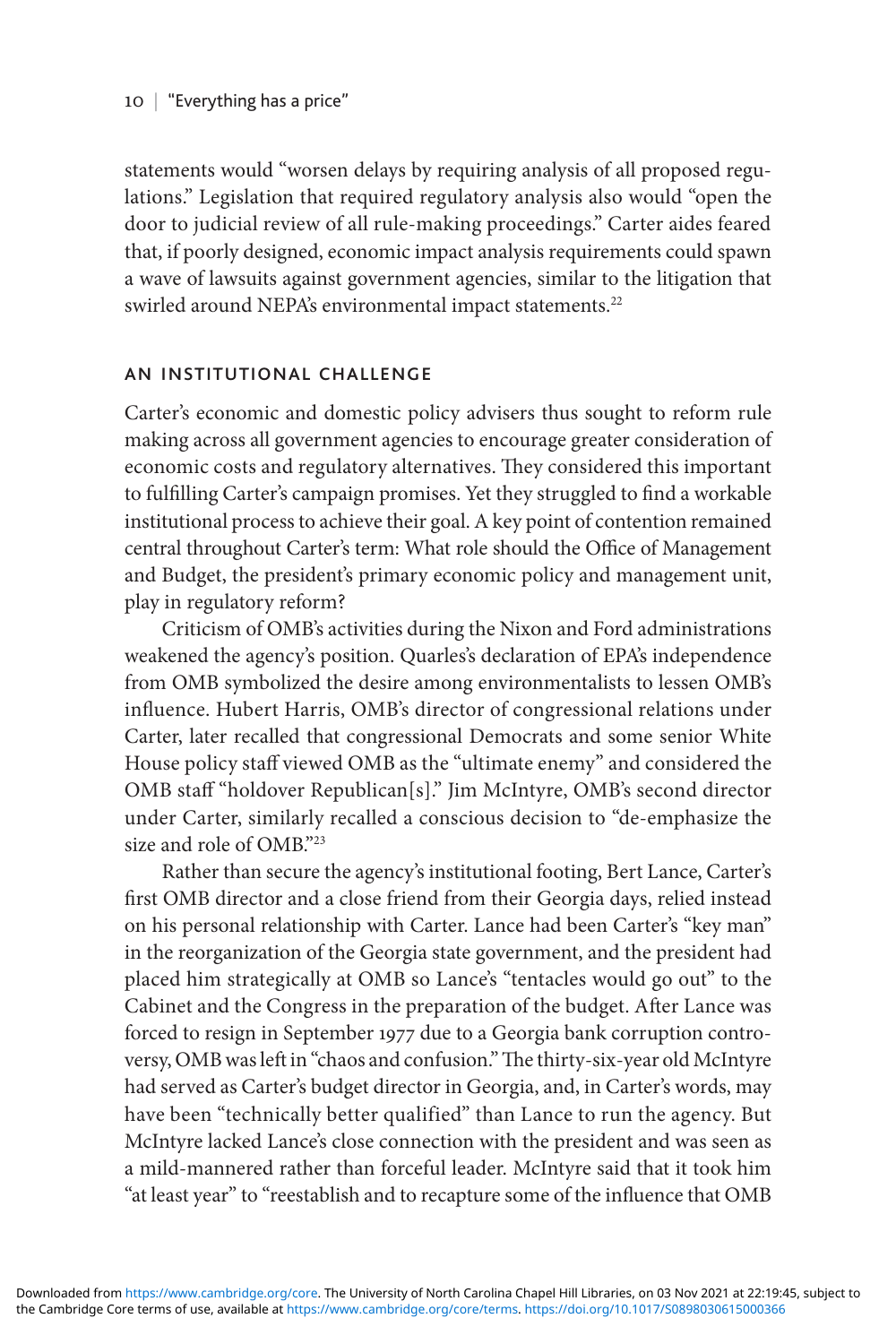had, or should have had, in the formulation of policy." The agency was overwhelmed with its efforts to balance the budget, reorganize the government, and address the paperwork and regulatory burden. "We really couldn't do it with the structure that the existing OMB had," McIntyre recalled in 1981.<sup>24</sup>

 By the time of Lance's resignation in September 1977, many White House advisers doubted whether OMB could effectively oversee regulatory analysis by the agencies and they questioned whether a lead role for OMB was desirable. OMB's record of enforcement since 1974 had been "abysmal," a CEA staff member told Schultze that month, and the agency's performance remained "not encouraging." Economic impact analysis had fallen "into a mere paperwork exercise in the agencies." Furthermore, OMB's reputation as an obstacle to environmental regulations meant that "an OMB-directed process will be inalterably opposed by all the environmental agencies and groups." EPA administrator Douglas Costle told Schultze that the earlier review process had been a "battleground that has left deep scars." Schultze conveyed these views to the president. Regulatory reviews had "been abused in the past," Schultze informed Carter in an October 1977 memo. Unless handled carefully, Schultze said, the administration's reform efforts might be seen as "an attack . . . on environmental or health and safety standards."<sup>25</sup>

 If not led by OMB, how else could regulatory reform proceed? Schultze sought to create a more open process that emphasized agency initiative and improved agency rule making. The Council of Economic Advisers would play the key coordinating role. Regulatory agencies would evaluate the economic impact of major proposed regulations and detail possible alternatives. An interagency group chaired by CEA would scrutinize some of these regulatory analyses—partly for their substantive significance and partly as an educational process for the agencies. Staff members from the Council on Wage and Price Stability, an inflation-fighting office in the White House that CEA's Schultze also oversaw in 1977–78, would prepare the regulatory studies. To avoid targeting any particular agency, Schultze's interagency group would review no more than four regulations from any one agency per year. Schultze, in essence, proposed an educational model to change the culture of federal regulation. "Ultimately, we want them to improve *their own* economic analysis," Schultze explained to the president. The goal was simply to find the "most cost-effective approach," and to use the review process as "*quality-control on the final regulatory product*." Schultze insisted that White House economic advisers would not "dominate this process." He didn't want EPA, OSHA, and other agencies to see regulatory review "as a device for Treasury, CEA, OMB, Labor and Commerce to strong-arm them on particular regulations."26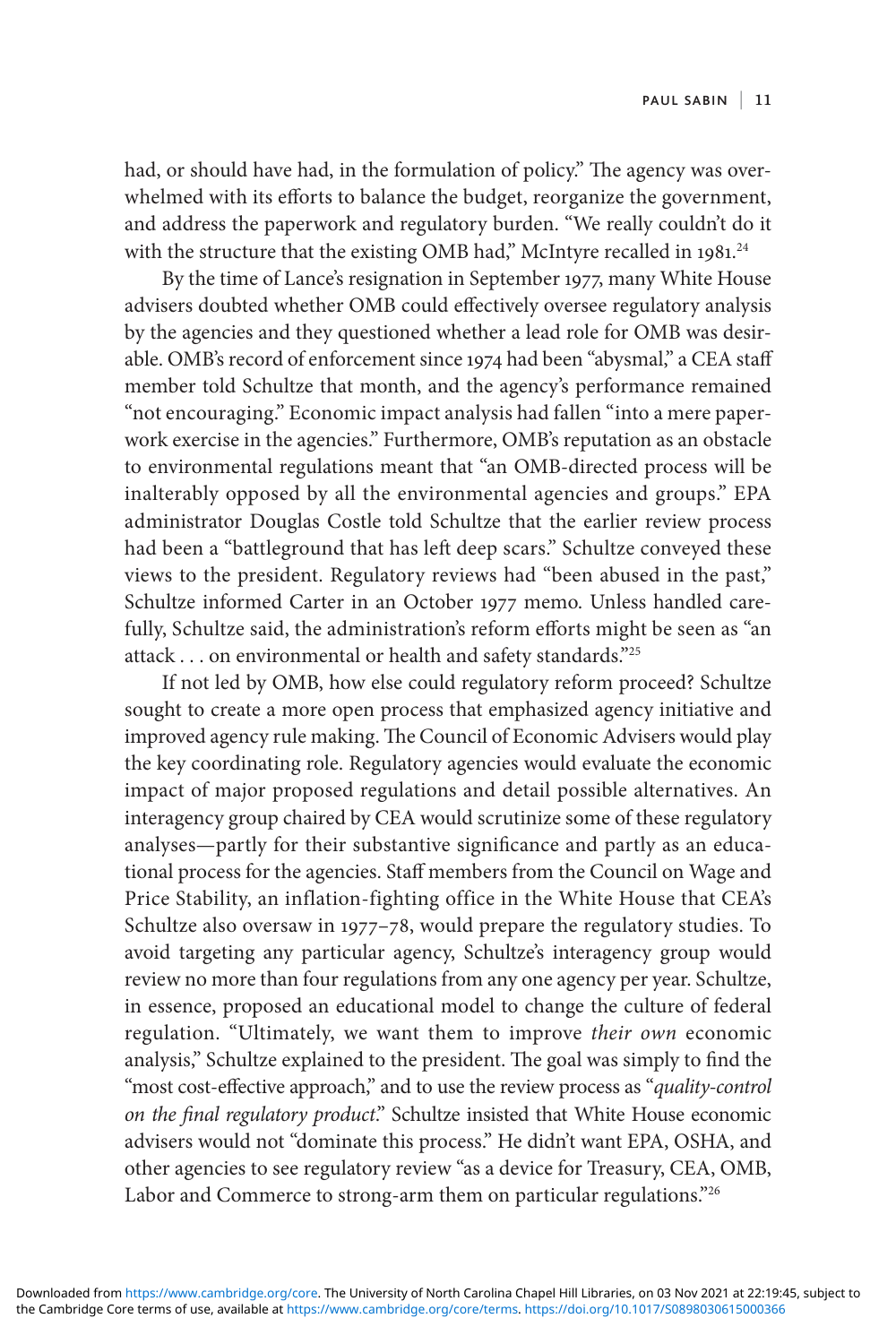# SEEKING A PARTNERSHIP BETWEEN THE AGENCIES AND THE EXECUTIVE OFFICE

 Carter embraced Schultze's agency-centered approach in the fall of 1977, when he proposed a new executive order on regulatory reform. After an unusual public comment process, Carter signed Executive Order 12044 in March 1978. The decision to bypass Congress with the order fit a broader political strategy to bolster Carter's standing by taking executive action on foreign affairs and on domestic issues such as government reform. Carter's executive order sought to improve government regulations through better planning and more public involvement. The White House primarily would play a consultative role. Major regulations, with more than \$100 million in economic impact, would undergo "regulatory analysis" to closely examine the cost of alternative regulatory strategies. Schultze's interagency committee, the Regulatory Analysis Review Group (RARG), would select some of these regulatory analyses for closer inspection to guide agencies and help shape critical regulatory decisions. The executive order's approach explicitly rejected a stronger OMB enforcement role. OMB director McIntyre called a more formal OMB role "undesirable and counter to the emphasis on agency accountability."27

In the summer of 1978, the administration's new approach faced its first public test. Carter's economic advisers sought to persuade OSHA to redesign a regulation that would govern cotton dust in textile mills. Long-term exposure to unprocessed raw cotton fibers in textile mills can induce byssinosis, a kind of chronic bronchitis and constriction of lung capacity. The illness was called "brown lung disease" to emphasize its similarity with the "black lung" suffered by coal miners. OSHA's attempts to protect textile workers had been deferred, because of their cost, under both the Nixon and Ford administrations. Now the Carter administration, under pressure from labor supporters, sought to issue the long-delayed cotton dust regulations, and White House economic advisers wanted to assess alternative mitigation strategies. 28

 Where OSHA advocated costly engineering changes that would increase factory ventilation and reduce dust levels, White House economists instead suggested performance standards that could be met by monitoring worker health and by using alternate worker protection strategies, such as individual respirators. At stake were hundreds of millions of dollars in capital investments to reengineer textile plants. William Nordhaus, a Yale professor on leave to serve as a member of the Council of Economic Advisers, was the council's member designated as the point person on deregulation. Nordhaus saw the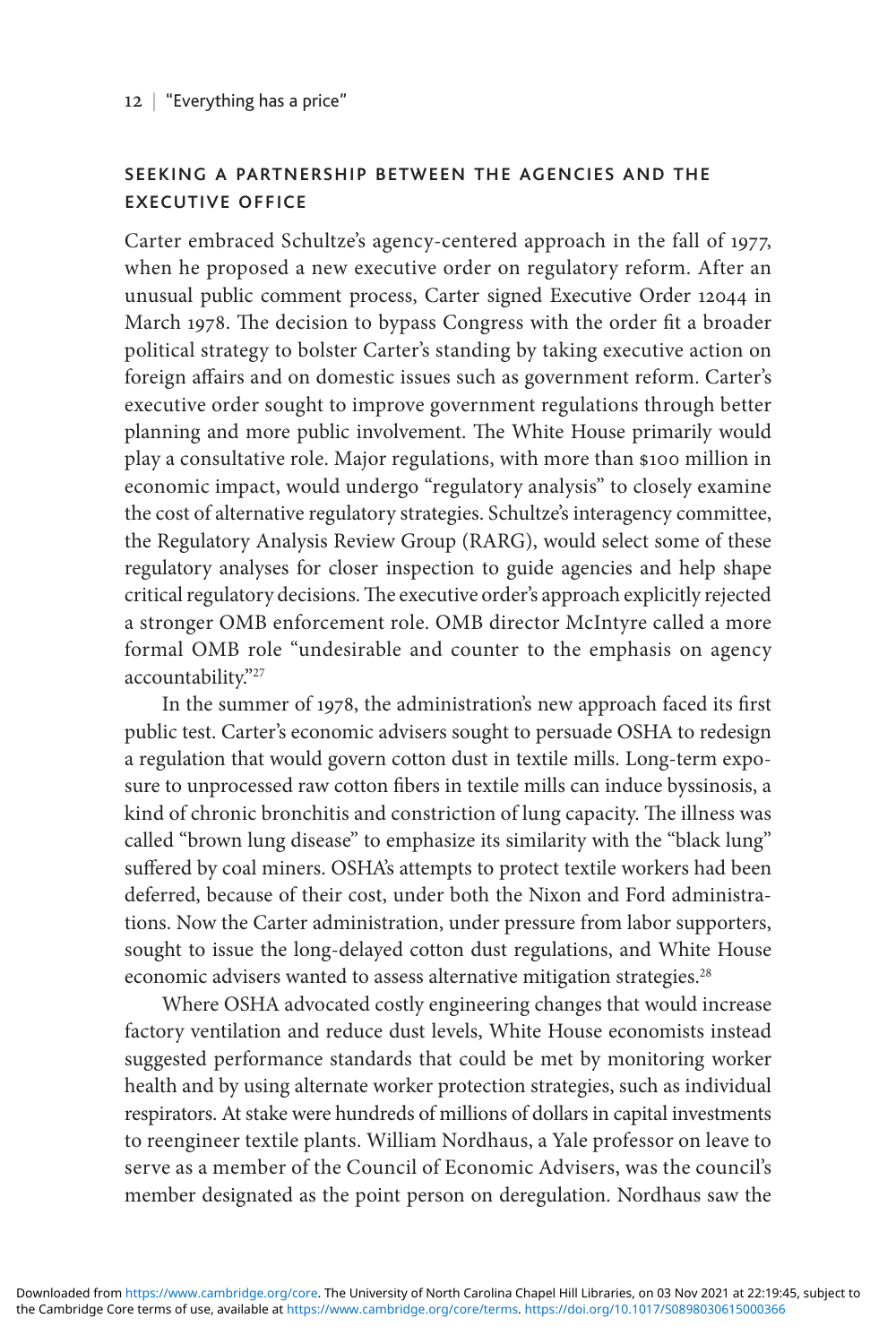cotton dust decision as an important opportunity to show the credibility of White House regulatory reform efforts. The proposed OSHA regulation, Nordhaus warned Schultze and Eizenstat, established a dangerous standard for "extremely high costs of health protection." If the same standard of expenditure for health benefit were extended to other industrial hazards, Nordhaus argued, "it would bankrupt the nation." OSHA was operating "as if there were no checks or balances in the system," Nordhaus asserted in a 2014 interview. 29

 Carter ultimately was drawn into a bitter public dispute between CEA's Schultze and Ray Marshall, the secretary of labor. After meeting with Schultze and Marshall, Carter chose a final OSHA rule less stringent than initially proposed, but which still retained the costly technological mandate opposed by Schultze. The compromise satisfied neither labor nor industry, and both immediately sued to overturn the decision. But by siding with OSHA on the technical standard, Carter delivered a stinging public defeat to Schultze and the White House economic team. The economists felt that mobilized liberal interest groups had overwhelmed reasoned policymaking with a lobbying campaign. The administration's process-focused approach already felt, to some of its advocates, like a failure.<sup>30</sup>

 In the months following the cotton dust decision, Carter's domestic policy advisers struggled to figure out how to position the president for political advantage in the context of growing antigovernment sentiment. California voters had approved the antitax Proposition 13 in June 1978. Complaints about wasteful spending and rising inflation, which hit 9 percent in late 1978, also fed criticism of the government. How, Carter's advisers asked, could the president " *personally get on top of these closely related issues* "? White House staff worried that the administration would have little to show in the reelection campaign from its executive order on regulatory reform. "We will need, in the spring of 1980, a list of the things the E.O. has achieved," domestic policy aide Rick Neustadt explained. Efforts to "make a good record for the president" in the area, policy aide Simon Lazarus told his boss Stuart Eizenstat in July 1978, had been "pathetically inadequate."<sup>31</sup>

The White House staff blamed OMB. Given the conscious decision not to give OMB too much power and the agency's struggles following Bert Lance's resignation, perhaps the criticism was unfair. But White House staff now confronted the limits of diffuse authority and lack of accountability, two characteristics of a Carter administration that purposefully had no chief of staff until July 1979. Reflecting on the limited progress of regulatory reform, Simon Lazarus argued that "no cure is possible unless a prestigious and capable heavy is located in the [Executive Office of the President] to be responsible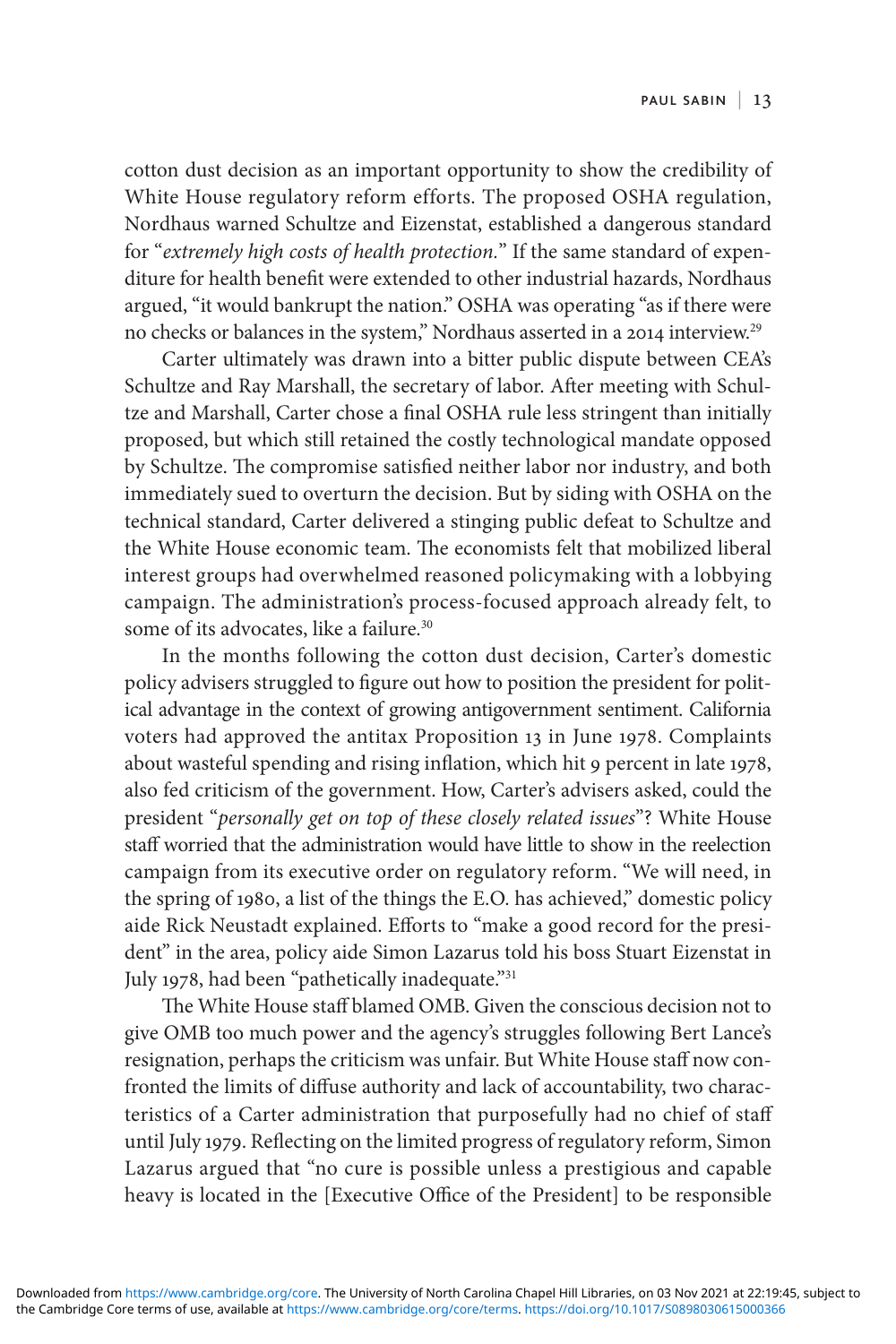for the program, or for significant parts of it." While the administration aspired to a consultative relationship with the regulatory agencies, the regulatory review process still needed some muscle behind it. Domestic policy chief Stuart Eizenstat alerted Carter to the "serious lack of resources devoted by OMB" to enforcing the new executive order and reiterated that OMB leadership was critical. Yet OMB had allocated only one full-time employee to the executive order, when five or ten were needed. "No one in the EOP complex or at OMB is pressing the agencies and departments to do more," Eizenstat told Carter. Two days later, Carter urged OMB director Jim McIntyre to press for more action. "I want the executive order re regulatory reform carried out. This is an OMB responsibility," Carter told McIntyre in a handwritten note.<sup>32</sup>

Carter's push for more muscular OMB oversight coincided with efforts to better plan the overall federal regulatory burden. Secretary of the Treasury Michael Blumenthal and Council of Economic Adviser's chair Charles Schultze described government regulation as "vastly expanded" and "not subject to any effective control." Blumenthal and Schultze considered regulation a "major factor in high inflation, low productivity growth and a growing dissatisfaction with 'excessive government.'" A group of academic economists with whom Carter consulted also attributed the "pathology of our present inflation" in part to the "impact of measures designed to safeguard the environment." CEA's William Nordhaus estimated that federal regulations overall might add "up to 1% to the inflation rate each year." Nordhaus called the regulatory process "too uncoordinated" and urged a "kind of 'budget' for major regulations." The growth of federal regulation, he argued, made centralized, coordinated oversight inevitable. "*There is no real alternative to some version of the calendar-budget in the long run*," Nordhaus wrote.<sup>33</sup>

 In order to make this coordination possible, the Council of Economic Advisers now sought to amend Carter's executive order to change OMB's role from that of a process facilitator to more of an agency enforcer. In the fall of 1978, CEA called for a consolidated federal regulatory calendar that would require agencies to submit to OMB the regulatory actions they proposed for the following year. CEA also proposed that OMB analyze *all* major regulations costing more than \$100 million, instead of just a few representative ones. In CEA's proposal, OMB also would have the power to tell agencies to defer costly regulatory actions "on the basis of the Administration's priorities." The president himself would resolve controversies between OMB and the agencies. OMB itself, however, still resisted being given too much centralized review authority. OMB just wanted to identify the most costly regulations and let the agencies themselves take responsibility for balanced analysis.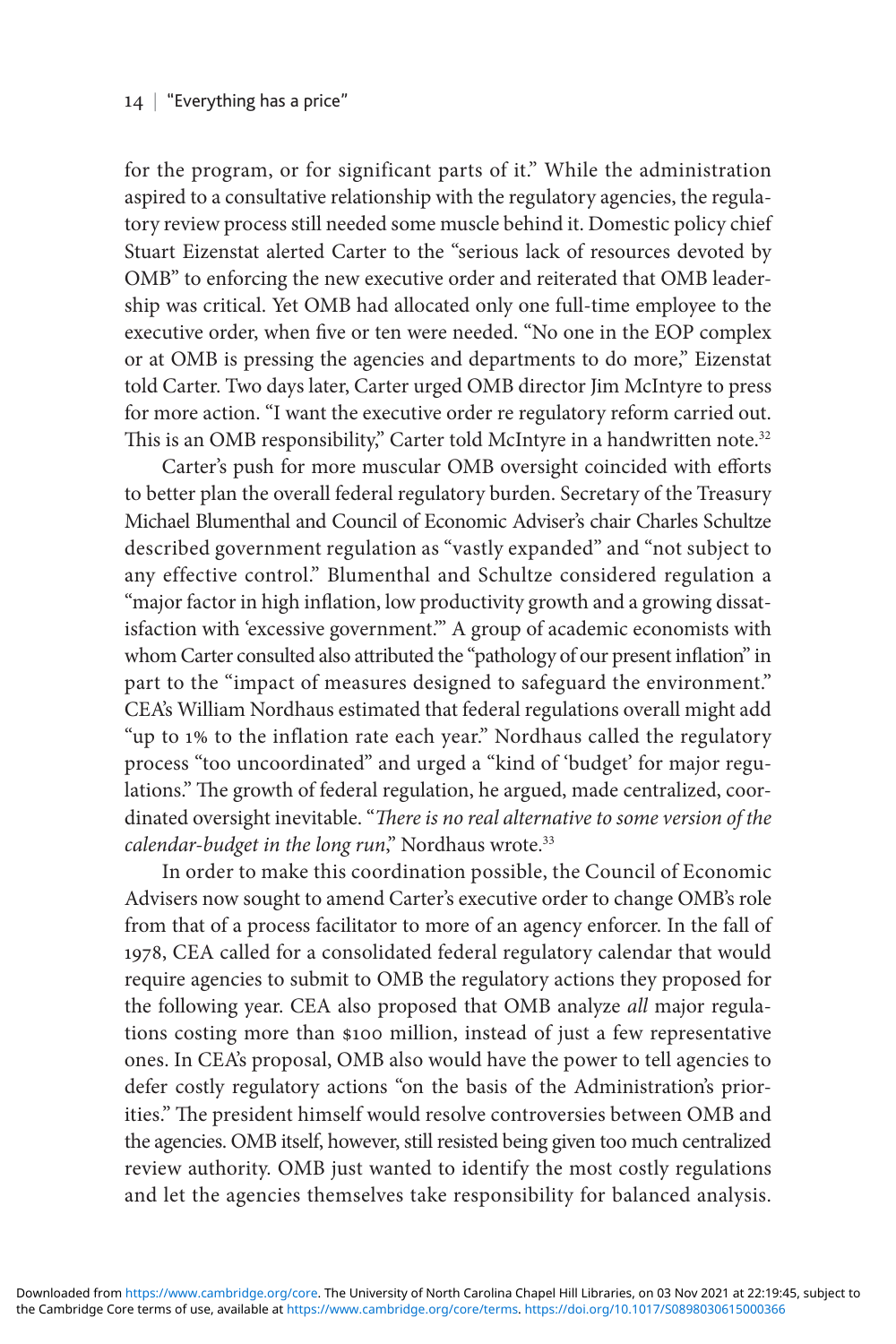Although CEA and OMB disagreed on how tightly OMB should control the regulatory process, it is significant, in light of subsequent controversy over the activities of Reagan's budget office, that Carter's economic and domestic policy advisers agreed that OMB, and not CEA or any other unit, was the key executive agency. "OMB is the proper place to organize and enforce a 'regulatory' calendar and, later, the more comprehensive review of final regulations," Eizenstat, McIntyre, and Schultze told the president. 34

 Even as Carter's economic and domestic policy team sought to tighten enforcement of the executive order, environmentalists and labor advocates resisted the administration's reform efforts. In a public letter spearheaded by the Natural Resources Defense Council's Richard Ayres, environmental and labor leaders criticized behind-the-scenes, off -the-record regulatory review outside of the public comment process. The administration critics attacked the Council on Economic Advisers' "obsession" with regulations, instead of other governmental actions that exacerbated inflation. They complained that regulatory review still appeared to target EPA and OSHA. Carter policy advisers considered Ayres's letter overwrought, and "found it ridiculous that these disputes could not be rationally solved in a calm atmosphere." But the politics of regulation ran very hot. Ayres reportedly told Simon Lazarus at a lunch meeting in late September that "as long as hysteria was politically useful to environmentalists," they would continue to generate it in their campaign against the regulatory review process. 35

 Council on Environmental Quality chairman Charles Warren and his colleague Gus Speth sided with these external critics in a late September memo to the president. They told Carter that environmental regulations did not "contribute substantially to inflation," and they highlighted the high "political costs of making environmental and health regulations an antiinflation target." Regulatory review, they argued, should focus on "ferreting out old regulations that are anti-competitive or no longer serve a useful purpose," instead of weakening new environmental and health rules. 36

The conflict between environmental and labor regulators and Carter's economic policy advisers deepened in anticipation of Carter's October 24, 1978, anti-inflation speech. Agency leaders were "wary and even angry" at a two-hour meeting in the White House Roosevelt Room, where Eizenstat, McIntyre, and Schultze explained the concept of a consolidated federal regulatory calendar. Citing Nixon's Quality of Life review process, the agency leaders feared that "faceless GS-11's" on the OMB or CEA staff would use a regulatory calendar to meddle with new regulations before they were issued. The regulatory agencies scrambled in the days leading up to Carter's speech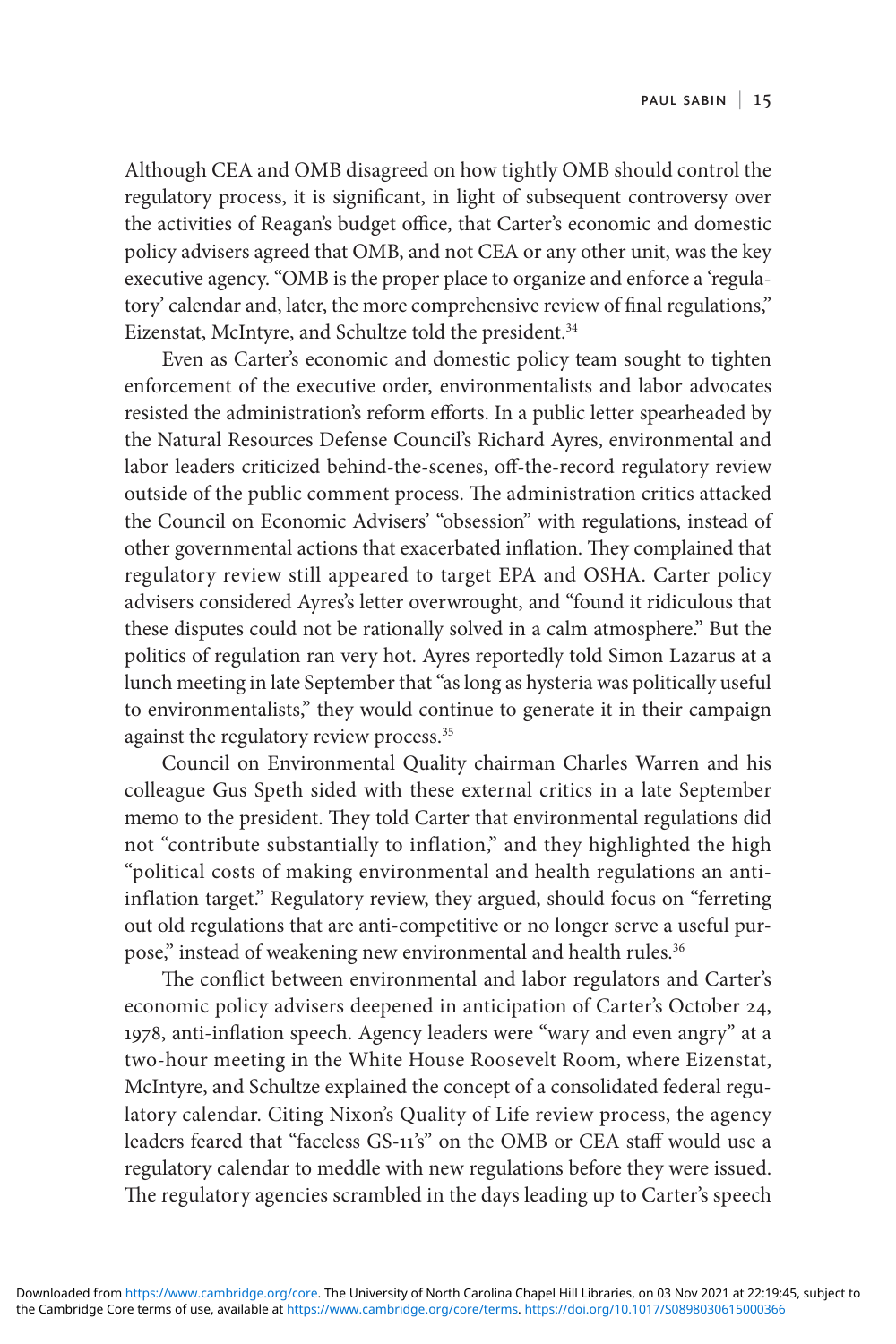to create an alternative to strengthened OMB oversight. The agencies pressed instead for a "Regulatory Council" made up only of agency regulators, with no staff from OMB, CEA, or other economic agency. The regulators argued that the council would keep the responsibility for regulatory reform "squarely on us, your cabinet departments and line agencies." The agencies could provide a "heat shield" to protect the White House from special interest pressures. An agency-led Regulatory Council also would uphold the "tradition that all regulators are responsible for decisions made in their name" and avoid any "political problem" associated with increased oversight by OMB.<sup>37</sup>

Carter's late October anti-inflation message sought to balance the ideas of his economic advisers and the concerns of his regulators. While celebrating how new laws protected Americans' health, safety, and environment, Carter also declared that "everything has a price." Consumers ultimately had to "pick up the tab" for the cost of regulations. Carter directed his agencies to "eliminate unnecessary regulations" and "analyze the costs and benefits of new ones." OSHA, Carter said, had that very day "eliminated nearly 1,000 unnecessary regulations." These included "nitpicking" standards for things like toilet-seat design, the proper height of fire extinguishers, and the composition of portable ladders. Carter announced plans for a "unified calendar" of planned major rules. But he also embraced the proposed Regulatory Council, to be chaired by EPA's Costle, to coordinate regulations to prevent overlap and duplication. In the weeks following the speech, Carter persuaded Alfred Kahn, the economist who oversaw airline deregulation at the Civil Aeronautics Board, to take a new position as White House "inflation czar."<sup>38</sup>

 Carter's domestic and economic policy advisers were disappointed that the president didn't go further, and they continued to push for regulatory reform. They situated their reform efforts in the context of their vision for successful Democratic Party politics. In a speech to the National Press Club, Eizenstat linked effective, efficient government to the preservation of the great Democratic accomplishments of previous decades: "If we are to build on the record of the New Deal and the Great Society, and if we are to continue to have a constituency for social programs in this country, we are going to have to convince the American people that those social programs are going to be administered in a fair and efficient way, with a minimum of red tape and an absence of fraud and abuse." An electoral strategy sensitive to the antitax "Proposition 13 atmosphere" underlay this view. A November 1978 memo on government reorganization explained that a Democratic president who demonstrated that he could "actually eliminate unnecessary or ineffective programs" would "cut off at the knees a dominant theme of the opposition."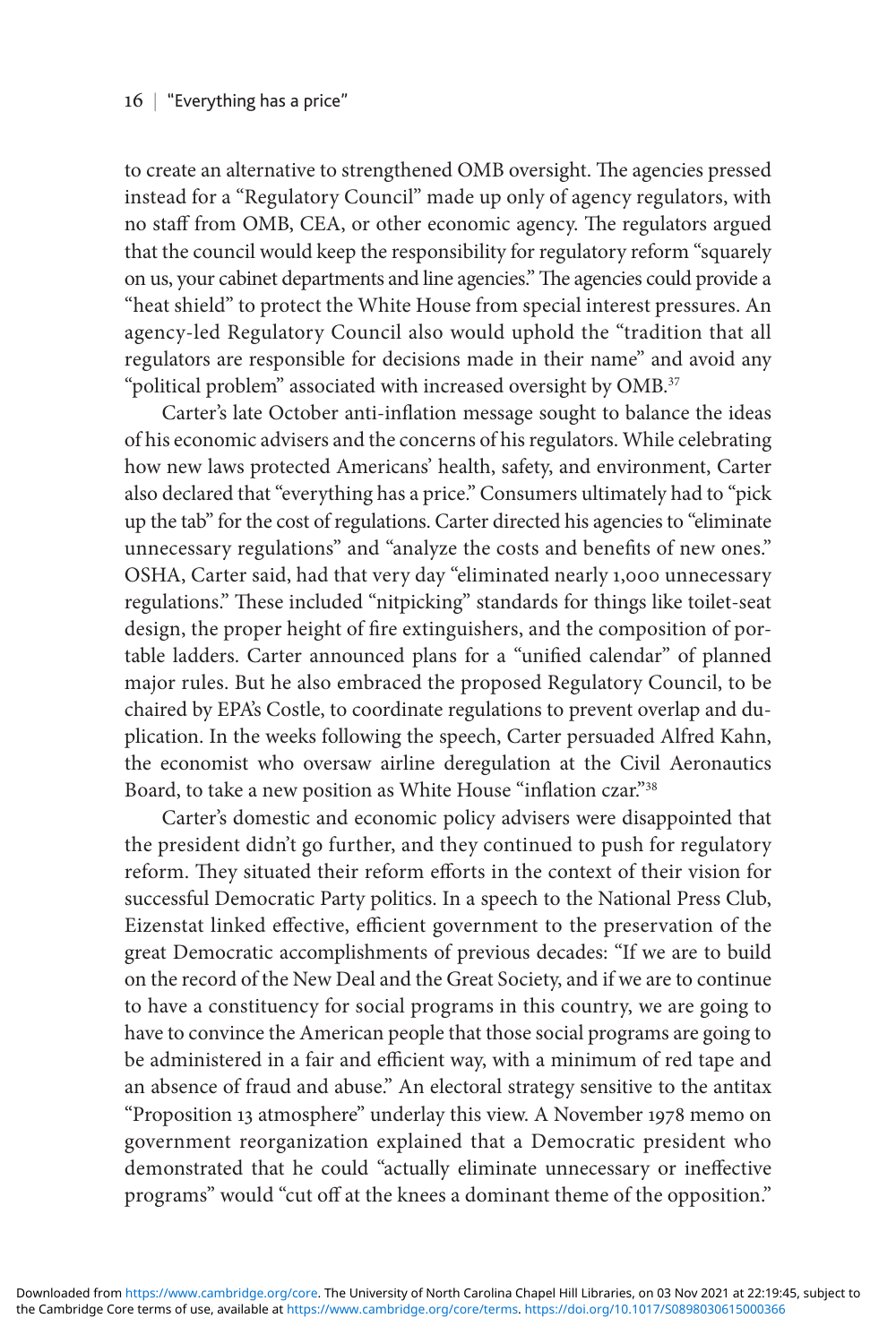OMB's Jim McIntyre conceded that regulatory reform, improved management, and government reorganization did not "bring traditional Democratic audiences to their feet." But Americans had "reached the limit in their open-ended support of big government." To sustain initiatives such as federal energy policy, Democrats needed to "restore public confidence in government action itself." Carter's White House advisers thus took sides on a fundamental choice in Democratic Party politics: Was it better to pursue a centrist path that softened critiques of government and built support for a moderate, sustainable progressive politics, or did it make more sense to offer a fullthroated defense of government and reject the fundamental premises that energized conservative critiques?<sup>39</sup>

# FORMALIZING OMB OVERSIGHT, 1979-1980

 As 1979 began, the Carter administration proposed new legislation to overhaul the regulatory process. There was a sense among some within the administration that regulatory management was a "shambles." The legislation proposed to codify the provisions of Carter's Executive Order and to extend them to independent economic agencies, such as the Federal Communications Commission, that still lay largely beyond the president's control. The legislation also would consolidate and strengthen regulatory oversight by creating a single office of regulatory policy. Jim McIntyre grandiosely called the administration's plans "the most sweeping change in regulatory management in our nation's history." The central element of the legislative proposal, McIntyre told an audience of business leaders in Washington, D.C., would be "a centralized method of regulatory review." The new legislation would "demand a review of every government regulation within a specific time period." The administration's bill also would facilitate greater public participation in the shaping of regulations. 40

 White House plans for regulatory reform legislation coincided with fresh controversy over efforts by Carter's economic advisers to reduce the cost of several major pending rules, but without "sacrificing the main regulatory objectives." Clean-air advocates became furious over a final ozone rule that weakened EPA's proposed health standard, following input from White House economists who sought to save an estimated  $$1-2$  billion per year on a  $$6-7$ billion rule governing particulate emissions. Environmental groups also sued to try to block the White House from interfering with the Department of the Interior's strip-mining rule-writing process. EPA administrator Costle clashed with White House advisers over toxic water pollution rules. Costle generally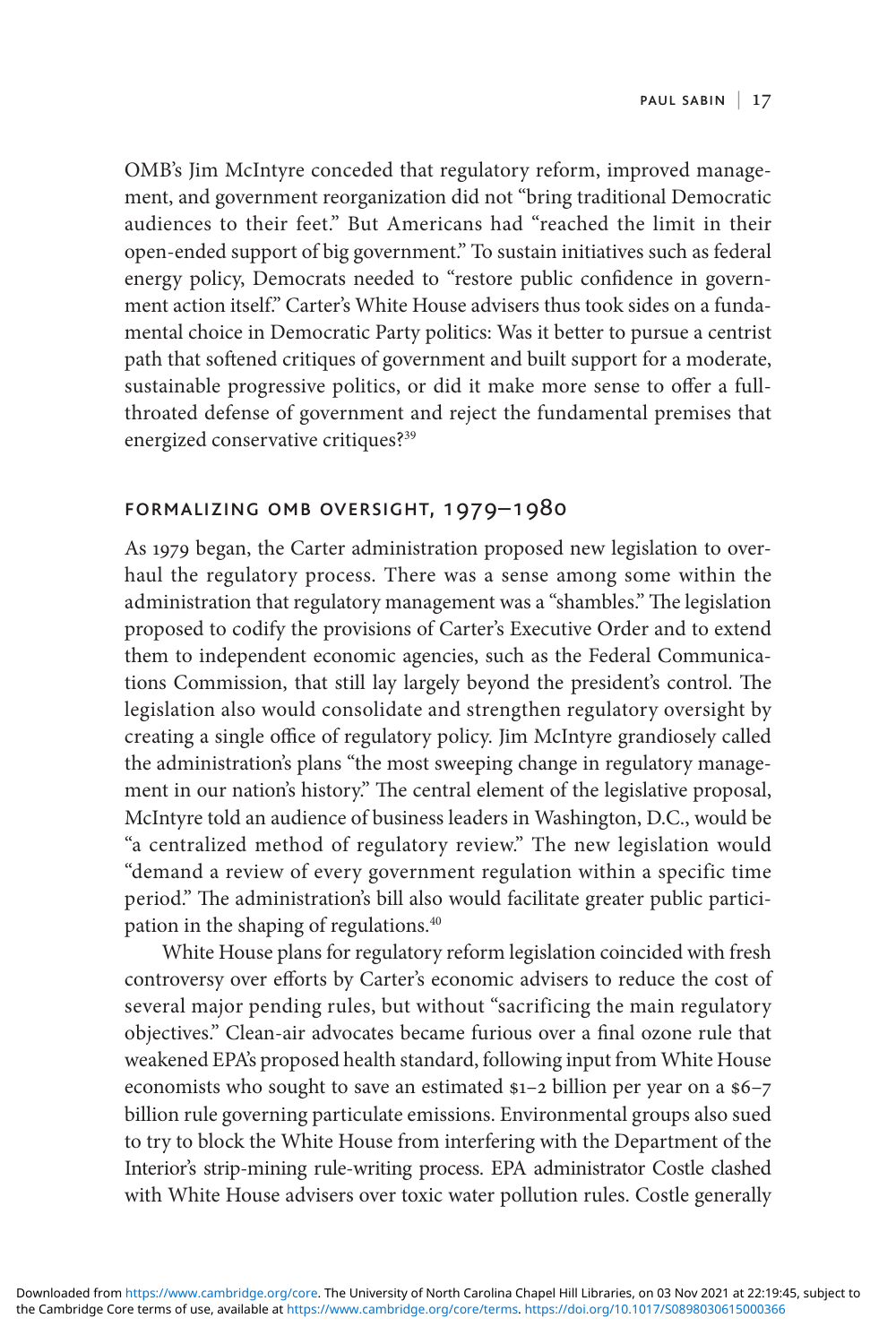supported the administration's regulatory reform efforts, including the modified ozone rule, and he proudly touted EPA's regulatory innovation and greater reliance on market incentives. But Costle also resisted encroachment on his agency's autonomy and pressure to weaken rules beyond what he thought was appropriate. Costle's mixture of enthusiasm and resistance underscored the creative tension at the heart of Carter's regulatory reform program. 41

 Senator Edmund Muskie, the Maine Democrat who had helped write key environmental legislation like the Clean Air Act and chaired a Senate subcommittee on environmental pollution, helped lead the charge against the White House. In a February 1979 speech at the University of Michigan, Muskie declared that the "princip[al] threat to the environment" was not a new pollutant, an industry or an interest group, but "the mood of the antiregulators who claim it is too costly and burdensome to protect people from the hazards of pollution." Muskie demanded detailed reports on contacts between Carter's economic advisers and EPA officials to document inappropriate White House influence. Warning of a White House "assault on regulations," Muskie called Carter's regulatory reform bill "a bone tossed to industry by bureaucratic economists." Muskie presciently declared, "These are battles that will flow into the next decade."<sup>42</sup>

 Environmental opposition to regulatory review was hardening. Critics testifying before Muskie's subcommittee on environmental pollution opposed any expansion of White House economic influence. They questioned the political reasoning of Carter's team and criticized the administration in language similar to later attacks on the Reagan administration. Environmental attorney Richard Ayres denounced Carter's "economic gunslingers," guilty of "baldfaced speaking for special interests" and insensitive to "anything more subtle than narrow conservative economics." Environmental Defense Fund lawyer Robert Rauch similarly lamented that a Democratic administration aimed "to rewrite the nation's environmental laws by administrative decree." When Leon Billings and Karl Braithwaite from Muskie's staff met with Simon Lazarus and other White House staff in February 1979, Lazarus heard "profound hostility to the regulatory reform draft and to all the regulatory reform activities of the administration." Muskie's aides refused to suggest ways to improve the administration's regulatory reform bill, fearing that giving advice "would 'get them pregnant' with the proposal." Instead, Lazarus reported, Billings promised an all-out fight against the legislation, saying, "There is nothing I prefer more than to kick the shit out of an administration." Muskie would brand Carter's legislation "an industry-oriented device to destroy the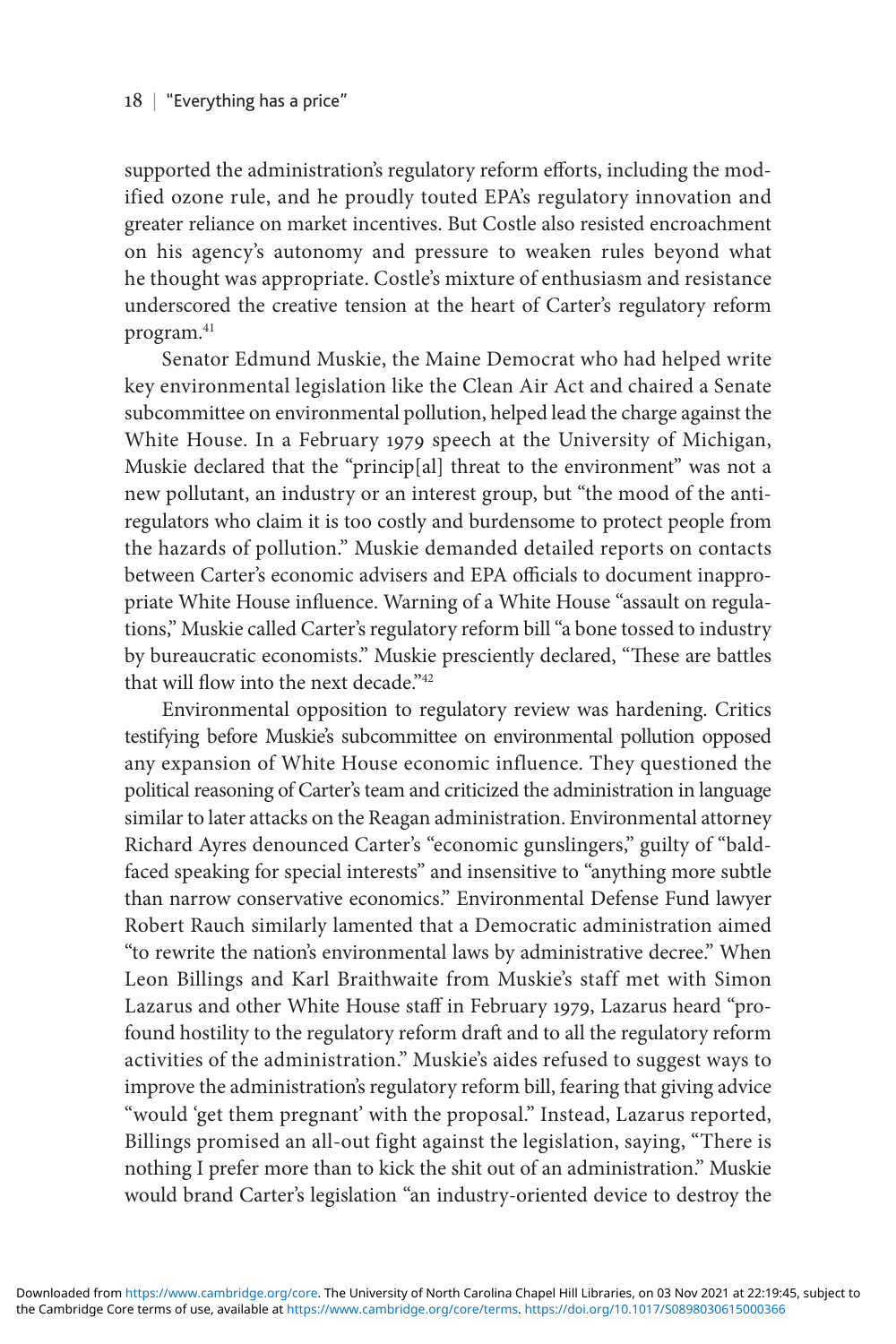regulatory process." When Lazarus complained that this characterization would be unfair and inaccurate, Billings supposedly retorted, "To oppose unsound and inappropriate legislation, we will have to use unfair and inaccurate tactics."43

 Texas congressman Robert Eckhardt also held hearings on what he called the "use and abuse of cost-benefit analysis by regulatory agencies." Consumer advocates Ralph Nader, Mark Green, and Norman Waitzman shared a report called *Business War on the Law* with Eckhardt's committee, documenting the many benefits of regulation. They dismissed complaints about "excessive cost" as simply a "power play by corporations." Inflated claims of the cost of federal regulation, Nader told Congress, were "consumer fraud" and "ideological arithmetic." "These people that are lobbying you are elitists, remote," the ascetic Nader told the congressmen. "They live in air-conditioned buildings. They are never next to the blood and carnage and disease that afflict America." Nader's harsh comments showed how liberals demanding more regulation rejected the premises of regulatory reform—even Carter's balanced effort and instead cast its proponents simply as corporate shills.<sup>44</sup>

 Charles Schultze—characterized by Muskie's aides as "someone who wants to trade lives for dollars"—articulated the administration's differing and more complex view of regulatory reform in an April 1970 speech at the Commonwealth Club. Schultze rejected simplistic stories about government either "strangling the private sector" or "standing idly by while the air is poisoned, the water is fouled, workers are maimed, and consumers bilked and injured." No one could "legitimately deny the need" for regulation, he said. But policymakers faced difficult choices about how much and what kind. "Cleaner air, cleaner water, better health, and greater safety are not free," Schultze argued. Regulation cost the government itself fairly little. The public instead paid for "cleaner air and water and safer workplaces, not by higher taxes but by higher prices," Schultze said. The challenge of regulation, Schultze said, lay in "striking a *better balance* between costs and benefits and searching for ways to achieve the benefits at lower costs." The federal government needed to improve individual regulations and to set regulatory priorities. "The choices cannot be avoided, and they are quite difficult." OMB's McIntyre concurred with Schultze's assessment of the difficulty, acknowledging that managing federal regulation was "not sexy": there were "no ribbons to cut, no bands to lead, no simple or easy answers."<sup>45</sup>

 OMB's unsexy role in regulatory reform was central to policy discussions in the spring of 1979. The Regulatory Reform Act that Carter proposed in March 1979 gave OMB greater oversight responsibility while extending the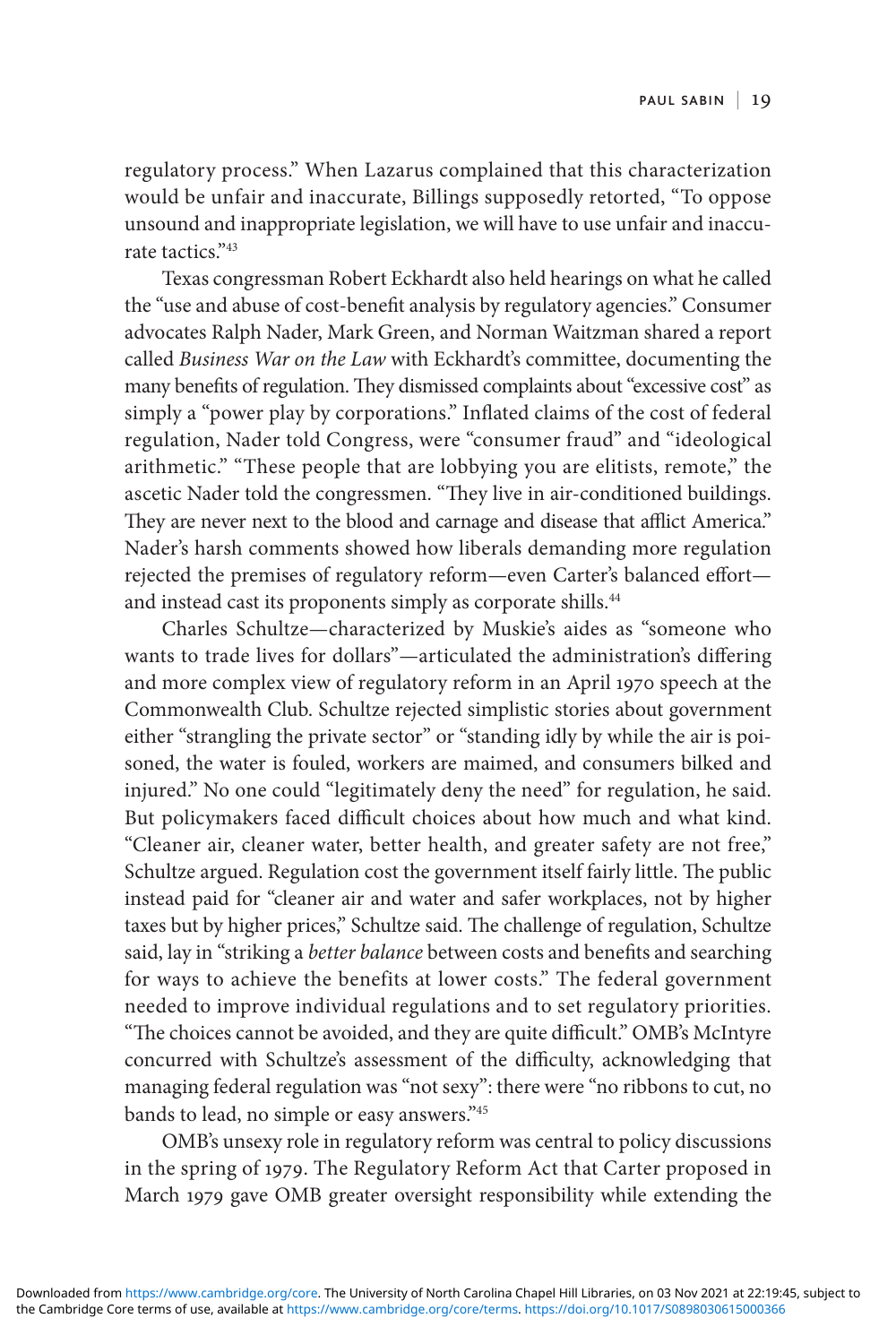president's executive order to independent agencies, such as the Federal Communications Commission (FCC). An organizational study of OMB in late 1978 or early 1979 spoke of the importance of building OMB's "capacity to analyze regulatory programs."46 OMB continued to take most of the blame within the executive office for inadequate agency compliance. Carter himself complained to McIntyre, "OMB not doing enough to monitor. I want a fresh, accurate, specific report ready to use before cabinet meeting  $5/21.^{n_{47}}$  In June 1979, Eizenstat arranged to meet with OMB's deputy director to discuss regulatory reform. "The key to this lunch," Eizenstat's aide Richard Neustadt informed him, was to get OMB to "move *now* to get someone good assigned full time to generating regulatory reform results." Neustadt described OMB as the major institutional obstacle to generating stories of successful reform that would help Carter politically. "As long as regulatory oversight is handled by the current people through the current process," Neustadt told Eizenstat, "it will fail." Neustadt insisted that OMB "get tougher" about enforcing the Executive Order. 48

 As the regulatory reform bill developed in Congress, OMB's enhanced role was central to the administration's legislative priorities. McIntyre himself explained to Senator Abraham Ribicoff in early 1980 that "fixing accountability is one of the central aims of the Administration's regulatory reform program." For this reason, McIntyre explained, the administration sought to locate "responsibility for regulatory oversight" in the Office of Management and Budget. McIntyre and Eizenstat similarly explained to Senator Edward Kennedy that the "natural and appropriate place to locate oversight authority is where President Carter has assigned it, to OMB, the essential right arm of all Presidents for managing the Executive Branch."<sup>49</sup>

McIntyre's embrace of responsibility and the administration's efforts to strengthen OMB, however, did not change their desire for agencies to internalize regulatory review. The primary purpose of interagency review, CEA member George Eads reiterated in October 1979, "is to encourage agencies to do a better job of regulating." The White House's review process did not provide a "substitute analysis" but rather sought to identify the "strengths and weaknesses in the agency's efforts." The White House insisted that the president had the power to overrule agency heads on regulatory decisions. But Schultze emphasized that the president's advisers "do not write the regulation, nor do they approve it, nor do they sign off on it, nor do they dictate what they may be." Given sufficient tools and information, a 1979 briefing book on regulatory reform explained, "The agency head is best qualified to make balanced choices among regulatory alternatives." The regulatory review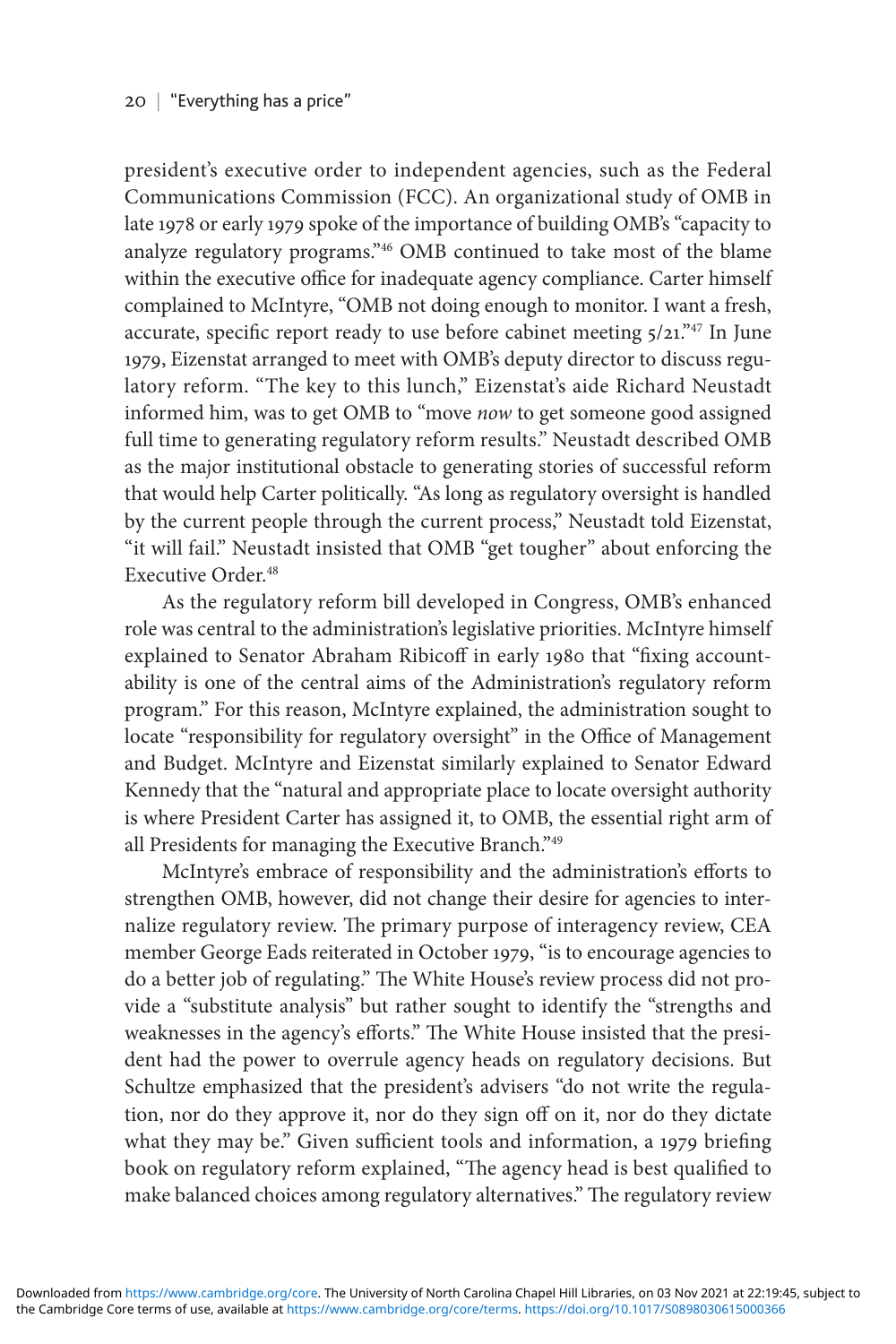process focused on "helping agencies to develop a few good analyses as models for others." Carter's challenge was to devise a regulatory review process that could be implemented principally by agencies, but that had strong enough enforcement so that agencies would comply. With no teeth, the reform program would go nowhere; too much centralized power, by contrast, would undermine agency autonomy and raise alarms about White House meddling. Carter's balanced program was less a system of harmony than one of tension between legitimate competing objectives.<sup>50</sup>

The Carter administration pressed ahead with its efforts to coordinate federal regulation and further bolster White House control. In late November 1979, Carter issued an executive order on paperwork that established an "information collection budget" for agencies in terms of "burden hours" imposed by government on citizens and businesses. As an internal narrative of OMB's relationship to regulation explained, the agency had taken an "obscure function under the Federal Reports Act of 1942—clearing government requests for information . . . and turned it into a tool to review regulations and paperwork burdens." Managing federal paperwork demands thus became a key mechanism for managing government regulation as a whole, to the chagrin and consternation of the regulatory agencies.<sup>51</sup>

 Regulators upset by OMB's expanded control over agency information requests had grounds to suspect OMB's intentions. In December 1979, lowerlevel OMB regulatory staff circulated a draft "Regulatory Cost Accounting Act." The cost-accounting measure would have moved the federal government closer to a regulatory budget that would cap the costs that agencies could impose on the private sector. With comprehensive cost accounting, the president could provide Congress with a consolidated annual report on regulatory costs that would enable the government to time, and in some cases defer, regulatory requirements so as not to overburden specific industries. Eizenstat and McIntyre, however, informed Carter that there was "no reliable, uniform means of estimating costs" and a rigid budgetary framework was "more likely to lead to phony estimates and litigation than to meaningful reforms." As Schultze pointed out, economists had enough difficulty "trying to determine the *past* costs of *past* regulations," much less calculate their uncertain future cost. Neither OMB's leadership nor the White House approved the draft costaccounting legislation and the administration never formally proposed it.<sup>52</sup> While declining to embrace a formal regulatory budget or regulatory cost accounting, Carter did continue to push to tally the federal government's activities, calling for a "credit budget" to explicitly calculate government expenditures on loans and loan guarantees.<sup>53</sup>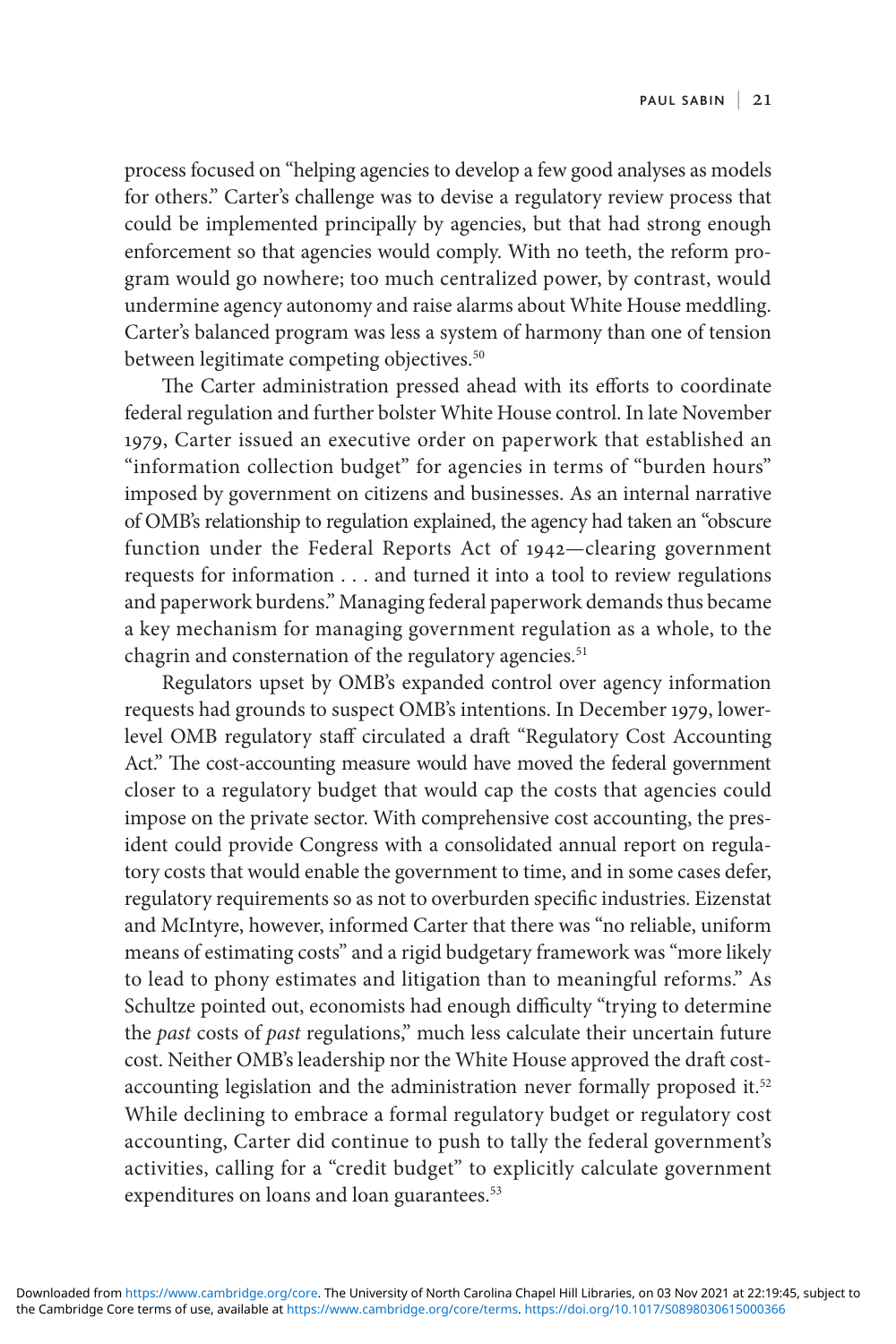As the 1980 election approached, the Carter administration sought another kind of credit: recognition for the administration's accomplishments in government reform. Carter's domestic policy advisers were panicky about their seeming inability to establish Carter's reform credentials. Domestic policy staff complained to CEA's George Eads that regulatory review "seems to be grinding to a halt. . . . What's next? Surely there are major rules about to be proposed?"<sup>54</sup> The White House was anxious to be seen as responsive to a perceived antigovernment, antitax sentiment in the nation. In February 1980, Stuart Eizenstat asked Eads to "explore quietly a number of 'dramatic' actions that the President might take on regulation." White House advisers briefly contemplated the very kinds of actions that they had long deliberately avoided, such as developing a "quick list of discretionary regulations that may be deferrable or killable." Budget examiners at OMB could be tasked with finding agency statutes that "may need overhaul." White House aides could look for "any vulnerable USDA regs." Carter could demand that agency heads identify "a list of discretionary regs. they are killing or deferring." The worst predictions of the administration's liberal critics seemed to be coming true. 55

 Yet even as they explored these possibilities, White House aides noted the jarring inconsistency with their previously measured and thoughtful approach to regulatory reform. "We have worked extremely hard to avoid giving the impression that regulation is responsible for inflation," George Eads reported back to Eizenstat. The administration's program was based on the idea that reform is "nothing more—and nothing less—than sensible government." Progress on regulatory reform had come largely through "quiet, behind-the-scenes prodding of agencies. We have carefully avoided a heavyhanded approach where we appear to bludgeon recalcitrant agencies into submission." A six-month moratorium on new regulations, Eads also pointed out to Eizenstat, might "win plaudits" from some interest groups, but would be "illegal and probably counterproductive." Arbitrarily blocking regulations would put agencies in contempt of court-ordered deadlines, prompt a wave of new litigation, and produce costly uncertainty for industry. Offering a prototype regulatory budget or highlighting statutes that precluded cost considerations would simply stir controversy and generate expectations that couldn't be met.<sup>56</sup>

 Guided both by the principle of "sensible government" and by a fear of controversy and liberal backlash, Carter's economic policy team resisted the temptation to grasp for high profile, politically driven attacks on regulation. That approach instead would be embraced in the first months of the Reagan administration, which imposed a freeze on regulations and demanded that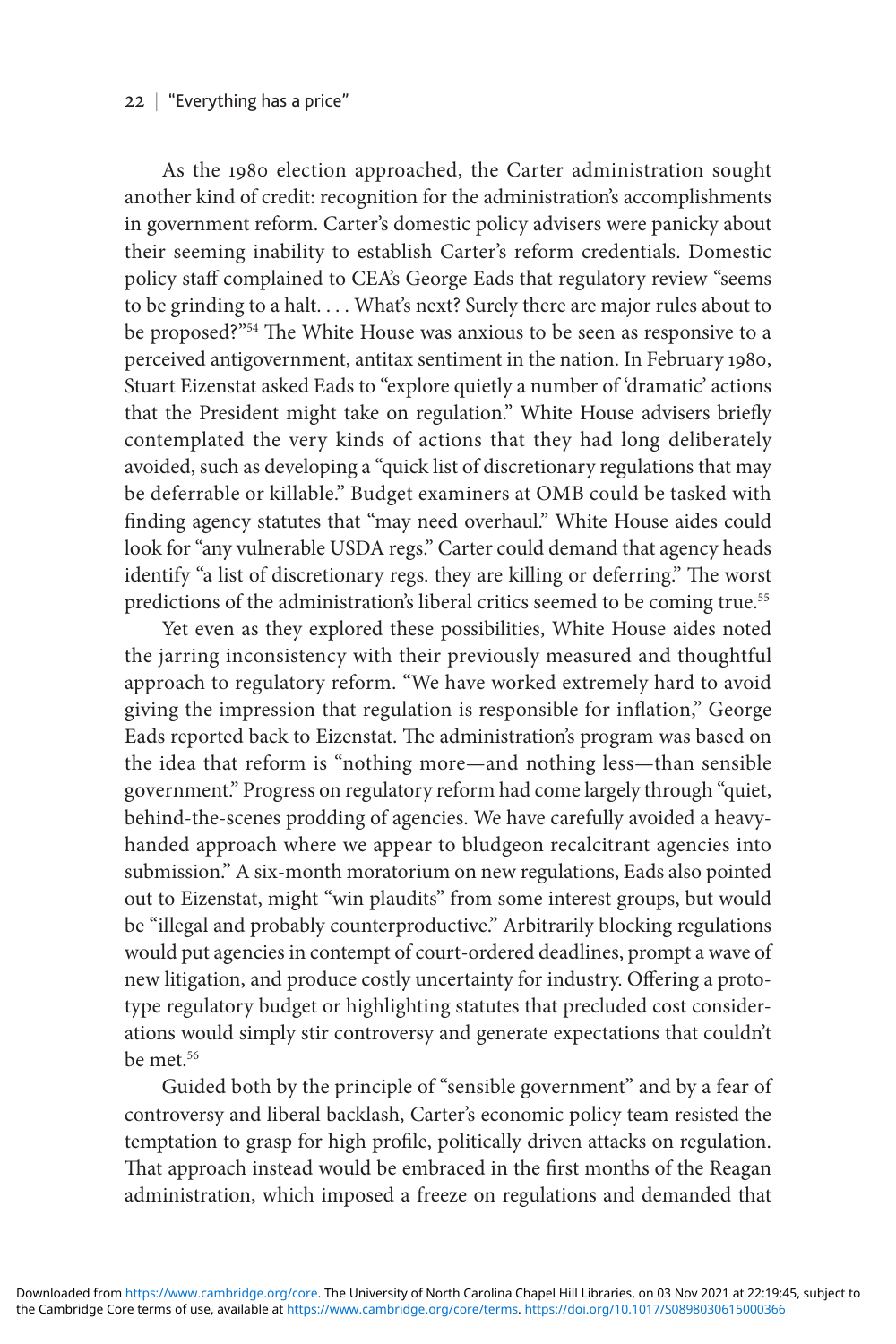staff identify regulatory targets.<sup>57</sup> Carter instead chose to try to showcase what his administration had done so far, and to highlight his administration's emphasis on innovative regulatory techniques. He also continued to call on Congress to pass his regulatory reform and paperwork bills.<sup>58</sup> Internally, however, the administration grew increasingly pessimistic that Congress would produce suitable reform legislation. Carter didn't want his name on a "really bad bill which slips through because it's an election year." There were many threats, including legislative proposals for judicial review of "binding regulatory analysis," calls for a legislative veto of regulations, and demands for a formal regulatory budget. The Carter administration feared that even if it succeeded in getting a clean bill out of committee, the regulatory legislation might get saddled with "some or all of this baggage on floor of either House." In May 1980, the administration finally asked their Senate allies to slow the bill down and, ultimately, table it.<sup>59</sup>

In the final six months of his presidency, Carter pressed forward with other regulatory reform efforts. In September, Carter signed the Regulatory Flexibility Act, directing agencies to design regulations to meet differing constraints faced by small businesses, local governments, and nonprofit organizations. The flexibility act, Carter said, "adds another piece to the far reaching regulatory reform record" of his administration.<sup>60</sup>

 During the lame duck session following Carter's defeat, the administration also successfully pushed through the Paperwork Reduction Act, which required agencies to submit for OMB's approval any rule that requires agency information collection requests. The legislation sought to reduce the federal paperwork burden by 25 percent by October 1983. The law contained some restrictions on OMB's use of paperwork reduction as a means for substantive intervention in regulatory rule making. But at the same time, the measure joined oversight of federal rule making and of paperwork reduction by establishing the Office of Information and Regulatory Affairs (OIRA) within OMB. The paperwork measure thus strengthened OMB institutionally and gave it additional tools to influence federal agencies. Shortly after taking office, Reagan moved the Council on Wage and Price Stability's regulatory staff members, who had staffed Carter's interagency review efforts, into OIRA. The consolidated staff resources, coupled with the paperwork law's expansion of authority, bolstered OMB's ability to oversee agency regulatory activities. The Paperwork Reduction Act, OMB's McIntyre explained in 1981, "gave OMB a legal hook to get into the regulatory oversight." The Reagan administration used these staff resources and tools immediately after taking office, but in ways that went beyond the Carter administration's vision for them.<sup>61</sup>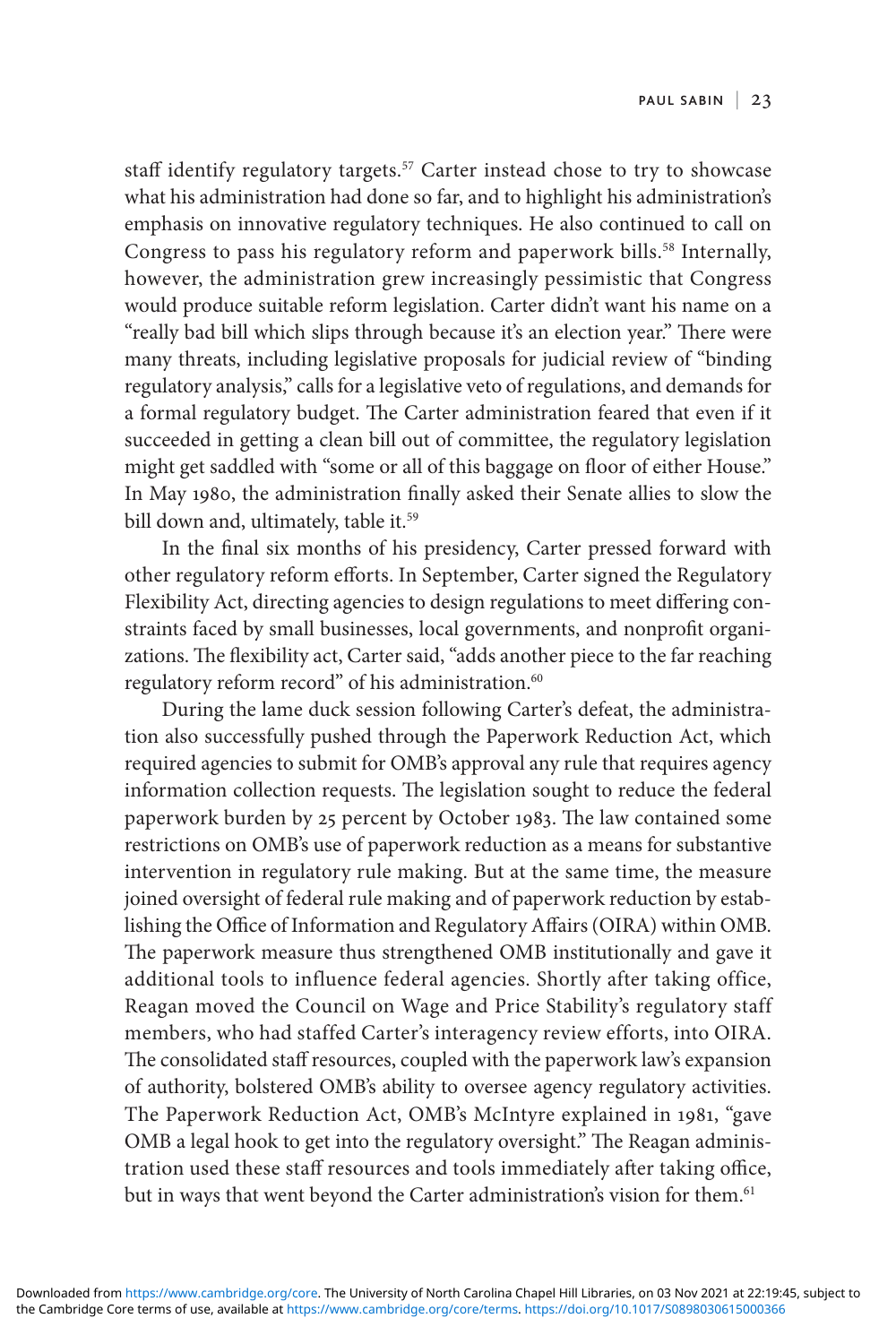In the final months of his presidency, Carter also pressed for new legislation to clean up the nation's thousands of hazardous waste sites. Efforts to address the hazardous waste problem had stalled for several years. During the 1980 presidential campaign, the furor over toxic chemicals at Love Canal in New York intensified calls for federal action. In early October, at the height of the 1980 campaign, Carter traveled to Niagara Falls to announce federal funding to help New York State buy the homes of Love Canal residents. After the election, Congress rushed through the "Superfund" legislation. The new law, technically known as the Comprehensive Environmental Response, Compensation and Liability Act (CERCLA), created a mechanism to finance remediation of hazardous waste sites and to impose liability for cleanup costs.

The hastily passed Superfund law did not go through extensive review either in Congress or within the administration. As a legislative measure, rather than an agency regulation, the Superfund bill escaped regulatory analysis by either OMB or Carter's interagency regulatory review group. Prior to Superfund's passage, however, Carter's economic advisers expressed skepticism about whether the proposed measure's funding and liability approach suited the hazardous-waste problem. In a 1979 staff memo responding to EPA's legislative proposal, OMB questioned the economic gains from hazardous-waste cleanups, noting that many sites might not be worth remediating to such a high level. In cases like Love Canal, an OMB staff member wrote, "it may be cheaper to pay people to move away." OMB also asked whether taxes on current chemical and petroleum producers, which would finance the Superfund, made sense as a way to pay to fix sites contaminated by thousands of other polluters. Many problems and questions associated with the bill's design soon plagued Superfund's implementation. How clean was clean enough? Which sites should be prioritized? Would strict liability provisions correctly allocate responsibility? How much money would businesses and governments spend on lawsuits and engineering studies? The controversy that swirled around Superfund in the early 1980s underscored the challenge of designing efficient regulations to address complex environmental problems such as abandoned hazardous waste sites. 62

#### **CONCLUSION**

 That day in December 1980 when Carter signed into law the Superfund hazardous-waste bill and the Paperwork Reduction Act constituted a symbolic turning point, but what kind of juncture was it?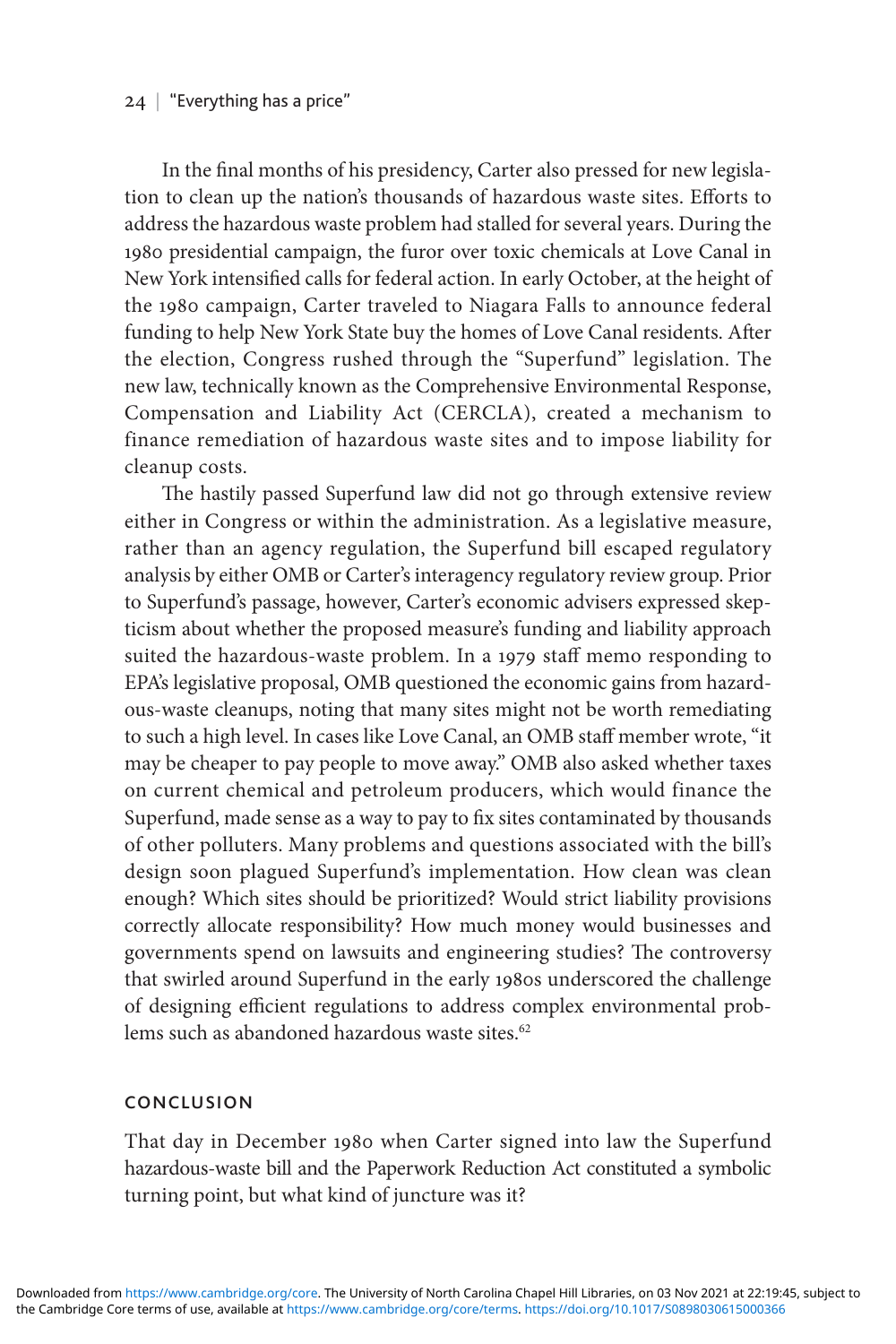In retrospect, the double bill signing clearly marked the end of the 1970s as the environmental decade. In the thirty years following Superfund, Congress passed only a few significant environmental laws, such as the 1990 Clean Air Act Amendments. Unable to agree on policy reforms, Washington politicians instead continued to fight over the implementation, and legitimacy, of the environmental laws passed in the 1970s. In a simplistic rendering of that morning's events, liberals stood for Superfund and EPA regulation, while conservatives stood for Paperwork Reduction and OMB power. A national political stalemate followed.

 But the juxtaposition of Superfund and paperwork reduction suggests an alternate path, perhaps the one Carter's staff sought to suggest when they paired the two events. Rather than the end of environmental legislation and the beginning of a deregulatory era, Carter wanted to unite in creative tension two competing but equally necessary social goals: on the one hand, the legitimate need for government regulation to protect health, safety, and the environment, and, on the other hand, the vital importance of government efficiency and effectiveness. Carter believed the federal government could strive for continuous improvement and efficiency while also aiming to better people's lives. Carter conveyed these principles as he sought to manage the internal tensions and struggles surrounding regulatory reform. The pairing of Superfund, a litigation-generating machine, with paperwork reduction underscored challenges inherent in this balancing act, but Carter thought it could be done.<sup>63</sup>

 Carter was genuinely passionate about deregulation, regulatory reform, and reorganization. Government reorganization was a hallmark of his term as Georgia governor, and he sought to bring efficiency and reform to the federal government. As president, Carter signed bills deregulating the airline, trucking, and banking industries. He set in motion the decontrol of oil and natural gas prices. He instituted Civil Service reforms and consolidated diverse federal initiatives into new departments of energy and education. Carter also introduced a formal process for regulatory analysis, limited federal paperwork demands, and pushed for a more intelligible and open approach to regulation.

 Carter's economic and domestic policy advisers were convinced that the nature of the federal government had changed in the previous decade. The rapid growth of the federal government meant that its far-ranging impact needed to be better assessed and managed. Good government, in their view, entailed maximizing regulatory benefits and minimizing costs. Agencies, in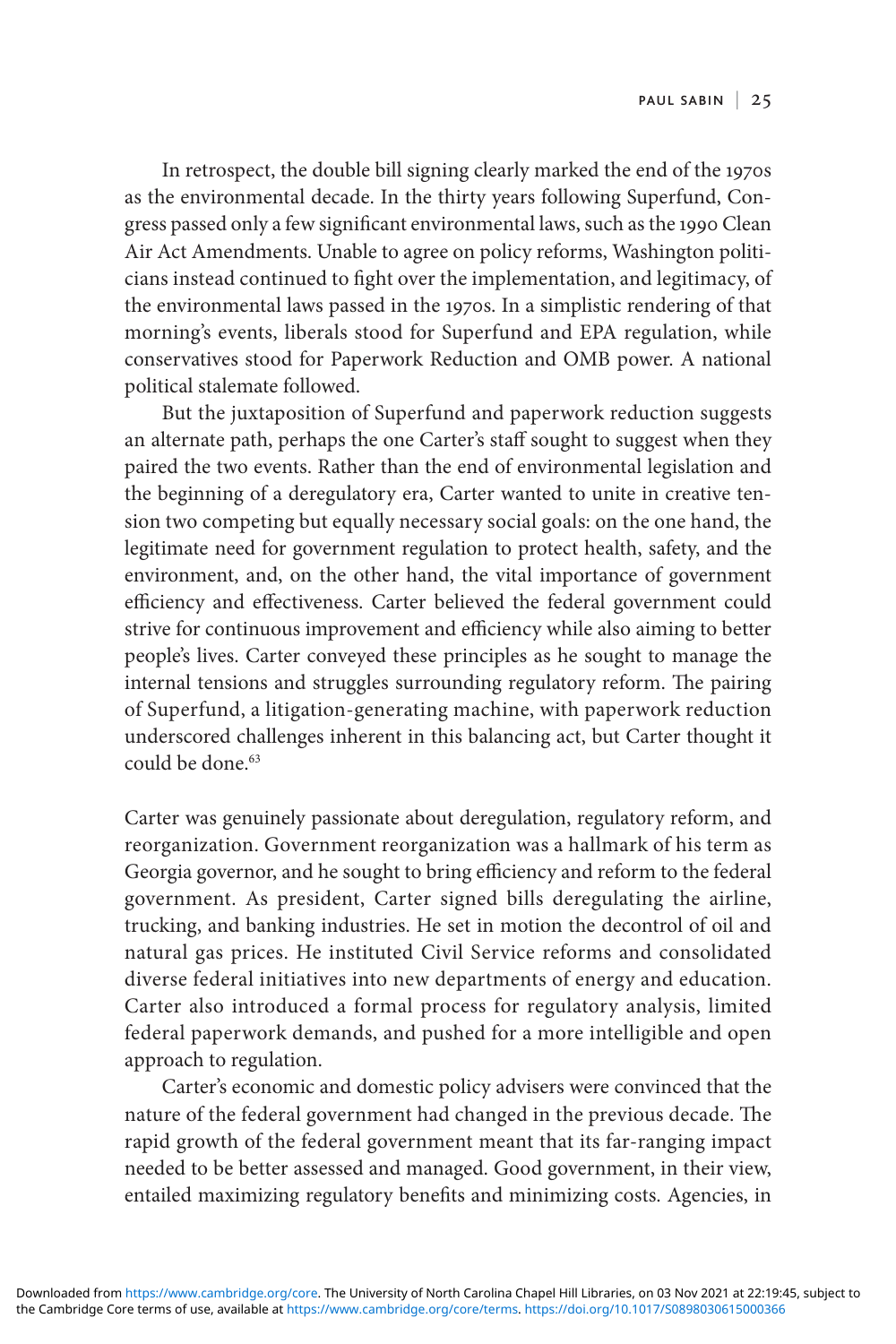the administration's view, were poorly positioned to resolve conflicting priorities. They had little accountability for the cost of their regulatory actions. Only the president could ensure that new rules struck a balance between competing national interests in health, safety, environment, national security, and economic growth. The president, as the elected national executive, had to guide agency decision-making. "The President is the only official elected by all the people, who can best try to put the whole picture together," a set of 1979 White House talking points explained. "Regulations are the creature of individual agencies with relatively focused concerns, constituencies, and oversight committees."<sup>64</sup> This perspective on the presidency was hotly contested both by congressional leaders defending their legislative power and by environmental and labor advocates seeking to bolster agency independence from the White House. These critics complained that centralized oversight simply provided industry with a new way to undermine agency regulations. The internal White House policy debate during Carter's presidency, however, shows that regulatory reform was driven intellectually by a quest for balanced governance. High inflation and concern about growing antigovernment sentiment gave Carter's reform efforts political urgency.

 To pursue these goals, the Carter administration initially sought an alternative to the OMB-centered review process that had taken place under Nixon and Ford and that had primarily targeted EPA. Rather than having OMB intervene late in the rule-making process to try to change agency decisions, Carter aimed to create a government-wide process that would lead to better rule making. The administration acknowledged widespread hostility toward OMB's prior role and spread review authority across several White House economic agencies. But White House staff soon realized that diffuse responsibility was not effective. As early as 1978, White House economic and policy advisers called for more aggressive OMB oversight. By the end of Carter's term in office, the White House had started to consolidate and expand regulatory review powers in the Office of Management and Budget. Although the administration failed to achieve all its legislative goals for regulatory reform, the Paperwork Reduction Act significantly expanded OMB's powers and institutional capacity.

The use of regulatory oversight tools by Reagan's OMB starting in the winter of 1981 flowed directly out of the Carter administration's experience and institutional accomplishments. When Carter's staff reviewed Reagan's deregulatory proposals during the 1980 campaign, they concluded that Reagan "does not seem to know that the President is already doing them." Reagan proposed a task force to study deregulation, but Carter had "already deregulated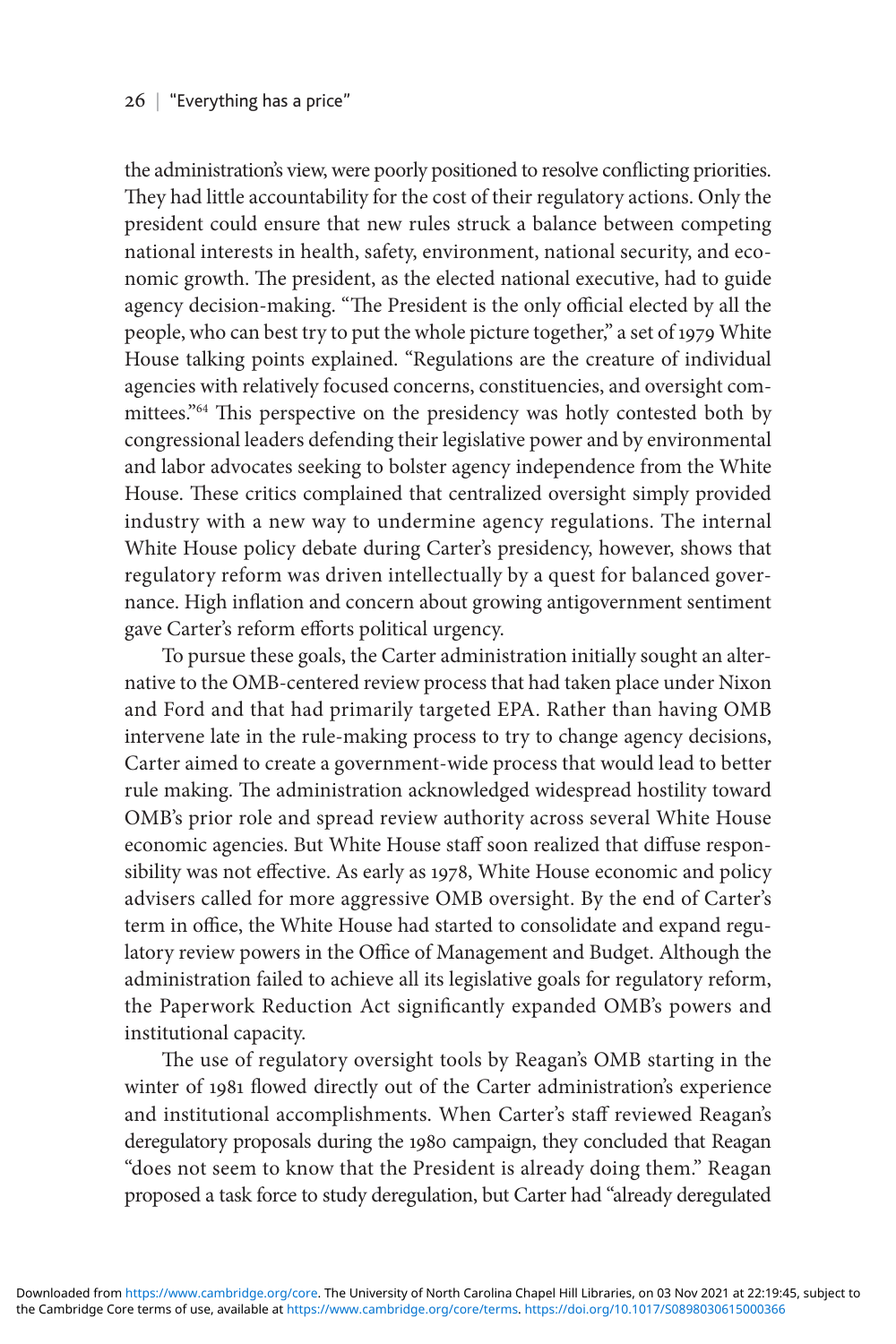the airline, trucking and banking industries." Reagan proposed that the "economic effects of every proposed regulation be analyzed," but Carter already had required "more stringent review by executive branch agencies over two years ago." The president had sent legislation to Congress to codify this review for all regulatory agencies. With the regulatory flexibility bill, Carter also sought to "ease unnecessary burdens on small business." Noting the Reagan administration's regulatory reform efforts in a 1981 interview, McIntyre argued that the Carter administration "really prepared OMB for the significant role that it is carrying out today." McIntyre continued, "I don't think that the current administration could have done what it has done without that groundwork that we laid in the Carter administration."<sup>65</sup>

 Despite the similarities, Ronald Reagan and his advisers vocally rejected Carter's nuanced approach to regulation. During the 1980 campaign, Reagan denounced the "regulatory web that is smothering" the economy. While conceding good intentions behind health, safety, and environmental regulations, Reagan concluded, "too often regulations work against rather than for the interests of the people." Reagan mocked "Utopian regulators" of the 1960s and 1970s for their naive belief that "we could attain a risk-free world if only they could plan it centrally and enforce the rules and regulations." In his first inaugural address, Reagan attacked government itself, declaring that "government is not the solution to our problem; government is the problem." Reagan's first OMB director, David Stockman, raised hackles with calls for a "regulatory ventilation" that would block or reverse costly federal environmental standards.<sup>66</sup>

During his first month in office, Reagan took some of the dramatic public steps that Carter had eschewed in the spring of 1980. To his critics, Reagan appeared to be trying to shut down the government's regulatory apparatus. He ordered hundreds of new regulations postponed, and asked agency heads to review and rescind other rules. He created a new Cabinet-level task force on regulatory relief led by Vice President George H. W. Bush to identify and modify overly burdensome regulations. Reagan also issued a new executive order, E.O. 12291, to further strengthen presidential power over federal regulation. Where Carter's executive order applied only to regulations costing over \$100 million and resulted in selective review of agency regulations, OMB now would review all proposed regulations. Reagan's new executive order also mandated that agencies use formal cost-benefit calculations to guide their regulatory decisions. Instead of simply considering a range of options, the agencies now were directed to undertake new regulatory actions *only* if their "potential benefits to society" outweighed the "potential costs." Carter's economic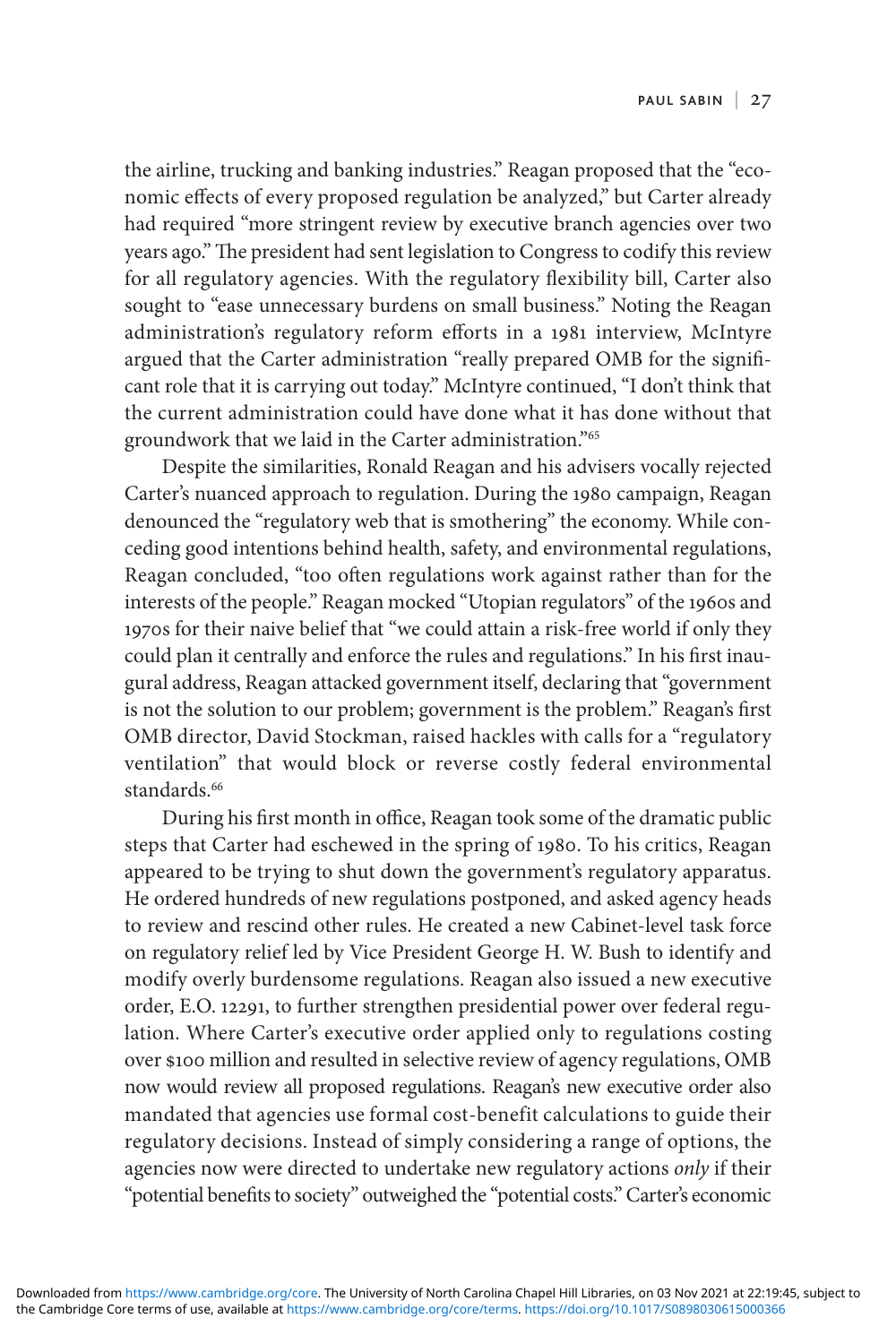advisers had rejected this kind of formulaic application of cost-benefit analysis, arguing that neither costs nor benefits could be calculated accurately enough to drive final policy decisions. Carter preferred to follow Schultze's lead and to emphasize a deliberative learning process within the agencies that would lead to improved regulatory techniques.<sup>67</sup>

 In the most striking contrast to Reagan, Carter had advanced deregulation and regulatory reform while also defending the critical importance of regulation. These dual commitments helped position the pro-environment Carter to advance deregulation and regulatory reform, since Carter and his appointees enjoyed an underlying level of trust from the environmental community. Looking back from the vantage point of the mid-1990s, EPA's Doug Costle concluded that Carter's regulatory review program sought to "create a cooperative environment among the regulators . . . without the kind of political tension that had existed and has now emerged again." In Costle's view, the key to this cooperative relationship—and the major distinction from the earlier Quality of Life review and subsequent Reagan OMB oversight—was that the White House economic staff "wasn't just a hit squad trying to throttle us." Carter still faced significant opposition from Edmund Muskie, Ralph Nader, and other liberal critics suspicious of regulatory reform. But the Carter administration's approach managed to bring key regulators like Costle along, and to avoid the all-out political war that followed.<sup>68</sup>

 In retrospect, it seems possible, if counterintuitive, that Reagan's more emphatic attack on government impeded, rather than advanced, continued progress toward regulatory reform. Even though some of Reagan's actions to centralize power within OMB were the "next logical steps" and built directly on Carter's efforts and experience, Reagan's purpose seemed "completely different." Reagan's call for "regulatory relief" sparked fears that OMB was going to "eviscerate essential health, safety, and environmental protections for the benefit of big business," recalled Christopher DeMuth, who headed Reagan's Office of Information and Regulatory Affairs. The Reagan administration's antiregulatory rhetoric inflamed his liberal opposition and mobilized his conservative supporters, rather than build support for more effective government. Attempts to pass regulatory reform legislation in Congress, or to implement cost-benefit analysis within OMB, were seen as regulatory retreats and set off fierce partisan battles in the early 1980s.<sup>69</sup> The Reagan administration and its liberal antagonists ironically shared a common theme: they both pitted the government against the market in a mythic struggle, rather than emphasizing the challenge of balancing government regulation and efficiency. Carter aspired to something different. His middle road acknowledged both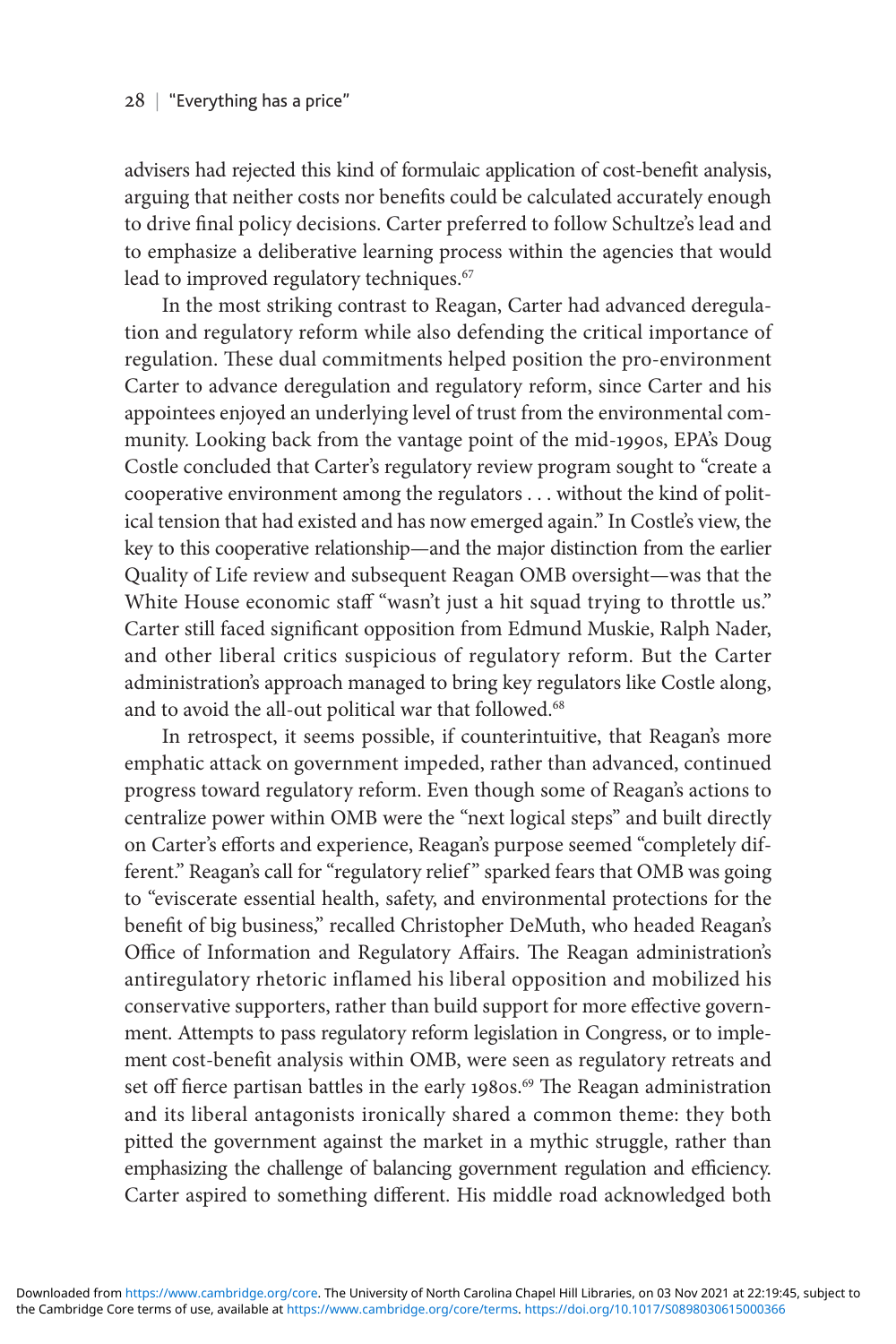the value and the limitations of government action. Carter's search for balance did not succeed politically, but it more accurately described the pragmatic challenge of governing.

 *Yale University* 

#### **NOTES**

 1. Jimmy Carter, "Comprehensive Environmental Response, Compensation, and Liability Act of 1980 Remarks on Signing H.R. 7020 Into Law," 11 December 1980. Online by Gerhard Peters and John T. Woolley, *The American Presidency Project* (hereafter Peters and Woolley, APP), http://www.presidency.ucsb.edu/ws/?pid=44392; Carter: "Paperwork Reduction Act of 1980 Remarks on Signing H.R. 6410 Into Law," 11 December 1980, Peters and Woolley, APP, http://www.presidency.ucsb.edu/ws/?pid=44390 .

 2. Richard Nixon, "Remarks on Signing the National Environmental Policy Act of 1969," 1 January 1970, Peters and Woolley, APP, http://www.presidency.ucsb.edu/ws/? pid=2446.

 3. U.S. House, Committee on Government Operations, "Paperwork Reduction Act of 1980: Hearings," 96th Cong. 2nd sess., 7, 21, and 28 February 1980 (Washington, D.C., 1980), 96. For an important early assessment of different regulatory approaches that warned of society wasting billions of dollars on inefficient regulatory strategies, see Bruce A. Ackerman and Susan Rose-Ackerman, James W. Sawyer Jr., and Dale Henderson, *The Uncertain Search for Environmental Quality* (New York, 1974), 6, 317-30.

 4. Carter, "Comprehensive Environmental Response, Compensation, and Liability Act of 1980 Remarks on Signing H.R. 7020 Into Law"; Jimmy Carter, "White House Conference on Regulatory Reform: Remarks at a Meeting of the Conference," 11 January 1980, Peters and Woolley, APP, http://www.presidency.ucsb.edu/ws/?pid=33016; Carter, "Paperwork Reduction Act of 1980 Remarks on Signing H.R. 6410 Into Law"; E. Stanly Godbold Jr., *Jimmy and Rosalynn Carter: The Georgia Years, 1924–1974* (New York, 2010), 189, 268. For Carter's enthusiasm for government reorganization, see Carl P. Leubsdorf, "Political Problems Delay Bureaucratic Streamlining: Analysis," *Baltimore Sun* , 4 February 1979, A1, and Thomas Oliphant, "Reorganization: Carter's Newest Headache: Ending Bureaucracy Is Easier Said Than Done, He's Finding," *Boston Globe*, 8 January 1978, A3.

5. Whether regulatory costs significantly impeded economic growth in the 1970s or worsened that decade's high inflation is a question that goes beyond the scope of this article. Some economists and historians are deeply skeptical that regulations have imposed costs sufficient to cause industrial relocation or to weaken industrial competitiveness. Others contend that regulatory costs meaningfully slowed economic growth, perhaps half a percent or a percent each year. For a skeptical assessment of regulation's impact on industrial relocation, see Bruce G. Carruthers and Naomi R. Lamoreaux, "Regulatory Races: The Effects of Jurisdictional Competition on Regulatory Standards," unpublished essay, 11 June 2013, copy in the possession of the author; for an assessment of the effects of clean-air regulation on manufacturing competitiveness, see Michael Greenstone, John A. List,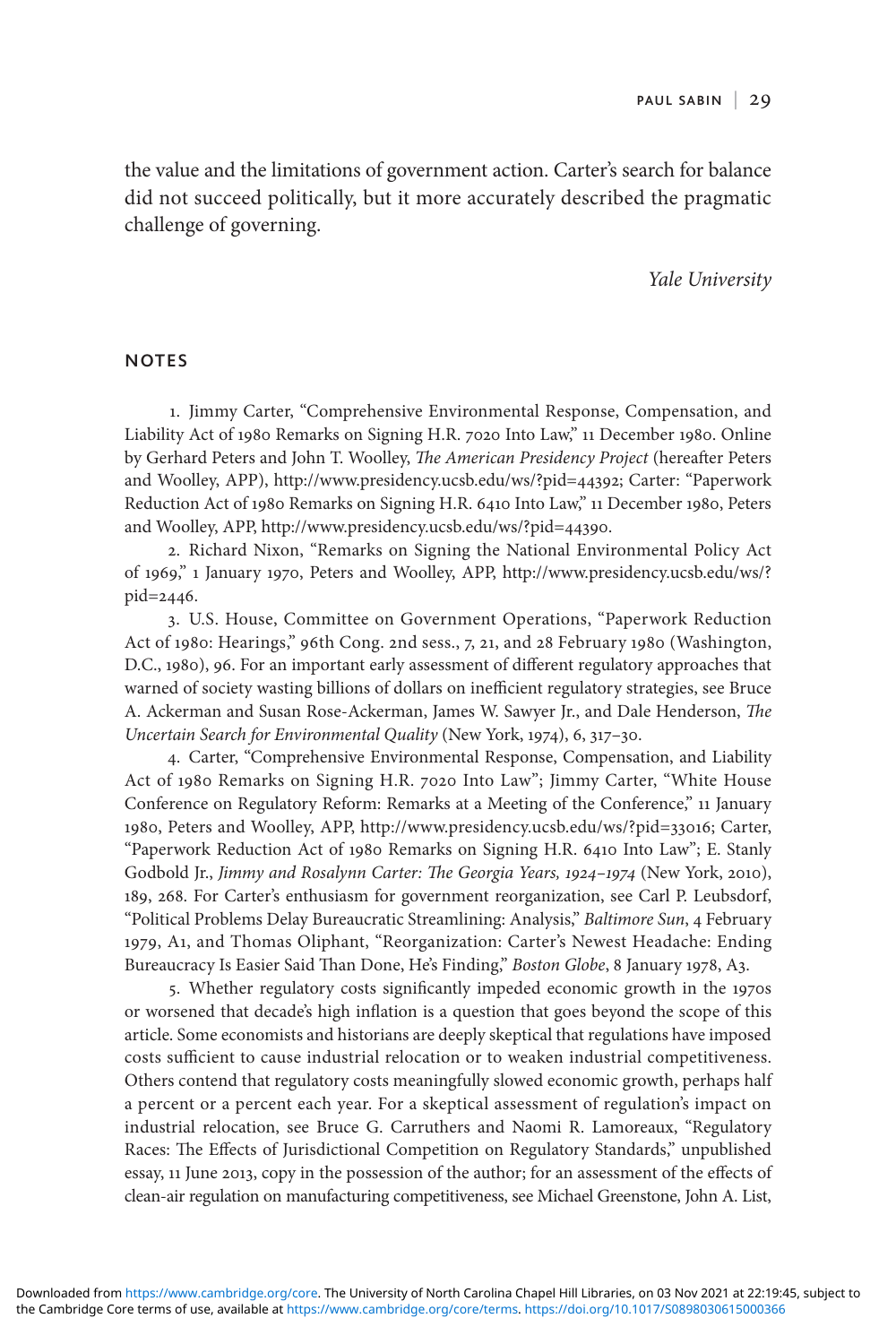and Chad Syverson, "The Effects of Environmental Regulation on the Competitiveness of U.S. Manufacturing" (10 September 2012), MIT Department of Economics Working Paper No. 12-24; Michael Greenstone, "The Impacts of Environmental Regulations on Industrial Activity: Evidence from the 1970 and 1977 Clean Air Act Amendments and the Census of Manufactures," *Journal of Political Economy* 110, no. 6 (December 2002): 1175-1219. This article also does not address the voluminous legal scholarship on the normative value of cost-benefit analysis and enhanced presidential authority over regulation. For selections from this scholarly debate, see Elena Kagan, "Presidential Administration," *Harvard Law Review* 114 ( 2000–2001 ): 2245 – 2385 ; Cass R. Sunstein, *Risk and Reason:*  Safety, Law, and the Environment (New York, 2002); Sunstein, "Cost-Benefit Analysis and the Environment," *Ethics* 115, no. 2 (1 January 2005): 351–85; Douglas A. Kysar, *Regulating from Nowhere: Environmental Law and the Search for Objectivity* (New Haven, 2010); Frank Ackerman and Lisa Heinzerling, *Priceless: On Knowing the Price of Everything and the Value of Nothing* (New York, 2004); Richard L. Revesz and Michael A. Livermore, *Retaking Rationality: How Cost-Benefi t Analysis Can Better Protect the Environment and Our Health* (New York, 2008). Jonathan Wiener also has written widely on the origins and spread of regulatory oversight. See, for example, Jonathan B. Wiener, "The Diffusion of Regulatory Oversight," in *The Globalization of Cost-Benefit Analysis in Environmental Policy*, ed. Michael A. Livermore and Richard L. Revesz ( New York , 2013 ): 123 –41; Jonathan B. Wiener and Alberto Alemanno, "Comparing Regulatory Oversight Bodies across the Atlantic: The US Office of Information and Regulatory Affairs (OIRA) and the EU Impact Assessment Board (IAB) ," in *Comparative Administrative Law* , ed. Susan Rose-Ackerman and Peter Lindseth (Northampton, Mass., 2010), 309-35.

6. For a profile of Alfred Kahn's efforts on airline deregulation, see Thomas K. McCraw, *Prophets of Regulation: Charles Francis Adams, Louis D. Brandeis, James M. Landis, Alfred E. Kahn* (Cambridge, Mass., 1984), 222–99. See also Laura Kalman , *Right Star Rising: A New Politics, 1974–1980* ( New York , 2010 ), 240 –41; Richard H. K. Vietor, Contrived Competition: Regulation and Deregulation in America (Cambridge, Mass., 1994); Miller Center, "Interview with Jimmy Carter: November 29, 1982," Charlottesville, University of Virginia, 2003, 45. Carter's staff also described deregulation as "one of the President's great domestic legacies," and as a "major turning point . . . in the way our government approaches basic industries in our country." "Exit Interview with David Rubenstein, Deputy Director Domestic Policy Staff, December 3, 1980," 7, and "Exit Interview with Robert (Bob) Thomson, December 10, 1980, 5," available from the Jimmy Carter Library at http:// www.jimmycarterlibrary.gov/library/oralhist.phtml#exit.

7. Oliver A. Houck, "President X and the New (Approved) Decisionmaking," *American University Law Review* 36 ( 1987 ): 535 –56; Stephen Breyer, "Afterword," Yale Law Journal 92, no. 8 (1 July 1983): 1614–20, 1614. For Breyer's examination of regulatory reform, see Stephen G. Breyer, *Regulation and Its Reform* (Cambridge, Mass., 1982). See also Eugene Bardach and Robert A. Kagan, *Going by the Book: The Problem of Regulatory Unreasonableness* (Philadelphia, 1982), and Bruce A. Ackerman and William T. Hassler, *Clean Coal/Dirty Air: Or How the Clean Air Act Became a Multibillion-Dollar Bail-Out for High-Sulfur Coal* (New York, 1981).

 8. A Carter administration study of OMB explained that the regular budget had become "only one instrument for allocating resources to meet national needs. Credit programs, tax expenditures, and regulatory activities already have a greater impact than budget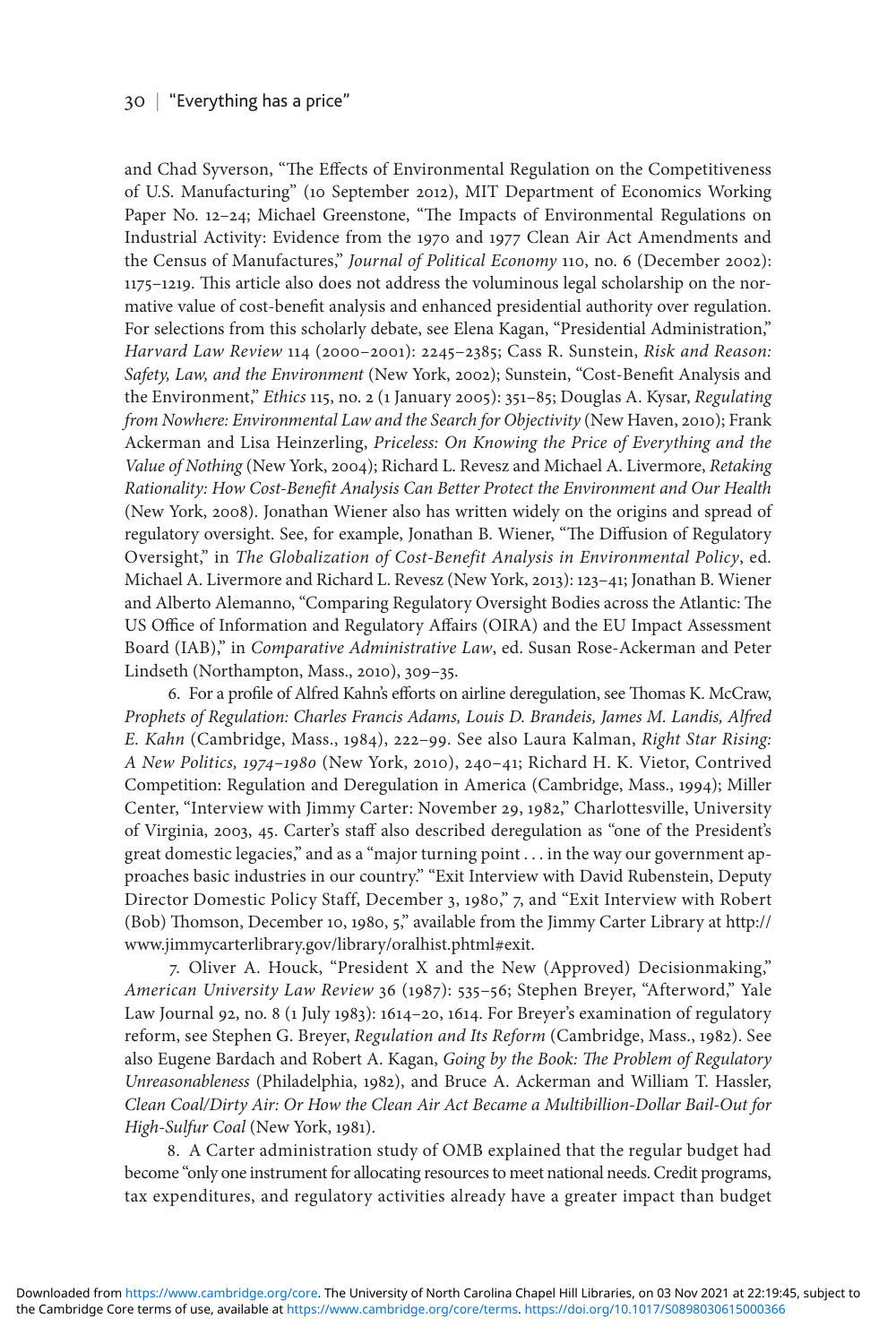decisions in many areas (e.g., environment, housing, energy)." "OMB Organization Study," n.d. (between June 1978 and March 1979), James T. McIntyre Collection, Jimmy Carter Library (hereafter McIntyre Collection), Box 9, chap. 1, p. 2. For the shift from spending programs to regulatory mandates, see R. Shep Melnick, "From Tax and Spend to Mandate and Sue," in *The Great Society and the High Tide of Liberalism*, ed. Jerome M. Mileur and Sidney M. Milkis (Amherst, Mass., 2005), 387-410.

 9. Stanley S. Surrey, *Pathways to Tax Reform; The Concept of Tax Expenditures* (Cambridge, Mass., 1973); Surrey, "The United States Income Tax System: The Need for a Full Accounting," Speech to Money Marketeers, New York City, 15 November 1967, in *Tax Policy and Tax Reform: 1961–1969,* ed. Stanley S. Surrey (New York, 1973), 575–85; Julian E. Zelizer, *Taxing America: Wilbur D. Mills, Congress, and the State, 1945-1975* (New York, 1998), 286-99.

 10. For two early accounts of NEPA's implementation, see Richard N. L. Andrews, *Environmental Policy and Administrative Change: Implementation of the National Environmental Policy Act* (Lexington, Mass., 1976); Richard A. Liroff, *A National Policy for the Environment: NEPA and Its Aftermath* (Bloomington, 1976).

 11. George P. Shultz to Heads of Departments and Agencies, "Agency Regulations, Standards, and Guidelines Pertaining to Environmental Quality, Consumer Protection, and Occupational and Public Health and Safety," 5 October 1971, online at http://www. thecre.com/ombpapers/QualityofLife1.htm. For an account of EPA's experience with Quality of Life review during the Nixon administration, see Robert V. Percival, "Checks Without Balance: Executive Office Oversight of the Environmental Protection Agency," Law and Contemporary Problems 54, no. 4 (1 October 1991): 127-204, 129-38; Joe Green Conley II, "Environmentalism Contained: A History of Corporate Responses to the New Environmentalism" (Ph.D. diss., Princeton University, 2006,) 159–65; for a key staff member's account of the pre-Reagan history of regulatory review, see Jim Tozzi, "OIRA's Formative Years: The Historical Record of Centralized Regulatory Review Preceding OIRA's Founding," *Administrative Law Review* 63 (Special Edition 2011): 37–69. For assessments of regulatory reform at the end of the Ford administration, see also Domestic Council Review Group on Regulatory Reform, *The Challenge of Regulatory Reform: A Report to the President* (Washington, D.C., 1977); James C. Miller III , " Lessons of the Economic Impact Statement Program," *Regulation* 1 (1977): 14-21.

 12. George C. Eads, "Testimony Before the Joint Economic Committee," 1 August 1979, McIntyre Collection, Box 35: Memoranda to James T. McIntyre from OMB Staff and Others, [2/9/78–9/10/79]; Jimmy Carter: "Executive Order 12174: Federal Paperwork Reduction," 30 November 1979, Peters and Woolley, APP, http://www.presidency.ucsb.edu/ ws/?pid=31759 ; Carter, "Paperwork Reduction Act of 1980 Remarks on Signing H.R. 6410 Into Law." For a call for regulatory budget and paperwork budget, see Wayne Granquist to Jim McIntyre and John White, 16 November 1979, McIntyre Collection, Box 4, Folder [Congressional Issues, 10/6/79–12/22/79]; "Regulatory Reform: Message from the President of the United States, March 27, 1979," 96th Cong., 1st sess., Washington, D.C., 1979; see also Narrative of OMB's relationship to regulation, 15 October 1980, McIntyre Collection, Box 18: Talking Points and Briefings [10/5/80-10/28/80].

 13. Joe Green Conley shows how businesses reacted quickly in the early 1970s to emphasize the burden of environmental regulation, uncertainty of science, and need to balance costs and benefits. See Conley, "Environmentalism Contained"; for a forceful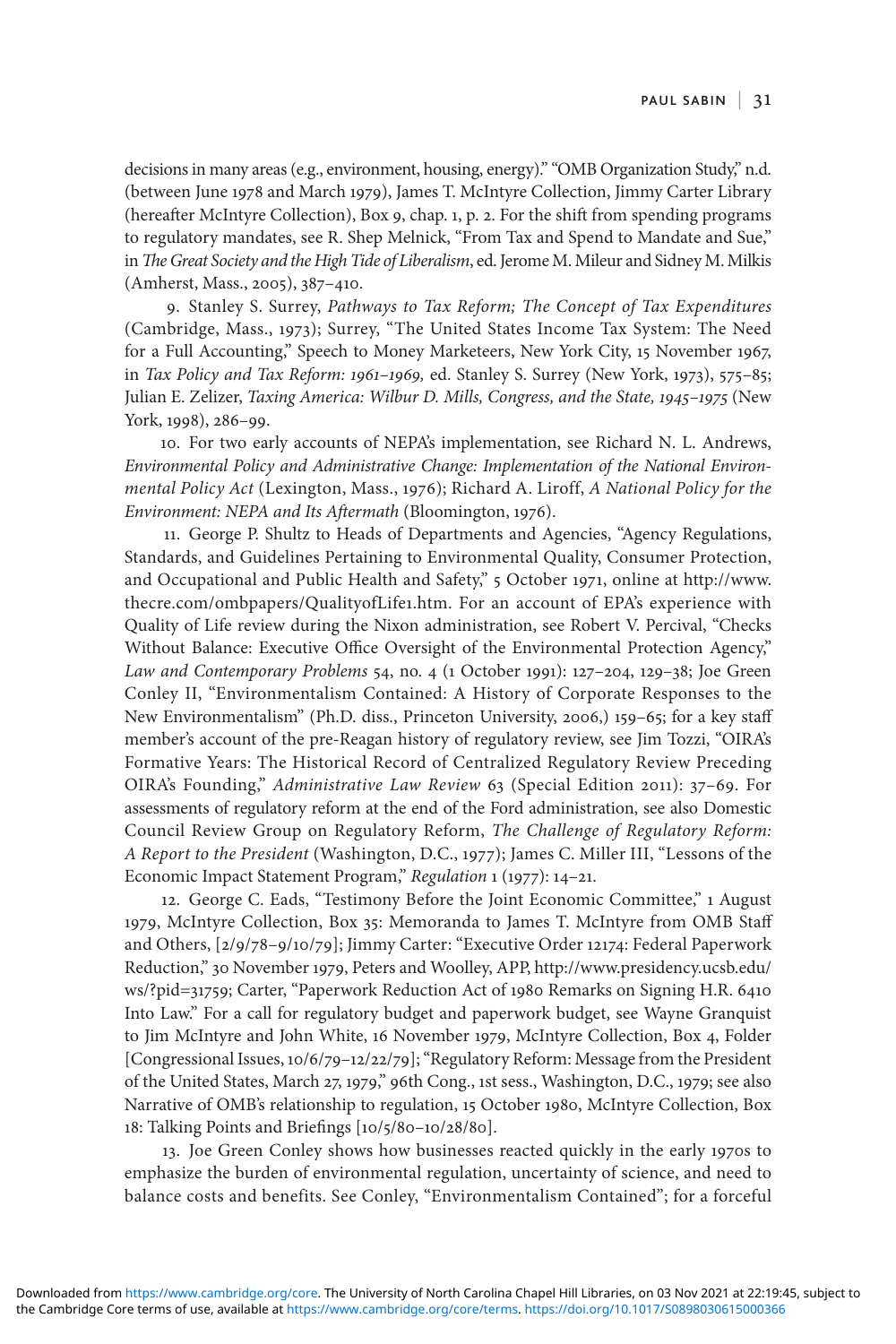contemporary attack on business's use of cost-benefi t analysis to undermine federal regulation, see Mark J. Green and Norman Waitzman, *Business War on the Law: An Analysis of the Benefits of Federal Health/safety Enforcement*, rev. 2nd ed. (Washington, D.C., 1981).

 14. "Obituaries: John R. Quarles Jr., environmental lawyer," *Washington Post* , 26 November 2012; John Quarles, *Cleaning Up America: An Insider's View of the Environmental Protection Agency* (Boston, 1976); John R. Quarles Jr. to Assistant Administrators, Office Directors, Regional Administrators, "Termination of the Quality of Life Review," 25 January 1977, online at http://www.thecre.com/pdf/QualLifeReview8.PDF; Alvin L. Alm to Jim J. Tozzi, "Interagency Review of EPA Regulations," 1 November 1976, viewed online at http:// www.thecre.com/pdf/QualLifeReview7.PDF; "Office of Management and Budget Plays Critical Part in Environmental Policymaking, Faces Little External Review," *Environment Reporter* , 3 September 1976, 693–97; for Tozzi's assessment of the Quality of Life program, including his concession that "environmentalists had a legitimate gripe that EPA was singled out," see Kathryne Bernick to Jim Tozzi, 5 August 1977, viewed online at http://www. thecre.com/pdf/Carter\_ABA1.PDF; Percival, "Checks Without Balance"; Nina Cornell to Charlie Schultze, "OMB's EIA Proposal," 8 September 1977, Collection JC-CEA, Charles L. Schultze's Subject Files, Jimmy Carter Library, Box 75: Folder 4. According to EPA's Douglas Costle, Quarles opted out of the Quality of Life program in order to "take the heat" before Costle took over. See Douglas M. Costle: Oral History Interview (Washington, D.C., 1996).

 15. William V. Shannon, "Quiet Issue," *New York Times* , 18 September 1976: 13; Gladwin Hill, "Conservationists Expecting Carter to Open New Era for Environment," *New York*  Times, 5 November 1976, 15; J. Gustave Speth, Khristine L. Hall, and J. Perrin Quarles, " OMB and EPA: Who Sets Environmental Policy? " August 1976 , online at http://www. thecre.com/pdf/QualLifeReview6.PDF (accessed 19 May 2014) .

16. Allen V. Kneese and Charles L. Schultze, *Pollution, Prices, and Public Policy* (Washington, D.C., 1975), 3; Charles L. Schultze, *The Public Use of Private Interest* (Washington, D.C., 1977), 2-5; see also U.S. Senate, Committee on Banking, Housing and Urban Affairs, "Hearing on the Nomination of Charles L. Schultze: January 11, 1977," 95th Cong., 1st sess., Washington, D.C., 1977, 26–27; for Schultze's role as the primary "impetus" for the Carter administration's regulatory review program, see William Nordhaus, interview with the author, 7 May 2014, New Haven.

 17. For the distinction between Quality of Life Review process and Carter administration goals, see Bert Lance to William J. Moshofsky, 24 March 1977, viewed online at www.thecre.com/pdf/Carter\_Lance.pdf; Jimmy Carter: "Report to the American People: Remarks From the White House Library," 2 February 1977, Peters and Woolley, APP, http://www.presidency.ucsb.edu/ws/?pid=7455 ; Carter reiterated these commitments in his 15 April 1977 anti-inflation program statement, Jimmy Carter: "Anti-Inflation Program Statement Outlining Administration Actions," 15 April 1977, Peters and Woolley, APP, http://www.presidency.ucsb.edu/ws/?pid=7356 .

 18. Carter conveyed his personal investment in regulatory reform with handwritten notes to aides urging them to move more aggressively. See, for example, Bert Lance to Jimmy Carter, "Regulatory Reform Initiatives," 3 August 1977, JC-CEA, Charles L. Schultze's Subject Files, Box 75:4. The Carter administration's commitment was bolstered by a January 1977 report describing regulatory decisions as too often "made on the basis of guesses or flimsily held beliefs, with very little attention to the actual economic or social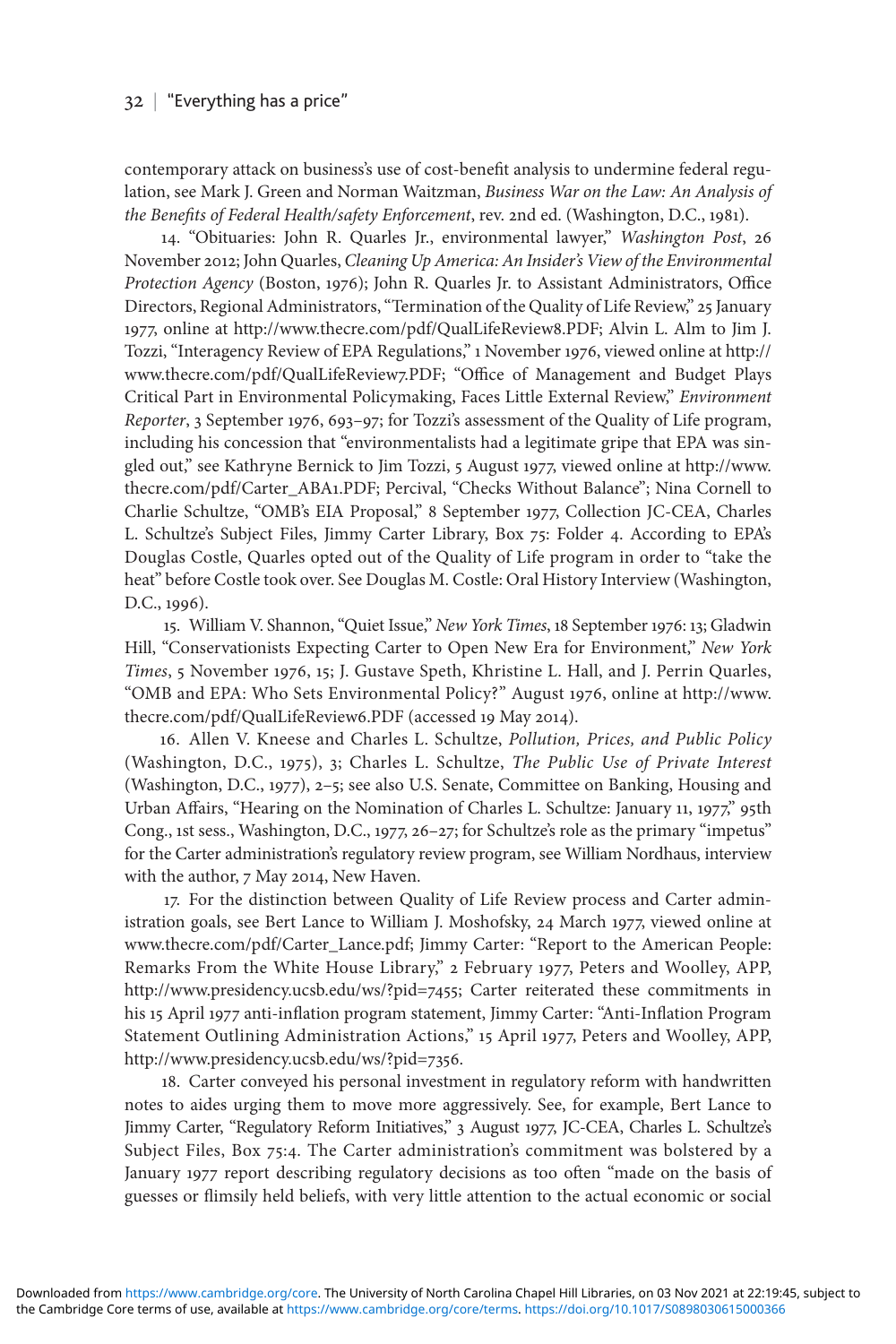consequences of regulation." Agencies considered regulatory analysis "another pro forma hurdle." Domestic Council Review Group on Regulatory Reform, *The Challenge of Regulatory Reform: A Report to the President* (Washingto, D.C., 1977); Stan Schneider to Dr. Press, "Material on Federal Regulation for Use in Presidential Message," 2 March 1977, JC-DPS, Richard Neustadt's Files, Box 70:7; Gerald R. Ford: "Statement on the Report of the Domestic Council Review Group on Regulatory Reform," 14 January 1977, Peters and Woolley, APP, http://www.presidency.ucsb.edu/ws/?pid=5561 . See also Council of Economic Advisers to Economic Policy Group, "Economic Impact Analysis," 21 February 1977, JC-DPS, Richard Neustadt's Files, Box 70:5.

 19. Rick Neustadt to Si Lazarus, 28 February 1977, JC-DPS, Richard Neustadt's Files, Box 70:7; Bruce Yandle to Robert W. Crandall, "Examples of Regulatory Action Which Could Benefit from Procedural Reform," 24 February 1977, JC-DPS, Richard Neustadt's Files, Box 70:7; for door sills, see McIntyre Collection, Box 8: McIntyre, Jim–Briefing Material for Confirmation Hearing, 3/18/78 [1]; Charles L. Schultze, Stu Eizenstat, Bert Lance to Jimmy Carter, "Reform of OSHA," 27 May 1977, JC-CEA, Charles L. Schultze Subject Files, Box 75: Regulatory Reform [2].

20. Jimmy Carter, "Anti-Inflation Program Statement Outlining Administration Actions," April 15, 1977, Peters and Woolley, APP, http://www.presidency.ucsb.edu/ws/?pid=7356 . Stan Morris to Si Lazarus, "Economic Impact Analysis," 24 February 1977, JC-DPS, Richard Neustadt's Files, Box 70:5; Thomas D. Hopkins to Robert W. Crandall, "Pending Government Actions," 9 February 1977, JC-DPS, Richard Neustadt's Files, Box 70: 7; Stan Schneider to Dr. Press, "Material on Federal Regulation for Use in Presidential Message," 2 March 1977, JC-DPS, Richard Neustadt's Files, Box 70: 7. See also "Examples of Regulatory Activities That Effect Both the Consumer and Industry," n.d., no author, JC-DPS, Richard Neustadt's Files, Box 70:7; "The Adverse Impacts Resulting from a Select Group of Regulations Which Did Not Go Through Interagency Review," JC-DPS, Richard Neustadt's Files, Box 70:7; Charles L. Schultze, Stu Eizenstat, Bert Lance to Jimmy Carter, "Reform of OSHA," 27 May 1977, Carter Library, Collection JC-CEA, Records of the Council of Economic Advisers (hereafter JC-CEA) Charles L. Schultze Subject Files, Box 75: Regulatory Reform  $[2]$ . For an overview of the administration's larger struggle with inflation, see W. Carl Biven, *Jimmy Carter's Economy: Policy in an Age of Limits* (Chapel Hill, 2002); for monthly inflation rates, see "Historical Inflation Rates: 1914–2015," at http://www.usinflationcalculator.com/ inflation/historical-inflation-rates/, based on price data found at Bureau of Labor Statistics, "CPI Detailed Report: Data for December 2014" online at http://www.bls.gov/cpi/cpid1412. pdf, table 24.

 21. Bert Lance to Jimmy Carter, "Regulatory Reform Initiatives," 3 August 1977, JC-CEA, Charles L. Schultze's Subject Files, Box 75:4.

 22. Council of Economic Advisers to Economic Policy Group, "Economic Impact Analysis," 21 February 1977, JC-DPS, Richard Neustadt's Files, Box 70:5; see also Charlie Schultz to Jimmy Carter, "Economic Impact Analysis," 7 October 1977, JC-CEA, Charles L. Schultze's Subject Files, Box 75:4. For cautionary warnings about NEPA as a "source of confusion and litigation," see William D. Nordhaus to Economic Policy Group, "A Balancing Act," 12 January 1979, JC-CEA, Charles L. Schultze's Subject Files, Box 73:1. For the growing pressure from businesses to calculate and reduce regulatory costs, see Conley, "Environmentalism Contained," 159-65. For the expanding Washington conversation about regulatory reform, see also Eduardo Federico Canedo, "The Rise of the Deregulation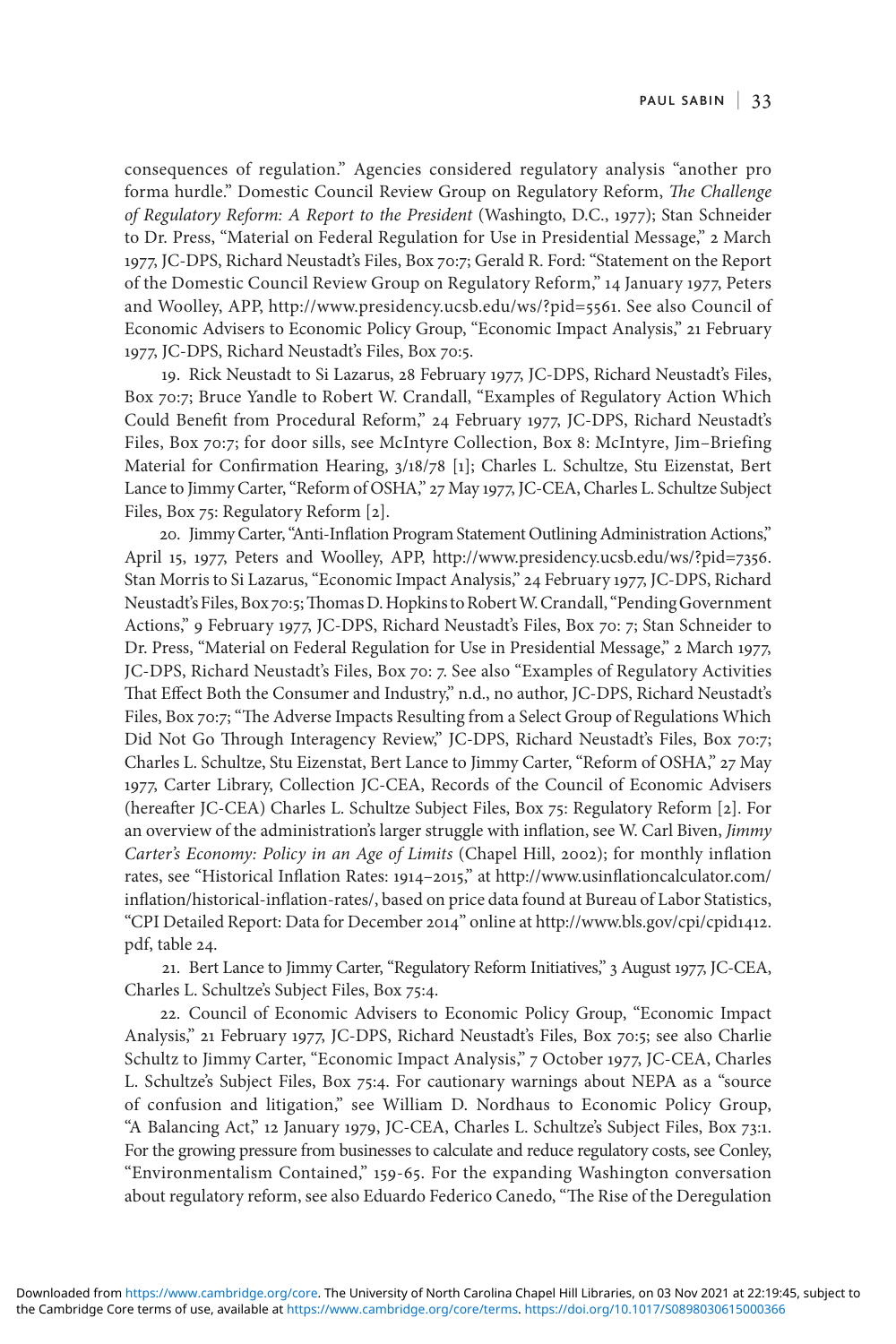Movement in Modern America, 1957–1980" (Ph.D. diss., Columbia University, 2008), 262–319. The new journal *Regulation*, which the American Enterprise Institute started in 1977, played an important role in facilitating this policy conversation during the Carter years. Anne Brunsdale, "About This Journal," *Regulation* 1 (1977): 2; William H. Jones, "Corporate Regulation Said Wasteful," *Washington Post,* 18 May 1975: N1. James C. Miller, who worked for the Council on Wage and Prices Stability during the Ford administration, co-directed the Institute's new Center for the Study of Business Regulation. Miller and several of his former colleagues published studies of their work at COWPS in James C. Miller III and Bruce Yandle , eds., *Benefi t-Cost Analyses of Social Regulation: Case Studies from the Council on Wage and Price Stability* (Washington, D.C., 1979). For sample publications charting regulatory reform activities in Washington, see American Enterprise Institute, *Major Regulatory Initiatives during 1978: The Agencies, the Courts, and the Congress* (Washington, D.C., 1978), and *Regulation and Regulatory Reform: A Survey of Proposals of the 95th Congress* (Washington, D.C., 1978).

 23. Presidential Oral History Program, "Interview with James McIntyre: October 28–29, 1981," Carter Presidency Project, University of Virginia: Miller Center of Public Affairs, 2005, 39, 43.

 24. Miller Center, "Interview with Jimmy Carter: November 29, 1982," Charlottesville, University of Virginia, 2003, 10-11; "Interview with James McIntyre: October 28-29, 1981," 6, 39, 43, 91; James L. Rowe Jr., "A Surprise at OMB: McIntyre's Secret: He Thinks Like Carter," *Washington Post* , 8 January 1978: F1; Robert S. Greenberger, "Mr. Nice Guy?— Carter's Budget Chief, Often Called Too Soft, Is Facing a Crucial Test," *Wall Street Journal*, 30 November 1978: 1; for concern about the perception that OMB had "lost access or clout with the President," see Bo Cutter to Jim McIntyre, "Issues, Problems, or Projects the President Might Wish to Know About," 22 September 1977, McIntyre Collection, Box 35: Memoranda to James T. McIntyre from OMB Staff and Others, [10/21/77–12/2/77]. For Lance's self-confidence and interpersonal skills, see Interview with Harrison Wellford, Washington, D.C., 29 July 2015. Lance would "put his big old arm around, and Carter would kind of disappear like he was absorbed into this huge mass," Wellford recalled.

 25. Nina Cornell to Charlie Schultze, "OMB's EIA Proposal," 8 September 1977: JC-CEA, Charles L. Schultze's Subject Files, Box 75:4; Charlie Schultze to The President, "Economic Impact Analysis," 7 October 1977, JC-CEA, Charles L. Schultze's Subject Files, Box 75: Folder 4; Douglas M. Costle to Charles Schultze, "Economic Analysis Program," 24 August 1977, viewed online at www.thecre.com/pdf/Carter\_CEA.pdf.

 26. "Regulatory Review Process," September 1977, JC-DPS, Richard Neustadt's Files, Box 70:8; Charlie Schultze to The President, "Economic Impact Analysis," 7 October 1977, JC-CEA, Charles L. Schultze's Subject Files, Box 75: Folder 4; Thomas Hopkins, telephone interview with the author, 5 January 2015. CEA and COWPS began to develop this interagency approach early in 1977: see Council of Economic Advisers to Economic Policy Group, "Economic Impact Analysis," 21 February 1977, JC-DPS, Richard Neustadt's Files, Box 70:5; Barry Bosworth to George Schultze and William Nordhaus, "Economic Impact Analysis Proposal (some clarifications?)," 2 March 1977, and Barry Bosworth to Charles Schultze, Lyle Gramley, and William Nordhaus, "Options for an Incomes Policy," 8 February 1977 in JC-CEA, Charles L. Schultze's Staff Files, Box 145: Bosworth, Barry [2]. For a retrospective look at COWPS's activities, see Thomas D. Hopkins, Benjamin Miller, and Laura Stanley, "The Legacy of the Council on Wage and Price Stability," Mercatus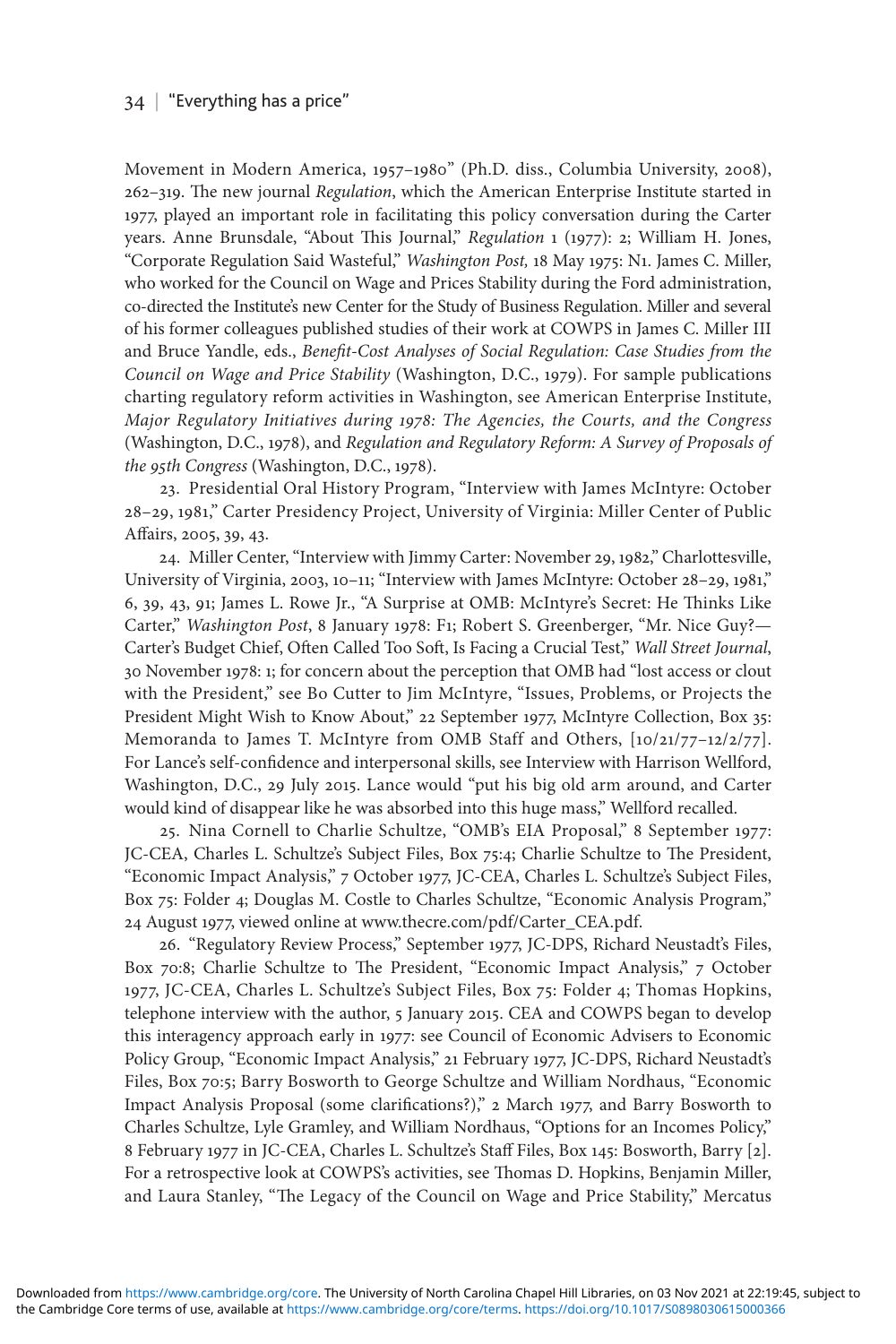Center at George Mason University, 2014. The Mercatus Center has created an online archive of hundreds of COWPS filings at http://cowps.mercatus.org/.

 27. Bert Lance to Jimmy Carter, 23 August 1977, McIntyre Collection, Box 35: Memoranda to the President [8/1/77–8/29/77]; James T. McIntyre to Jimmy Carter, "Executive Order on Improving Government Regulations," n.d. (March 1978), viewed online at www.thecre.com/pdf/Carter\_OMBMemoMarch1978.pdf; on turn to executive action, see Stuart Eizenstat to Jimmy Carter, 21 February 1978, McIntyre Collection, Box 35: Memoranda from Administration Officials [8/27/77-1/22/79]; Jimmy Carter: "Executive Order 12044: Improving Government Regulations," 23 March 1978, Peters and Woolley, APP, http://www.presidency.ucsb.edu/ws/?pid=30539; Wayne G. Granquist, "Summary and Analysis of Public Comments," *Federal Register* 43, no. 58 (24 March 1978): 12665-70.

 28. Recent studies have shown that byssinosis is likely caused by bacterial endotoxins, rather than by the dust itself, and it can be partially reversed and treated with asthma medication. The threat also can be reduced by washing raw cotton to reduce its bioactivity. But in the late 1970s, byssinosis was thought to be caused by the cotton dust itself and to result in emphysema. For discussion of the recent epidemiological literature on byssinosis, see Xiao-Rong Wang, Hong-Xi Zhang, Bi-Xiong Sun, He-Lian Dai, Lei-Da Pan, Ellen A. Eisen, David H. Wegman, Stephen A. Olenchock, and David C. Christiani, " Is Chronic Airway Obstruction from Cotton Dust Exposure Reversible? " *Epidemiology* 15, no. 6 (November 1, 2004): 695-701; Jing Shi, Amar J. Mehta, Jing-qing Hang, Hongxi Zhang, Helian Dai, Li Su, Ellen A. Eisen, and David C. Christiani, "Chronic Lung Function Decline in Cotton Textile Workers: Roles of Historical and Recent Exposures to Endotoxin," *Environmental Health Perspectives* 118, no. 11 (1 November 2010): 1620-24; Wen-Lin Su, Yeong-Hwang Chen, Saou-Hsing Liou, and Chin-Pyng Wu, "Meta-Analysis of Standard Mortality Ratio in Cotton Textile Workers ," *European Journal of Epidemiology* 19, no. 11 (1 January 2004): 989-97; X-R. Wang, E. A. Eisen, H-X. Zhang, B-X. Sun, H-L. Dai, L-D. Pan, D. H. Wegman, S. A. Olenchock, and D. C. Christiani, "Respiratory Symptoms and Cotton Dust Exposure: Results of a 15 Year Follow up Observation," *Occupational and Environmental Medicine* 60, no. 12 (1 December 2003): 935–41; for revision of the legal standard to include a new process for washing cotton, see OSHA, Office of Communications, "Cotton Dust Standard Amendments Effective Today," U.S. Department of Labor, 6 April 2001, viewed online at https://www.osha.gov/pls/oshaweb/owadisp.show\_ document?p\_table=NEWS\_RELEASES&p\_id=246.

 29. Although the cotton-dust regulation predated Carter's 1978 executive order and thus did not go through a systematic regulatory analysis, Nordhaus advocated White House intervention to "show in a dramatic and confrontational way the Administration's commitment to less burdensome regulations." William Nordhaus to Stu Eizenstat, Charlie Schultze, and Robert Strauss, "OSHA Cotton Dust Standard," 22 May 1978, JC-CEA, Charles L. Schultze's Subject Files, Box 162 (Nordhaus): Folder 1; William Nordhaus, interview with the author, 7 May 2014, New Haven.

 30. Perspectives on Current Developments ," *Regulation: AEI Journal on Government*  and Society (January–February 1981): 5-6; Peter Behr, "Cabinet Cotton-Dust Row Put Decision up to Carter," *Baltimore Sun* , 11 June 1978, A4; Helen Dewar, "Carter Clears Way for Issuance of Cotton Dust Limit," *Washington Post* , 8 June 1978, A9; George C. Eads and Michael Fix , *Relief or Reform? Reagan's Regulatory Dilemma* ( Washington, D.C , 1984 ), 58-59; for a comparison of the cost of the proposed versus final cotton-dust standards, see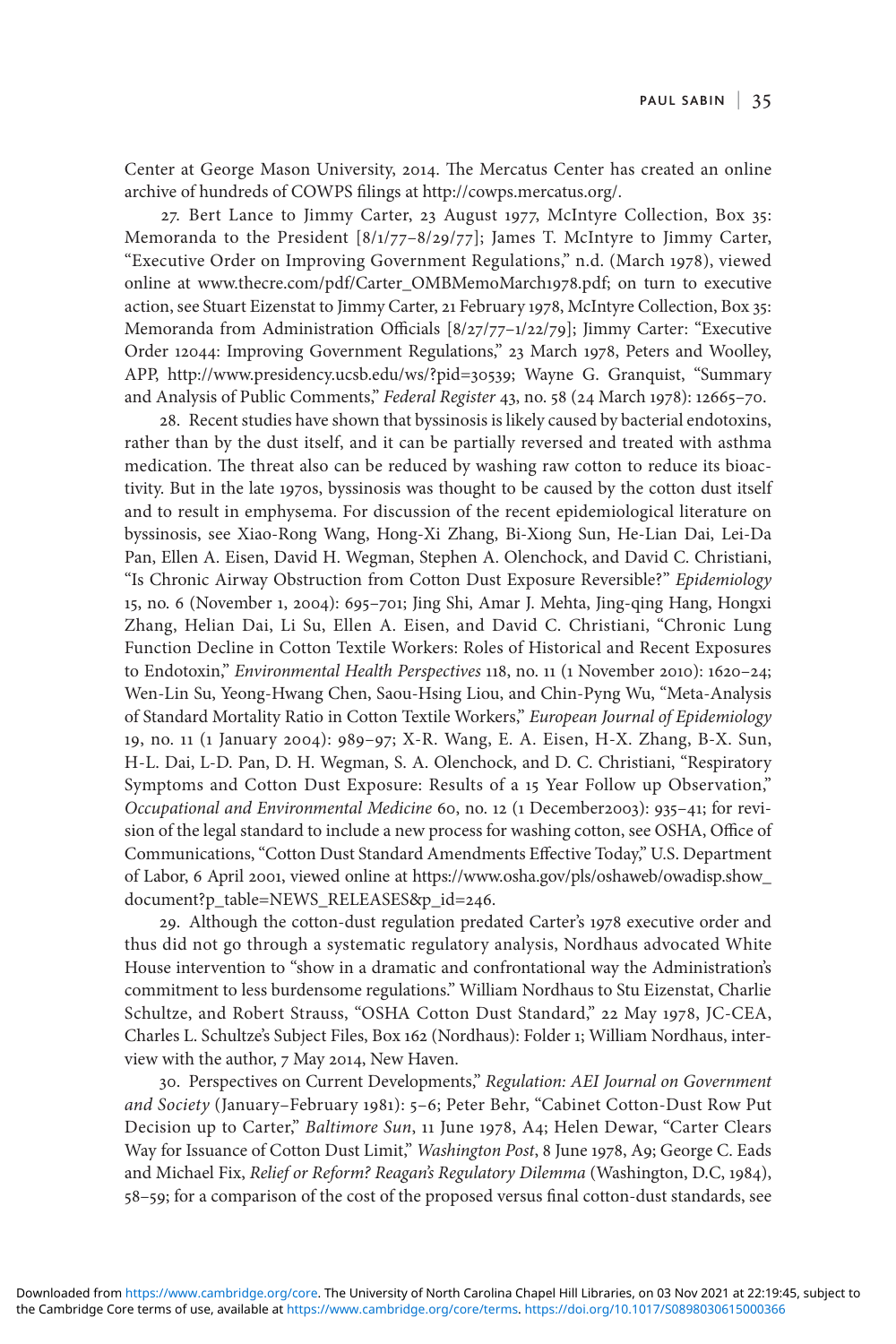Thomas Hopkins to Barry Bosworth, William Nordhaus, and Charles Schultze, "OSHA Lead Standard," 6 July 1978, JC-CEA, Charles L. Schultze's Subject Files, Box 73:2; David Burnham, "Cotton Dust Rule Issued; Both Sides Are Unhappy: Union Goes to Court," *New York Times,* 20 June 1978: D3; for overview of CEA's involvement in developing the cottondust standard, see Elmer B. Staats to Paul G. Rogers, 4 October 1978, viewed online at www. thecre.com/pdf/Carter\_GAOLet100478.pdf; Reagan also sought to reverse the cotton-dust rule and push for respirators, but his OSHA appointee resisted and ended up prevailing on engineering controls. Dick Kirschten, "The 20 Years War," *National Journal*, 11 June 1983, viewed at http://www.thecre.com/pdf/20\_Years\_War.pdf; "Supreme Court Upholds OSHA's Cotton Dust Standard, Deals Setback to Cost-Benefi t Analysis," 11 *Environmental Law Reporter* (1981): 10163; Stephan Wermiel and Robert S. Greenberger, "Justices Uphold Exposure Limits on Cotton Dust: Decision, a Big Victory for Labor, Undercuts Reagan Bid to Curb OSHA," *Wall Street Journal*, 18 June 1981, 3.

 31. Jack Watson and Bruce Kirschenbaum to Jimmy Carter, "Proposed Initiative for De-Regulation," 13 July 1978, JC-DPS, Richard Neustadt's Files, Box 70:8; Rick Neustadt to Diane Steed, 28 August 1978, Comments on your August 19 Memo on Evaluating E.O," in JC-DPS, Richard Neustadt's Files, Box 70:12; Si Lazarus to Stu Eizenstat, "Watson/ Kirschenbaum Draft on De-regulation Proposal," 14 July 1978, JC-DPS, Richard Neustadt's Files, Box 70:8; "Historical Inflation Rates: 1914-2015," at http://www.usinflationcalculator. com/inflation/historical-inflation-rates/.

 32. Lazarus to Eizenstat, "Watson/Kirschenbaum Draft on De-regulation Proposal"; Si Lazarus to Rick Neustadt, 29 August 1978, in JC-DPS, Richard Neustadt's Files, Box 70:12; see also Neustadt's criticism of OMB's "failure to provide adequate oversight," in Rick Neustadt to Stu Eizenstat, "Attached Action Memo on Regulatory Reform," 28 August 1978, in JC-DPS, Richard Neustadt's Files, Box 70:12; Stu Eizenstat to the President, "Regulatory Reform Enforcement," 2 September 1978, in JC-DPS, Richard Neustadt's Files, Box 70:12; Jimmy Carter to Jim McIntyre, 4 September 1978, JC-DPS, Richard Neustadt's Files, Box 70:13.

 33. W. Michael Blumenthal and Charles L. Schultze to Lawrence R. Klein, 5 August 1978, JC-CEA, Charles L. Schultze Meetings Files, Box 142:14; George W. Ball, William G. Bowen, Lawrence R. Klein, Arthur M. Okun, and Robert V. Roosa to Jimmy Carter, "Suggestions for Dealing with Inflation and the Dollar," 20 September 1978, JC-CEA, Charles L. Schultze Meetings Files, Box 142:14; William Nordhaus, "Memorandum on the Regulatory Review Process," 16 August 1978, JC-DPS, Richard Neustadt's Files, Box 70:8; William Nordhaus to Charlie Schultze, "Regulation in the Anti-Inflation Proposal," 7 September 1978, JC-CEA, Charles L. Schultze's Subject Files, Box 163 (Nordhaus): Folder 2; William Nordhaus, interview with the author, 7 May 2014, New Haven.

 34. Draft Memo to President, n.d. (likely September or October 1978), JC-DPS, Richard Neustadt's Files, Box 70:8; Stu Eizenstat, Jim McIntyre, and Charlie Schultze to the President, 8 October 1978, JC-DPS, Richard Neustadt's Files, Box 70:8.

 35. White House economic advisers argued that the emphasis on EPA and OSHA reflected their "heavy rule-making calendar" and that many traditional economic agencies necessarily escaped review since they had quasi-independent status, not subject to Carter's Executive Order. See George Eads to All Regulatory Analysis Review Group Participants, "Possible Items of RARG Interest for the Remainder of Calendar Year 1979," 1 May 1979, JC-CEA, Charles L. Schultze Briefing Book Files, Box 130: [2]; Merrill Brown, "Economic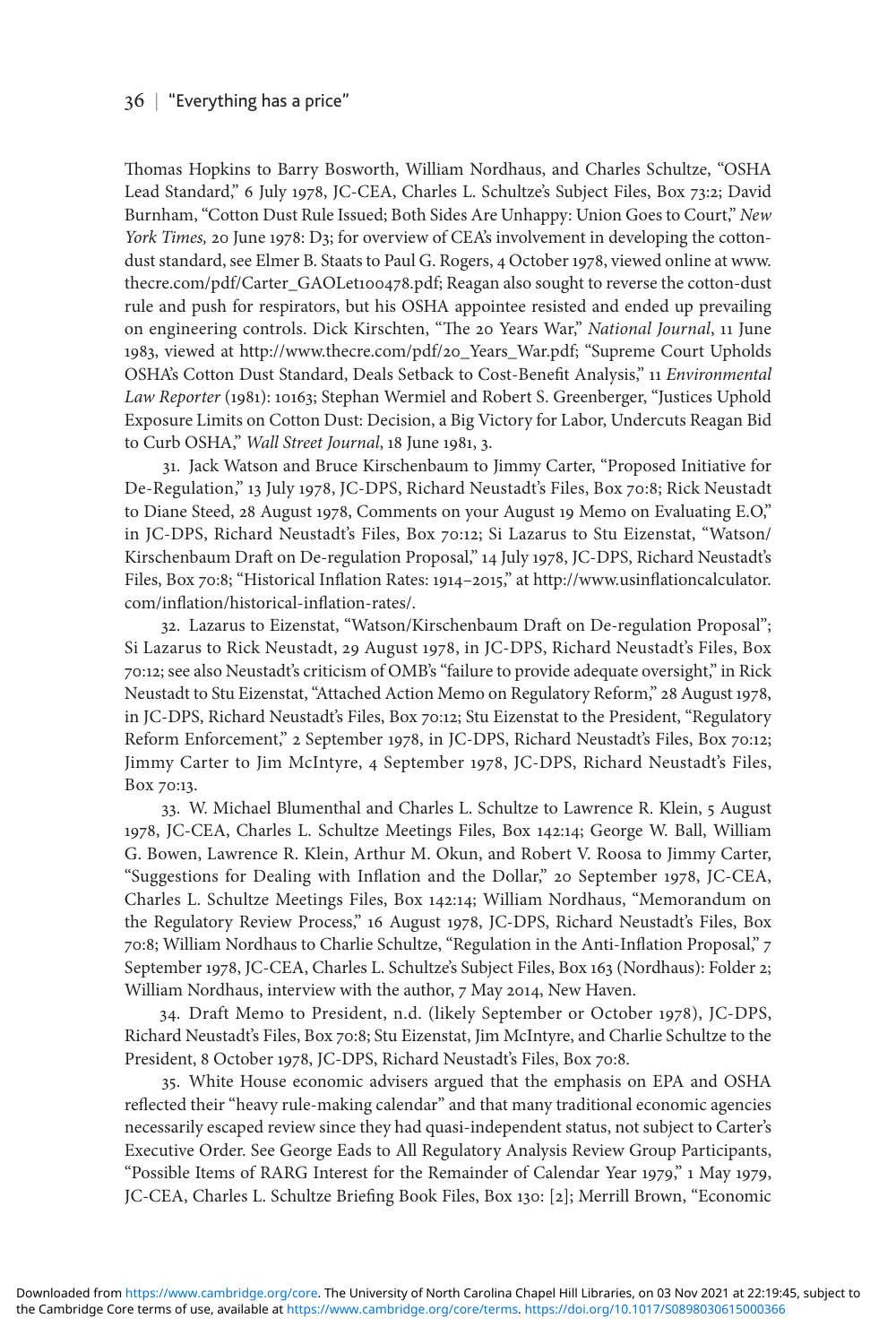Advisers Zeroing in on Costs of Proposed Rules," *Washington Star* , 11 May 1979, JC-CEA, Charles L. Schultze's Subject Files, Box 9; for concern about balance among types of regulations reviewed, see Charlie Schultze to Stu Eizenstat, Fred Kahn, Jim McIntyre, and Frank Press, 17 April 1979, JC-CEA, Charles L. Schultze's Subject Files, Box 74:9; Si Lazarus to Charlie Schultze and Stu Eizenstat, "Lunch Conversation with Dick Ayers," 25 September 1978, JC-DPS, Richard Neustadt's Files, Box 70:8.

36. Charles Warren and Gus Speth to Jimmy Carter, "Inflation and Environmental and Health Regulations," 18 September 1978, JC-DPS, Richard Neustadt's Files, Box 70:8. Carter caused consternation among his domestic policy staff by scrawling a cryptic "I agree" on the top of Warren and Speth's memo. For agitated response from other White House advisers, see William Nordhaus, "Memorandum on the Regulatory Review Process," 16 August 1978, JC-DPS, Richard Neustadt's Files, Box 70:8; Si Lazarus to Bill Nordhaus, "Your 9/21 Draft of Memo on Warren/Speth," 25 September 1978, JC-DPS, Richard Neustadt's Files, Box 70:8.

 37. Report on Meeting regarding Regulatory Calendar, 18 October 1978, JC-DPS, Richard Neustadt's Files, Box 70:8; Walter S. Mossberg, "Key U.S. Regulatory Officials Propose Interagency Council to Issue New Rules," *Wall Street Journal,* 20 October 1978; Helen Dewar, "Regulatory Curbs Weighed in Anti-Inflation Plan," *Washington Post*, 18 October 1978, A4; Paul G. Rogers et al. to Jimmy Carter, 20 October 1978, viewed online at www.thecre.com/pdf/Carter\_CongLet1078.pdf; Barbara Blum to Stu Eizenstat, Jim McIntyre, and Charlie Schultze, 19 October 1978, McIntyre Collection, Box 35: Memoranda to James T. McIntyre from OMB Staff and Others, [2/9/78–9/10/79]; Ad Hoc Council of Regulatory Agencies to Stu Eizenstat, Jim McIntyre, and Charlie Schultze, 19 October 1978, McIntyre Collection, Box 35: Memoranda to James T. McIntyre from OMB Staff and Others, [2/9/78–9/10/79]; Hubert Harris, OMB's liaison with Congress, later recalled his shock at the agencies' assertion of independence: "It was to [m]e an astonishing point of view that people who had been appointed by the President, who ostensibly worked for the President—if not in fact, at least in theory—telling him that he couldn't control their actions." "Interview with James McIntyre: October 28–29, 1981," 17.

38. Jimmy Carter, "Anti-Inflation Program Address to the Nation," 24 October 1978, Peters and Woolley, APP, http://www.presidency.ucsb.edu/ws/?pid=30040; Jimmy Carter "Strengthening Regulatory Management," 31 October 1978, JC-CEA, Charles L. Schultze Subject Files, Box 75: Regulatory Reform [2]; "OSHA Scraps 928 Rules It Brands as 'Nitpicking,'" *Los Angeles Times* , 25 October 1978, E14; "EPA Chief Will Direct New Panel to Monitor Effects of Regulations," *Wall Street Journal*, 1 November 1978, 41. Carter's generalities and his relatively mild tone disappointed his economic advisers, who had sought a much more forceful statement committing the administration to specific action. See, for example, Bill Nordhaus to Charlie Schultze, "Regulation," 6 October 1978, JC-CEA, Charles L. Schultze's Subject Files, Box 163 (Nordhaus): Folder 1; Rick Neustadt to Those Working on the Regulatory Announcement, 11 October 1978, JC-DPS, Richard Neustadt's Files, Box 70:8. Although Nordhaus called the regulatory calendar a first step toward "a procedure to budget the regulatory burden," Nordhaus ultimately concluded that regulatory budgeting was useful only as an "analogy," not as a practical tool to allocate regulatory costs. See Robert E. Litan and William D. Nordhaus, *Reforming Federal Regulation* (New Haven, 1983), 5. Eizenstat, McIntyre, and Schultze also wanted Carter to explicitly assert the president's authority to determine the timing and content of agency regulations to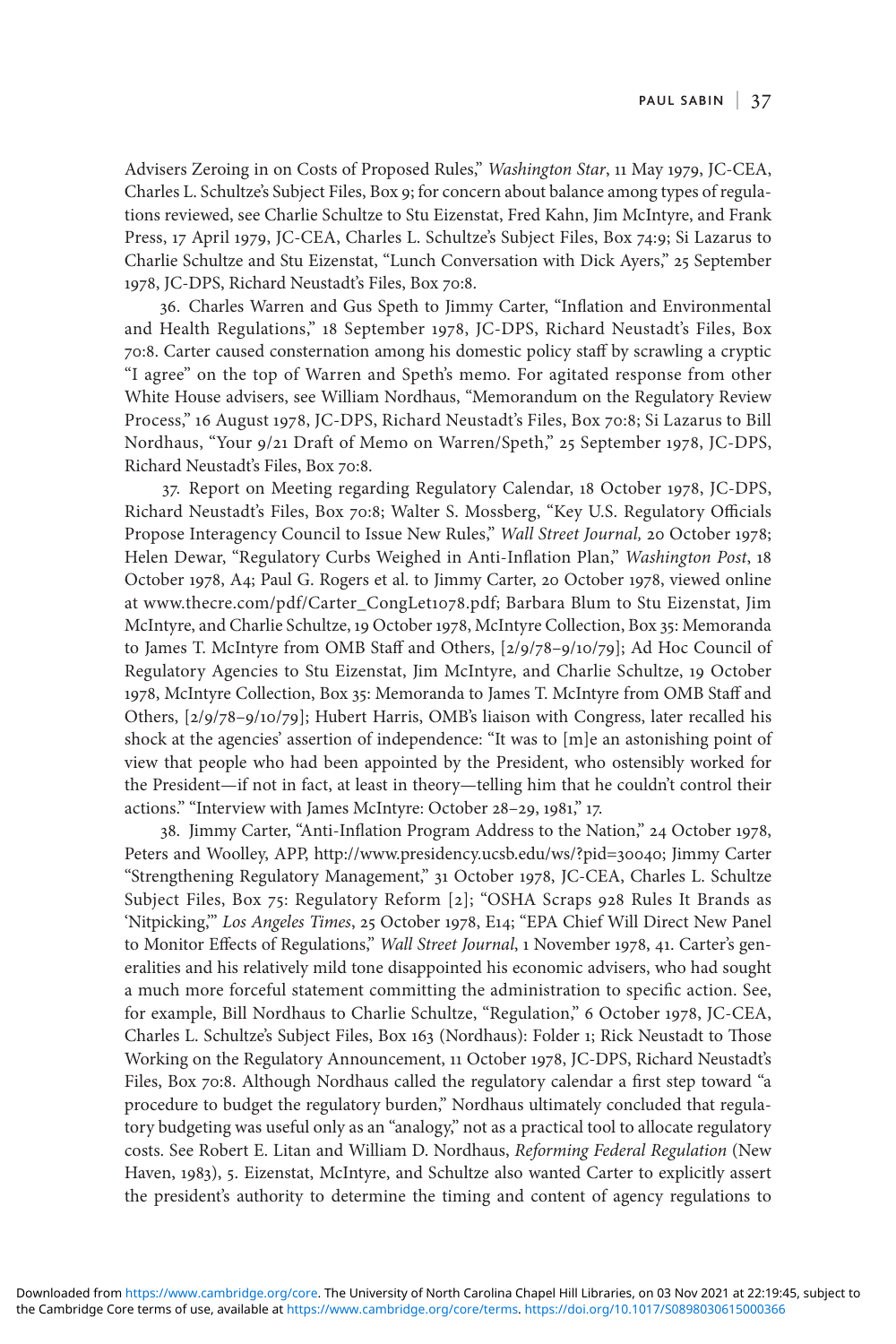ensure that a "proper balance is struck between regulatory objectives and economic costs." Environmental groups "claim that you have no such authority," they explained, and Carter needed to assert his power over executive branch agencies. See Stu Eizenstat, Jim McIntyre, and Charlie Schultze to the President, 8 October 1978, JC-DPS, Richard Neustadt's Files, Box 70:8; Bill Nordhaus to Charlie Schultze, "Public Relations on the Big Five," 29 November 1978, JC-CEA, Charles L. Schultze's Subject Files, Box 163 (Nordhaus), Folder 1. For the administration's view that the president had the inherent authority to direct executive agencies, and did not need new statutory authority, see also Richard M. Neustadt to David Ginsburg, 27 July 1979, JC-DPS, Richard Neustadt's Files, Box 70:9; Lloyd Cutler to Martin Tolchin, 8 January 1979, JC-DPS, Richard Neustadt's Files, Box 70:9; for Kahn's appointment, see Miller Center, "Interview with Alfred E. Kahn: December 10–11, 1981," Charlottesville, 2003. While Kahn formally oversaw the Council on Wage and Price Stability staff who worked on regulatory analysis, he focused primarily on wages and prices, and the Council on Economic Advisers continued to play the primary leadership role on regulation. Thomas Hopkins, telephone interview with the author, 5 January 2015.

39. Hobart Rowen, "The President's New Priorities," *Washington Post*, 30 November 1978, A15; President's Reorganization Project, "Reorganization and Management Strategy 1979," 3 November 1978, McIntyre Collection, Box 35: Memoranda to James T. McIntyre from OMB Staff and Others, [2/9/78–9/10/79]; James T. McIntyre Jr., "Remarks Before the Business Council, Hot Springs, Virginia," 13 October 1978, McIntyre Collection, Box 8: [McIntyre, Jim—Remarks, 10/13/78-10/28/78].

 40. Rick Neustadt, draft memo from Stu Eizenstat and Jim McIntyre to Jimmy Carter, "Regulatory Reform—1979 Legislative Program," 15 December 1978, JC-CEA, Charles L. Schultze Subject Files, Box 75: Regulatory Reform [2]; "Key Regulatory Reform Initiatives," Draft, n.d., JC-CEA, Charles L. Schultze Subject Files, Box 75: Regulatory Reform [2]; "Certain Regulatory Problems," Draft, 1 December 1978, JC-CEA, Charles L. Schultze Subject Files, Box 75: Regulatory Reform [2]; "Remarks of James T. McIntyre, Jr. Before the Business Council," 15 February 1979, McIntyre Collection, Box 2: Folder Business Council Remarks—Washington, D.C., [2/15/79]; for a brief overview of the administration's regulatory review legislation, see Wayne G. Granquist, "The Role of the Office of Management and Budget," in *Reforming Regulation*, ed. Timothy B. Clark, Marvin H. Kosters, and James Clifford Miller (Washington, D.C., 1980), 137-39.

 41. Stu Eizenstat, Fred Kahn, Jim McIntyre, and Charlie Schultze to Jimmy Carter, "Actions on Major Regulatory Proposals," 20 November 1978, JC-DPS, Richard Neustadt's Files, Box 70:8; Ben A. Franklin, "Lawsuit Is Filed to Bar White House Advisers from Intervening in Writing Regulations on Strip Mines: Thought to Be First," *New York Times*, 14 January 1979: Peter Behr, "Is Worker Protection Too Expensive?" *Baltimore Sun* , 30 October 1978, A1, 14; Steven Rattner, "Environmental Agency Softens Rules in Bid to Be More Moderate and Efficient," *New York Times* 19 January 1979, A8; Margot Hornblower, "Muskie Criticizes White House Meddling with EPA Rules," *Washington Post,* 27 February 1979, A2; Rick Neustadt to Stu Eizenstat, "Status Report: Oversight of Major Regulations," 13 April 1979, Carter Library, Collection JC-CEA, Records of the Council of Economic Advisers, Charles L. Schultze Briefing Book Files, Box 130: Briefing Book: Regulatory Reform 11/79 [2]. In another case addressing the problem of sulfur emissions, proposed Clean Air Act regulations would have required power plants to remove 90 percent of the sulfur content from all kinds of coal, regardless of whether it was low- or high-sulfur coal.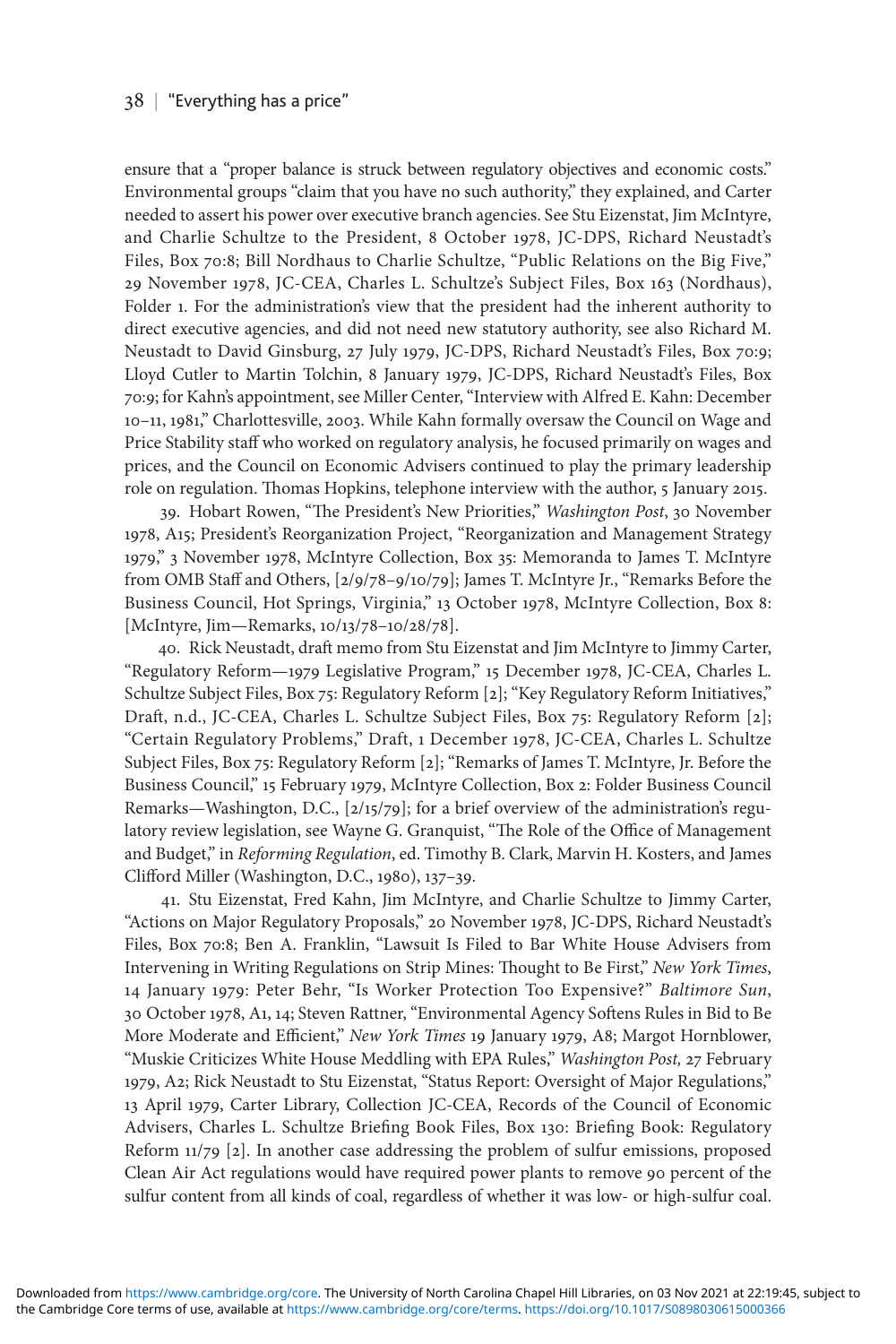White House economists argued that a lower percentage reduction (70 percent) from low-sulfur coal could accomplish a similar pollution-control goal while saving over a billion dollars per year. Handicap accessibility presented another controversial issue. The Department of Transportation's original proposal mandated accessibility for *all* new and existing urban mass-transportation facilities and vehicles. The revised proposal extended the schedule for achieving the goal, and excluded some existing transit stations where "extraordinary costs" were involved. According to one administration estimate, the policy change meant savings of \$600 million on a rule estimated to cost \$1.6 billion, with only a relatively modest loss in service. Memo to Charlie Schultze, "DOT: Non-Discriminatory Access by Handicapped Persons to Federally-Assisted Transportation Programs," and Rick Neustadt to Stu Eizenstat, "Status Report: Oversight of Major Regulations," 13 April 1979, in Carter Library, Collection JC-CEA, Records of the Council of Economic Advisers, Charles L. Schultze Briefing Book Files, Box 130: Briefing Book: Regulatory Reform 11/79 [2]. For background on Costle's emphasis on innovation at EPA, see Timothy B. Clark, "New Approaches to Regulatory Reform—Letting the Market Do the Job," *National Journal* 32 (11 August 1979): 1316-22; "Costle, Douglas," in American *Environmental Leaders: From Colonial Times to the Present* (Amenia, N.Y., 2008), http:// search.credoreference.com/content/entry/ghael/costle\_douglas/o (accessed 8 May 2014); Ernest B. Furgurson, "Doug Costle: Hard-headed at the EPA," *Baltimore Sun* , 14 May 1978, K5; Rich Jaroslovsky, "Douglas Costle's Balancing Act," *Wall Street Journal* , 11 April 1980, 20; Douglas Martin, "Dealing in Dirt: EPA Ponders Letting Concerns Buy and Sell 'Right' to Pollute Air," *Wall Street Journal* , 15 December 1978, 1; for Costle's "regulatory reform guru" William Drayton's overview of regulatory reform initiatives, see William Drayton Jr., "A Tougher Job Requires Smarter Regulation," in Environmental Protection Agency, Office of Planning and Management, "Regulatory Reform Initiatives: Progress Report," October 1979, Collection JC-AINFL, Records of the Office of the Special Adviser to the President on Inflation, 1977-81, Ron B. Lewis Subject Files, Box 79: Folder Executive Order 12044 [Improving Government Standards], 3/78–7/80, Carter Library. IMG\_8091; Costle, Oral History Interview; Miller Center, "Interview with Alfred E. Kahn: December 10–11, 1981," Charlottesville, University of Virginia, 2003. Drayton earlier explored the idea of economic incentives as a regulatory strategy for tobacco in William Drayton Jr., "The Tar and Nicotine Tax: Pursuing Public Health Through Tax Incentives," *Yale Law Journal* 81, no. 8 (1 July 1972): 1487–1516. For challenges inherent in market-based regulation, see Ackerman et al., *Uncertain Search for Environmental Quality* , esp. 260–81.

 42. "Remarks of Senator Edmund S. Muskie," University of Michigan, 14 February 1979, JC-CEA, Charles L. Schultze's Subject Files, Box 73:1; see also Edmund S. Muskie, "Regulation," Week of April 23, 1979, JC-CEA, Charles L. Schultze's Subject Files, Box 73: 1; Margot Hornblower, "Muskie Criticizes White House Meddling With EPA Rules," *Washington Post,* 27 February 1979, A2; Edmund Muskie to Douglas M. Costle, 26 March 1979, JC-CEA, Charles L. Schultze Briefing Book Files, Box 130: [2]; see also Edmund Muskie to Charles Schultze, 17 January 1979, viewed online at www.thecre. com/pdf/CarterSenMuskieLeto11779.PDF; Edmund S. Muskie to Charles L. Schultze, 12 March 1979, JC-CEA, Charles L. Schultze Briefing Book Files, Box 130: [2]; for discussion of desirable procedures for executive branch involvement in rule making, see William Nordhaus to Joan Davenport, 6 December 1978, JC-CEA, Charles L. Schultze's Subject Files, Box 74: Regulation: Surface Coal Mining [2]; John M. Harmon to Nina Cornell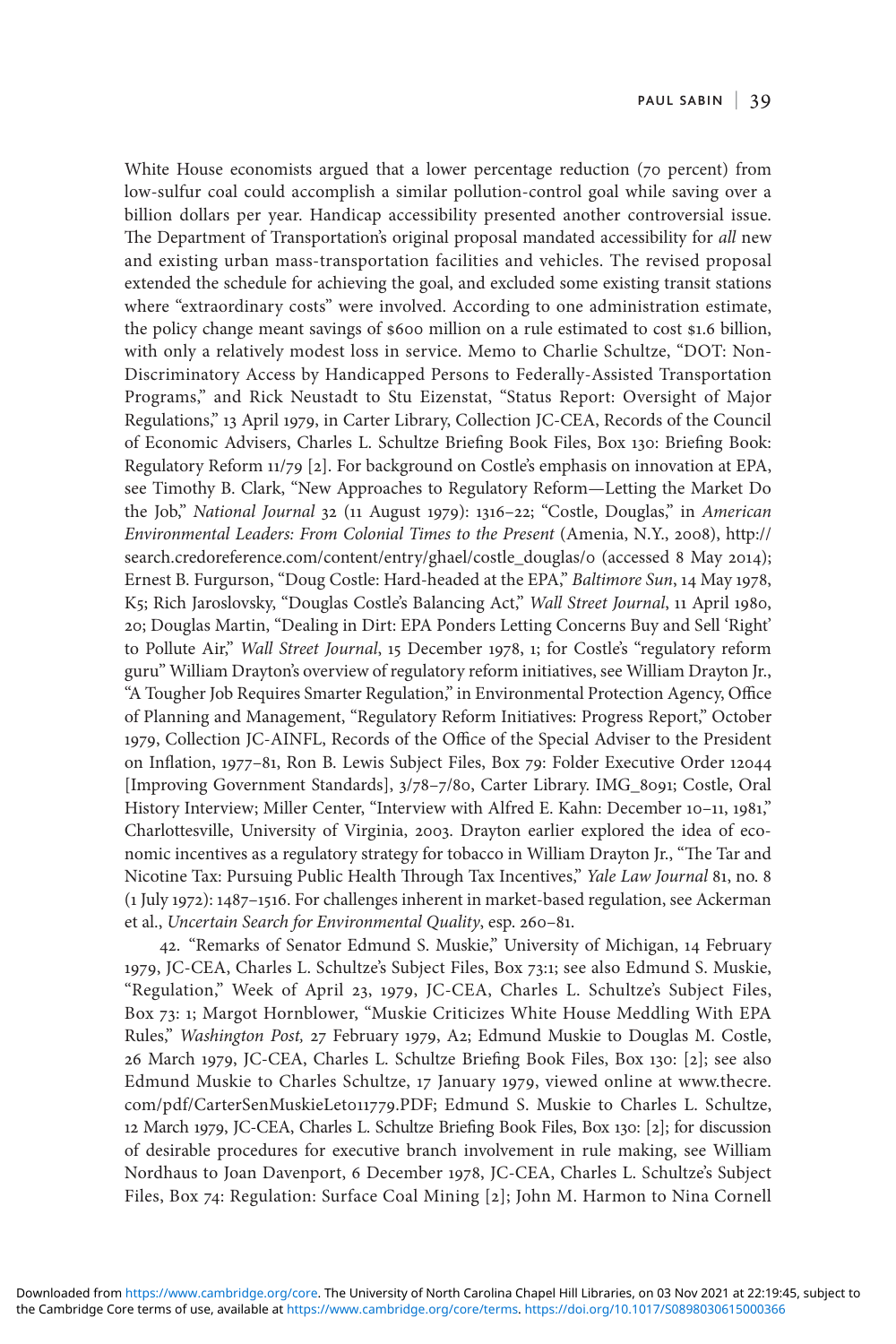and Simon Lazarus, "Proposed Procedure for Reviewing the Economic Impact of Major Regulations," n.d., JC-CEA, Charles L. Schultze's Subject Files, Box 74: Regulation: Surface Coal Mining [2]; for the OMB general counsel's analysis of executive-office involvement in agency rule making, see William M. Nichols to the Deputy Director, "EOP Involvement in Agency Rulemaking," 1 February 1979, viewed online at www.thecre. com/pdf/Carter\_OMBGenCounselMemo020179.pdf; for the Office of Legal Counsel's guidance and approval of executive office participation in the Office of Surface Mining's regulation development, see Larry A. Hammond to Cecil D. Andrus, "Consultation with Council of Economic Advisers Concerning Rulemaking under Surface Mining Control and Reclamation Act," JC-CEA, Charles L. Schultze Briefing Book Files, Box 130: [4]; for GAO's earlier assessment of economic agencies involvement in agency rule making, see Elmer B. Staats to Paul G. Rogers, 4 October 1978, viewed online at www.thecre.com/pdf/ Carter\_GAOLet100478.pdf. See also Paul R. Verkuil, "Jawboning Administrative Agencies: Ex Parte Contacts by the White House," *Columbia Law Review* 80 (1980): 943-89.

 43. Margot Hornblower, "Muskie Criticizes White House Meddling with EPA Rules," *Washington Post* , 27 February 1979, A2; U.S. Senate, Committee on Environment and Public Works, "Executive Branch Review of Environmental Regulations: Hearings Before the Subcommittee on Environmental Pollution," 96th Cong., 1st sess., Washington, D.C., 1979, 27, 29, 175. See also Edward Cowan, "Economic Advisers' New Role: A Look at Performance," *New York Times* , 10 May 1979: D1; Si Lazarus to Regulatory Process Bill File, "Meeting with Karl Braithwaite and Leon Billings," 16 February 1979, JC-CEA, Charles L. Schultze's Subject Files, Box 73:1. Billings considered cost-benefit analysis a kind of "witchcraft" and a "fraud." Leon G. Billings, "Cost Benefit Analysis," 3 February 1975, in Edmund S. Muskie Papers, Bates Library, Series V: Subseries C, Box 74:10.

 44. Committee on Interstate and Foreign Commerce, "Use of Cost-Benefi t Analysis by Regulatory Agencies: Joint Hearings Before the Subcommittee on Oversight and Investigations and the Subcommittee on Consumer Protection and Finance, July 30, October 10 and 24, 1979," 96th Cong., 1st sess., Washington, D.C., 1980, 1, 3–4, 119, 123–24; Bob Eckhardt to James T. McIntyre Jr., 28 October 1980, viewed online at www.thecre.com/ pdf/Carter\_CongrLet102880.pdf. In November 1979, Green led twenty-five consumer, labor, and environmental organizations in urging Carter to oppose formal cost-benefit analyses and a rigid requirement that the least burdensome alternative be chosen. Steven Rattner, "Coalition Opposes Regulatory Change," *New York Times*, 4 November 1979, 46; Mark Green et al. to Jimmy Carter, 2 November 1979, JC-CEA, Charles L. Schultze Briefing Book Files, Box 130: [2]. For Green's broader critique of cost-benefit analysis, see also Green, "The Faked Case Against Regulation: Business Propaganda Focuses on Costs, Ignores Savings in Health and Safety Laws," *Washington Post,* 21 January 1979, C1; and Green and Waitzman, *Business War on the Law* (first edition, 1979). The AFL-CIO also strongly opposed the Carter administration's regulatory reform initiatives, complaining that the White House had acted "by fiat," encroaching on Congress's power to direct agency actions through legislation. Carter's Executive Order merely served "as an escape valve from pressures of private business which has no other goal than to escape regulation entirely." See Kitty Bernick to George Eads et al., "FYI: AFL-CIO Views on RARG and E.O. 12044," 2 April 1980, Staff Office: Council of Economic Advisers, George C. Eads's Meetings Files, Carter Library (hereafter Eads Files), Box 266: 4/9/80, Wed. 10 a.m. Meeting on RARG issues. The White House economic staff heard similarly scornful attacks on regulatory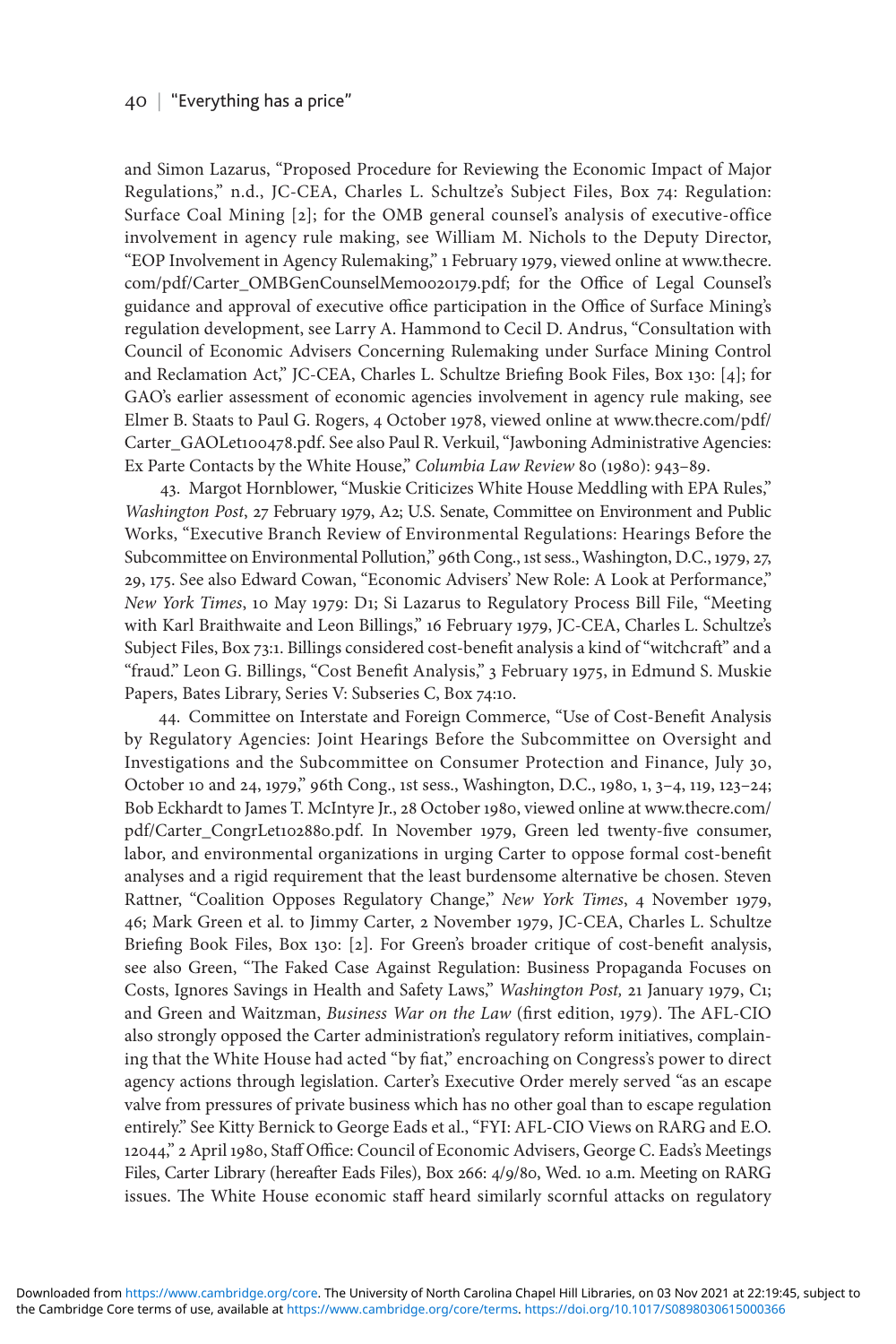analysis in an "acrimonious meeting" with Department of Labor staff regarding the Service Contract Act. Department of Labor staff members "accused us of representing the corporate interests of America (and the mainline economics profession's support of these interests)," reported one of Eads's staff members. "When I suggested that the function of such a regulatory analysis was analogous to the budgetary process for expenditures, there were amused smiles on the faces of the assembled throng." The White House staff, in turn, thought that the Labor Department's approach to regulatory analysis was "senseless" and largely "worthless" in its methodology. Dan Saks to George Eads, "Staff level meeting with ESA on the Regulatory Analysis for the proposed Service Contract Regulations," 2 June 1980, Eads Files, Box 266: 6/10/80, Tues. 12 p.m. Meeting with Wayne Granquist; Bob Goldfarb, Tom Hopkins, and John Morrall (COWPS) and Dan Saks (CEA) to Craig Barrington and Roland Droitsch, 2 June 1980, Eads Files, Box 266: 6/10/80, Tues. 12 p.m. Meeting with Wayne Granquist.

 45. Si Lazarus to Regulatory Process Bill File, "Meeting with Karl Braithwaite and Leon Billings," 16 February 1979, JC-CEA, Charles L. Schultze's Subject Files, Box 73:1; Charles L. Schultze, "Social Regulation: The New Challenge," Remarks before the Commonwealth Club of California, 13 April 1979, JC-CEA, Charles L. Schultze Briefing Book Files, Box 130: [2]; see also Council of Economic Advisers, *Annual Report* (Washington, D.C., 1979), 85–91; James T. McIntyre Jr., "Remarks Before the Edison Electric Institute," 11 April 1979, Atlanta, McIntyre Collection, Box 9.

 46. "OMB Organization Study," n.d. (between June 1978 and March 1979) McIntyre Collection, Box 9, chap. 1, p. 4. OMB sought to fulfill some of this oversight role with a spring 1979 report on how the individual agencies had been fulfilling their responsibilities under Carter's executive order. See "Agency Regulatory Performance Assessment," April/ May 1979, in JC-DPS, Richard Neustadt's Files, Box 70:13; see also Charlie Schultze and Fred Kahn to Jimmy Carter, "OMB's Status Report on E.O. 12044, Improving Government Relations," 4 May 1979, Carter Library, Collection JC-AINFL, Records of the Office of the Special Adviser to the President on Inflation, 1977–81, Ron B. Lewis Subject Files, Box 79: Folder Executive Order 12044 [Improving Government Standards], 3/78–7/80.

 47. Jimmy Carter note on James T. McIntyre Jr. to President, "Status Report on E.O. 12044, Improving Government Regulations," 30 April 1979, in Carter Library, Collection JC-DPS: Records of the Domestic Policy Staff, 1976–81 (hereafter JC-DPS), Richard Neustadt's Files, Box 70:13.

 48. Rick Neustadt to Stu Eizenstat, "Talking Points for Lunch with John White on Regulatory Reform," 19 June 1979, JC-DPS, Richard Neustadt's Files, Box 70:9. For the lack of enforcement power inherent in the Carter regulatory review process, see Robert E. Litan and William D. Nordhaus, *Reforming Federal Regulation* (New Haven, 1983), 67-79.

 49. James T. McIntyre Jr. to Abraham Ribicoff , 20 February 1980, viewed online at www.thecre.com/pdf/Carter\_LegPropo22080.pdf; James T. McIntyre and Stuart Eizenstat to Edward M. Kennedy, 24 July 1980, viewed online at www.thecre.com/pdf/Carter\_ WhiteHouseLeto72480.pdf.

 50. George C. Eads, "Testimony Before the Committee on Oversight and Governmental Management," 10 October 1979, JC-CEA, Charles L. Schultze Briefing Book Files, Box 130: [2]; "Briefing Book- Regulatory Reform, 11/79 [2]," JC-CEA, Charles L. Schultze Briefing Book Files, Box 130: [2]. In an illustration of the process strategy at work, the secretary of labor wrote to the departments' executive staff in January 1979 to outline new regulatory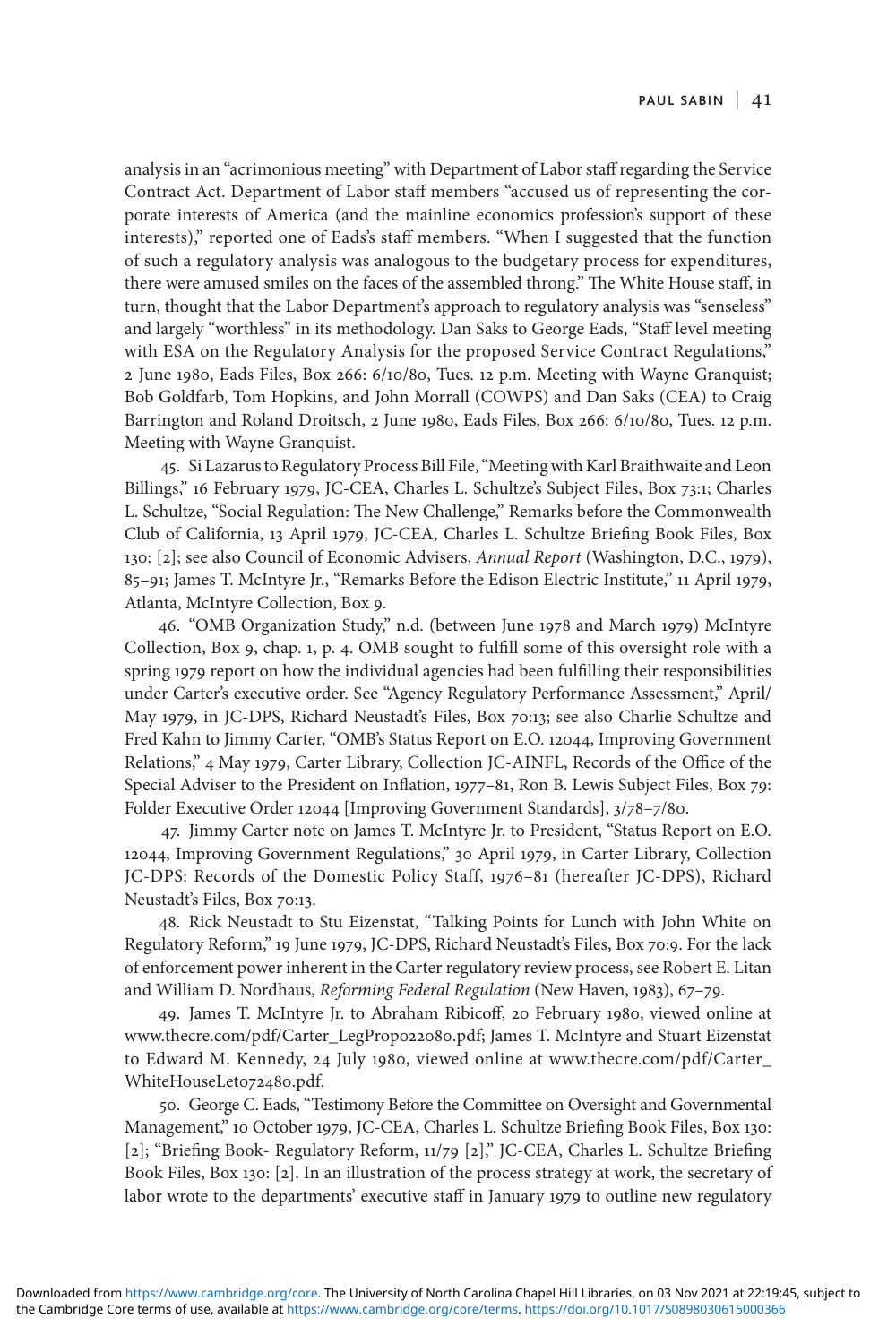procedures that would help ensure that "all regulations published by the Department are of high quality and can be defended." The new procedures stipulated a written development plan for each regulation, including a clear statement of need, regulatory alternatives, and significance, and noting whether a full regulatory analysis was required. Secretary of Labor to Executive Staff, "Regulatory Procedures within the Department," 30 January 1979, JC-CEA, Charles L. Schultze's Subject Files, Box 73:1; Si Lazarus to Chuck Knapp, DOL Regulatory Procedures," 13 February 1979, JC-CEA, Charles L. Schultze's Subject Files, Box 73:1. For a discussion of the ways that agencies could use the internalization of regulatory analysis to protect themselves from external review, see Jennifer Nou, "Agency Self-Insulation Under Presidential Review," *Harvard Law Review* 126 (May 2013): 1755-1837.

 51. Narrative of OMB's relationship to regulation, 15 October 1980, McIntyre Collection, Box 18: Talking Points and Briefings [10/5/80-10/28/80]; Morton Mintz, "Order to Trim Paperwork Has the Agencies Howling," *Washington Post* , 13 July 1980, A1; Jimmy Carter: "Executive Order 12174: Federal Paperwork Reduction," 30 November 1979, Peters and Woolley, APP, http://www.presidency.ucsb.edu/ws/?pid=31759 . For a legal history and early assessment of the Paperwork Reduction Act and earlier federal initiatives, see William F. Funk, "The Paperwork Reduction Act: Paperwork Reduction Meets Administrative Law," Harvard Journal on Legislation 24, no. 1 (1987): 1-116; for EPA pushback against OMB's use of Federal Records Act as way to clear regulations, see Henry E. Beal to Diane Steed, 13 November 1980, viewed online at www.thecre.com/pdf/Carter\_EPAMemo121380.pdf; for industry and OMB's use of reporting requirements to challenge EPA's noise regulations governing garbage compactors, see James T. McIntyre Jr. to Douglas Costle, n.d. (September–October 1980), viewed online at www.thecre.com/pdf/Carter\_OMBLetSept-Oct80.pdf; for the effort to constrain EPA contractors collecting data on hazardous waste, see James T. McIntyre Jr. to Douglas Costle, 2 October 1979, viewed online at www.thecre. com/pdf/Carter\_OMBLet100279.pdf.

 52. Timothy B. Clark, "Making Regulation Pay," *National Journal* , 26 July 1980, 1239 in McIntyre Collection, Box 18: Talking Points and Briefings [10/5/80-10/28/80]; Merrill Brown, "Proposed Bill Asks Agencies to List Major Rules' Costs," *Washington Post,* 25 March 1980: F1; "EPA Fears Proposal to Tally Costs Will Result in 'Regulatory Budget,'" *Environment Reporter* , 9 May 1980, 38; Wayne Granquist to Herky Harris and Jim Frey, "Regulatory Cost Accounting Act," 25 March 1980, viewed online at www.thecre.com/ pdf/Carter\_OMBMemo032580.pdf . For the Commerce Department's call for a regulatory budget, see C. L. Haslam to Cecil D. Andrus, 10 October 1979, viewed online at www. thecre.com/pdf/Carter\_DOCLet101079.pdf; for the Commerce Department's broader advocacy for a regulatory budget, see Juanita M. Kreps to Jimmy Carter, "Regulatory Reform," 26 May 1978, McIntyre Collection, Box 35: Memoranda from Administration Officials  $\left[\frac{8}{27}{77}-\frac{1}{22}{79}\right]$ ; for the idea that cost accounting could lay the groundwork for future regulatory budget, see also Lester M. Salamon to Philip S. Hughes, 5 August 1980, viewed online at www.thecre.com/pdf/Carter\_UrbanInstituteLeto80580.pdf; Stu Eizenstat and Jim McIntyre to Jimmy Carter, "Regulatory Reform—1979 Legislative Program," Richard Neustadt Draft, 1 November 1979, JC-CEA, Charles L. Schultze Meetings Files, Box 142:18; Charles L. Schultze, "Social Regulation: The New Challenge," Remarks Before the Commonwealth Club of California, 13 April 1979, JC-CEA, Charles L. Schultze Briefing Book Files, Box 130: [2]; for a discussion of the challenge of estimating regulatory costs and frequent overestimation by the government, see Winston Harrington,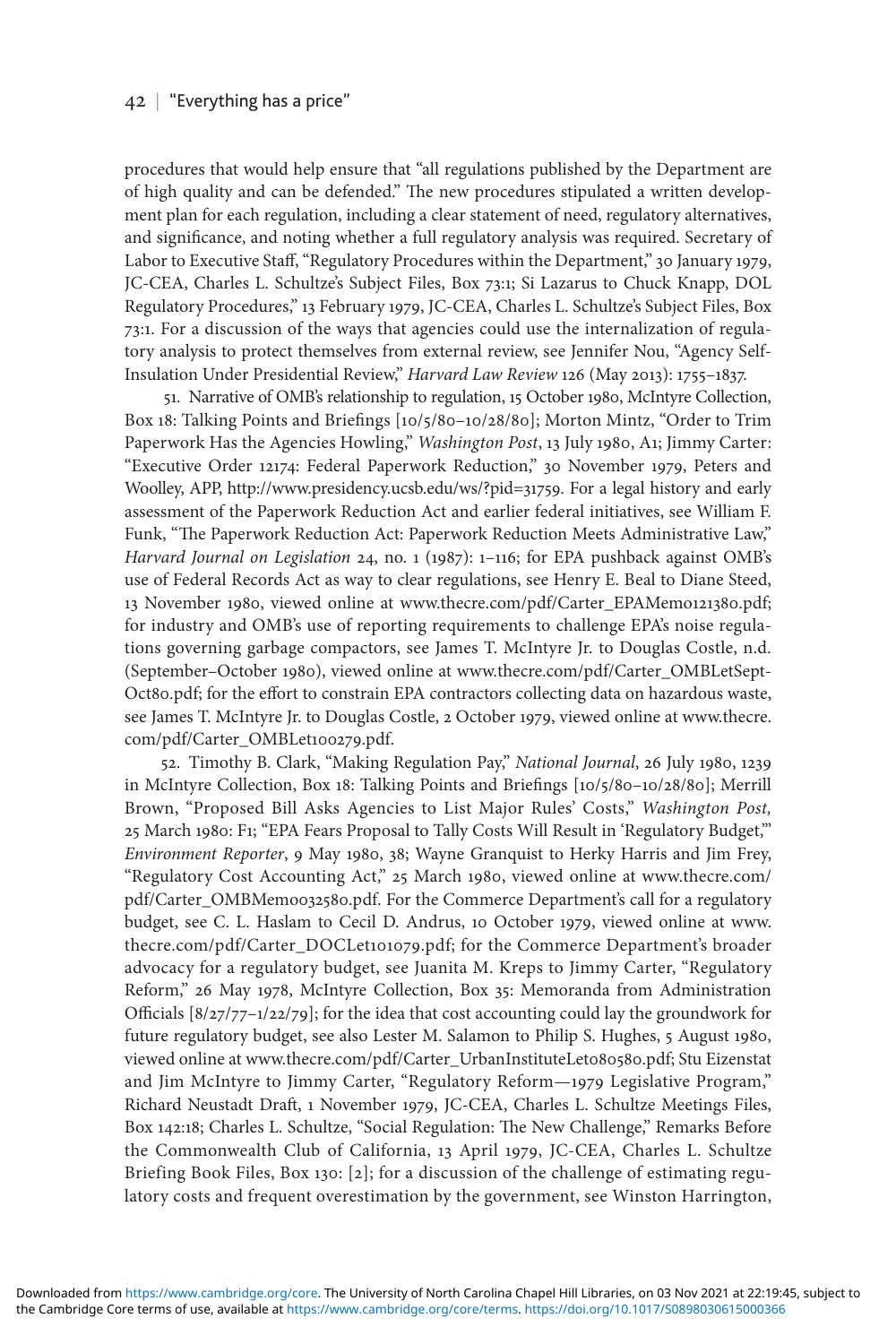Richard D. Morgenstern, and Peter Nelson, "On the Accuracy of Regulatory Cost Estimates," *Journal of Policy Analysis and Management* 19, no. 2 (Spring 2000): 297–322.

 53. Jimmy Carter: "Budget Message to the Congress Transmitting the Fiscal Year 1981 Budget," 28 January 1980, Peters and Woolley, APP, http://www.presidency.ucsb.edu/ ws/?pid=32851; Art Pine, "Defense Rises, Deficit Falls in Carter Budget," *Washington Post*, 29 January 1980; "Excerpts from Fact Sheet on Program," *New York Times* , 15 March 1980, 34; for a contemporary critique of excess federal credit and its impact on the economy, see "Controlling Federal Credit," *Wall Street Journal* , 18 March 1980, 24; Eileen Alt Powell, "Carter Sees Federal Loan Programs As a Threat to Private Capital Markets," *Wall Street* Journal, 16 January 1981, 5; see also George Break, "Government Spending Trends in the Postwar Period," in *The Federal Budget: Economics and Politics*, ed. Aaron B. Wildavsky, Michael J. Boskin, and James W. Abellera (San Francisco, 1982), 39-62, 58-60; for an analysis of the utility of credit budgets and Reagan's use of them for the 1982 budget, see U.S. Congressional Budget Office, *Federal Credit Activities: An Analysis of President Reagan's Credit Budget for 1982* , Staff Working Paper, April 1981.

 54. Stu Eizenstat and Rick Neustadt to Jimmy Carter, 31 October 1979, "Regulatory Reform," McIntyre Collection, Box 35: Memoranda from Administration Officials [1/22/79-7/25/80]; Kitty Bernick to George Eads and Ron Lewis, "RARG Inactivity," 26 March 1980, Eads Files, Box 266: 4/9/80, Wed. 10 a.m. Meeting on RARG issues. Eads insisted that there was no "inactivity" and assured Bernick, "You find them; I'll RARG them." George Eads to Kitty Bernwick, "RARG 'Inactivity," 1 April 1980, Eads Files, Box 266: 4/9/80, Wed. 10 a.m. Meeting on RARG issues. RARG reviews were fewer than originally anticipated because the "pace of issuing significant new regulations has slowed considerably," Schultze explained to Carter in June 1980. Charlie Schultze to Jimmy Carter, "Extension of the Life of the Regulatory Analysis Review Group (RARG)," 26 June 1980, JC-CEA, Charles L. Schultze's Subject Files, Box 74:9. Eads previously explained to Schultze, "No, the 'watchdog' is not asleep. There just haven't been any serious burglary attempts." George Eads to Charlie Schultze, "Update on Major Upcoming Regulations—or, 'Where Is RARG?" 20 September 1979, Folder 6.

 55. Rick Neustadt to George Eads, Ron Lewis, and Jim Tozzi, "Regulatory Reform Program," 22 February 1980, and Ron Lewis to George Eads, Si Lazarus, Rick Neustadt, and Jim Tozzi, "Discretionary Pending Regulations," 25 February 1980, in Eads Files, Box 266: 4/9/80, Wed. 10a.m. Meeting on RARG issues.

 56. Si Lazarus to George Eads, Ron Lewis, Jim Tozzi, and Rick Neustadt, "Regulatory Reform," 25 February 1980, Eads Files, Box 266: 4/9/80, Wed. 10 a.m. Meeting on RARG issues; George Eads to Stu Eizenstat, "Actions That Could be Announced Re: Regulatory Reform," 25 February 1980, Eads Files, Box 266: 4/9/80, Wed. 10 a.m. Meeting on RARG issues.

 57. For David Stockman's rhetorical attack on environmental regulations, see, for example, Peter Behr and Merrill Brown, "One-Year Moratorium Recommended on New Regulations," *Washington Post, 9* November 1980, G1; David Stockman and Jack Kemp, "Memo to Reagan: 'Avoiding an Economic Dunkirk,'" *New York Times* , 14 December 1980, F19; for OMB's development of a "target" list of regulations for scrutiny, see Jim J. Tozzi, Deputy Administrator, OIRA, to Deputy Associate Directors, "Further Guidance on Reporting Federal Employment and Cost Savings Due to Reduction in Regulation," 10 February 1981, National Archives, College Park, OMB OIRA Folder 3.95 #3, 1981–82 Regulatory Management 51-87-41, Box 3.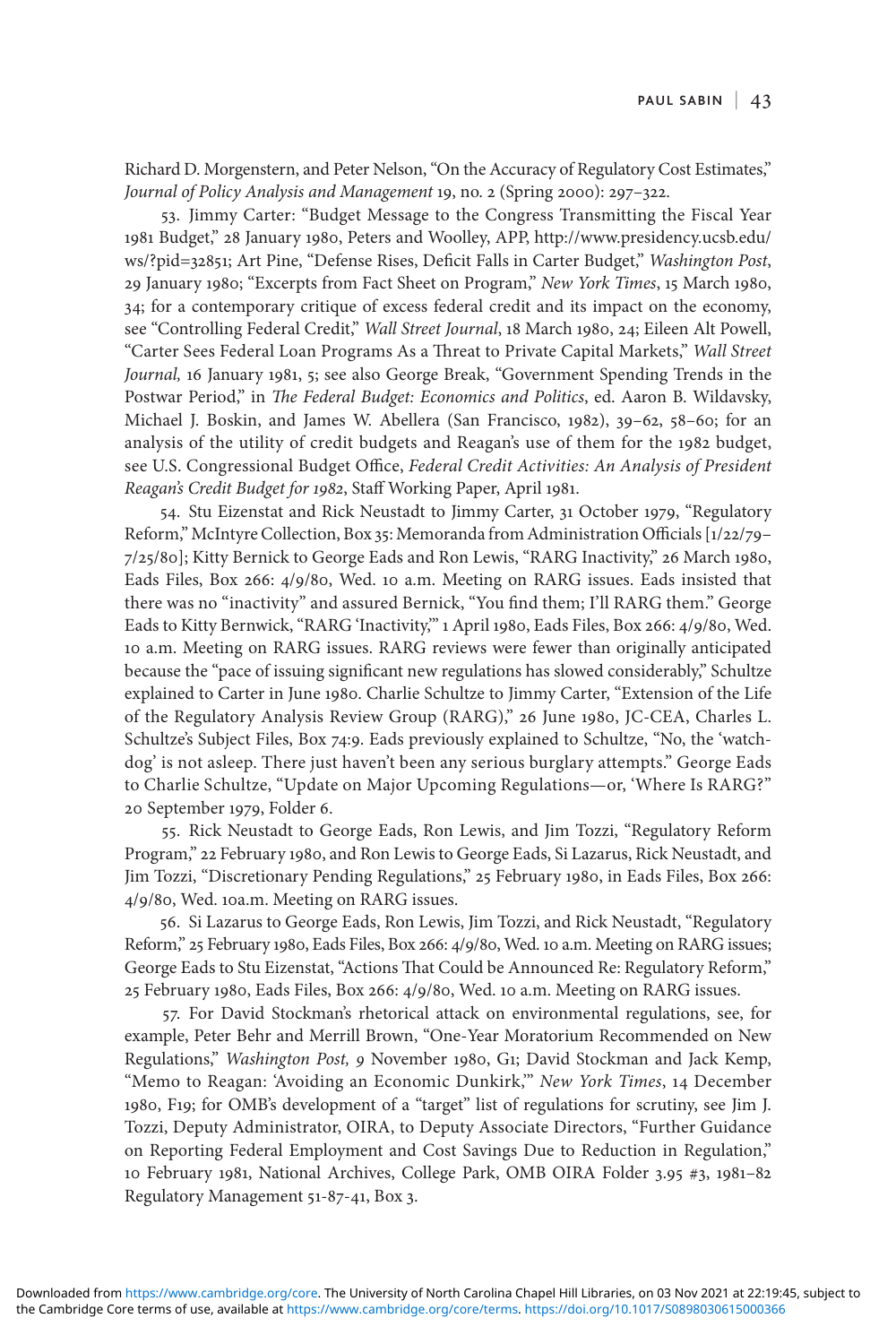58. Jimmy Carter: "Regulatory Reform Statement on Receiving a Report from the Regulatory Council," 28 April 1980, Peters and Woolley, APP, http://www.presidency.ucsb. edu/ws/?pid=33338 ; Jimmy Carter: "Alternative Approaches to Regulation Memorandum from the President," 13 June 1980, Peters and Woolley, APP, http://www.presidency.ucsb. edu/ws/?pid=44568 . See also Peter J. Petkas to Regulatory Reform Message/Speech Planners, 9 April 1980, Eads Files, Box 266: 4/10/80, Thurs. 4 p.m. Regulatory Council Initiatives (Rick Neustadt); Memorandum to Agency Heads, "The Use of Innovative Techniques in Regulatory Programs," Draft 4, April 1980, Eads Files, Carter Library, Box 266, 4/10/80, Thurs. 4 p.m. Regulatory Council Initiatives (Rick Neustadt); U.S. Regulatory Council, "An Introduction to Innovative Techniques," May 1980, Eads Files, Box 266, 4/10/80, Thurs. 4 p.m. Regulatory Council Initiatives (Rick Neustadt).

 59. Talking Points for Ribicoff Meeting," 19 May 1980, McIntyre Collection, Box 18: Talking Points and Briefings [5/5/80-5/28/80]. Anticipating that there would be no regulatory reform bill to sign, Carter formally renewed his executive order on regulatory reform in June. Wayne Granquist to Jim McIntyre, "Meeting of the President with Regulatory Council," 13 June 1980, McIntyre Collection, Box 18: Talking Points and Briefings [6/2/80– 6/30/80]; Charlie Schultze to Jimmy Carter, "Extension of the Life of the Regulatory Analysis Review Group (RARG)," 26 June 1980, JC-CEA, Charles L. Schultze's Subject Files, Box 74:9; Jimmy Carter: "Executive Order 12221: Improving Government Regulations," 27 June 1980, Peters and Woolley, APP, http://www.presidency.ucsb.edu/ws/?pid=44672 ; In July, Carter also announced modest changes in regulatory schedules and requirements that would save auto companies \$600 million over the next four years. Timothy B. Clark, "Making Regulation Pay," *National Journal* , 26 July 1980, 1239 in McIntyre Collection, Box 18: Talking Points and Briefings [10/5/80–10/28/80]. For the administration's fulfillment of its regulatory promises, see Jose A. Gomez-Ibanez to Charlie Schultze, "Regulatory Promises Made to the Auto Industry," 16 January 1981, JC-CEA, Charles L. Schultze's Subject Files, Box 74: Regulatory Activities. Carter's auto industry regulatory relief was more modest than the industry hoped, in part because of the administration's forecasting of fuel prices and demand for more efficient vehicles. An OMB review of auto industry regulatory expenditures anticipated for the 1980–85 period examined thirty-six EPA and forty-two NHTSA pending or existing regulations and found that almost 80 percent of the projected expenditures were attributable to fuel economy standards. Wayne Granquist, Kitty Bernick, George Eads/Dave Harrison to Jim McIntyre, Stu Eizenstat, and Charlie Schultze, "OMB Review of Auto Regulations," 23 May 1980, Eads Files, Box 266: 5/30/80, Fri. 5 p.m. Meeting on Auto Regulations (McIntyre/Granquist). Anticipating continued high gasoline prices, OMB argued that the administration could offer little meaningful regulatory relief to the automobile companies, since most of the fuel economy expenditures would occur "in the absence of federal regulations because of the increasing consumer demand for more fuel efficient automobiles." Van Ooms to James T. McIntyre, 13 May 1980, McIntyre Collection, Box 18: Talking Points and Briefings [5/5/80–5/28/80].

 60. Jimmy Carter: "Regulatory Flexibility Legislation Statement on House of Representatives Approval of the Legislation," 9 September 1980, Peters and Woolley, APP, http://www.presidency.ucsb.edu/ws/?pid=45018 ; Jimmy Carter: "Regulatory Flexibility Act Remarks on Signing S. 299 Into Law," 19 September 1980, Peters and Woolley, APP, http:// www.presidency.ucsb.edu/ws/?pid=45087. For administration views on earlier flexibility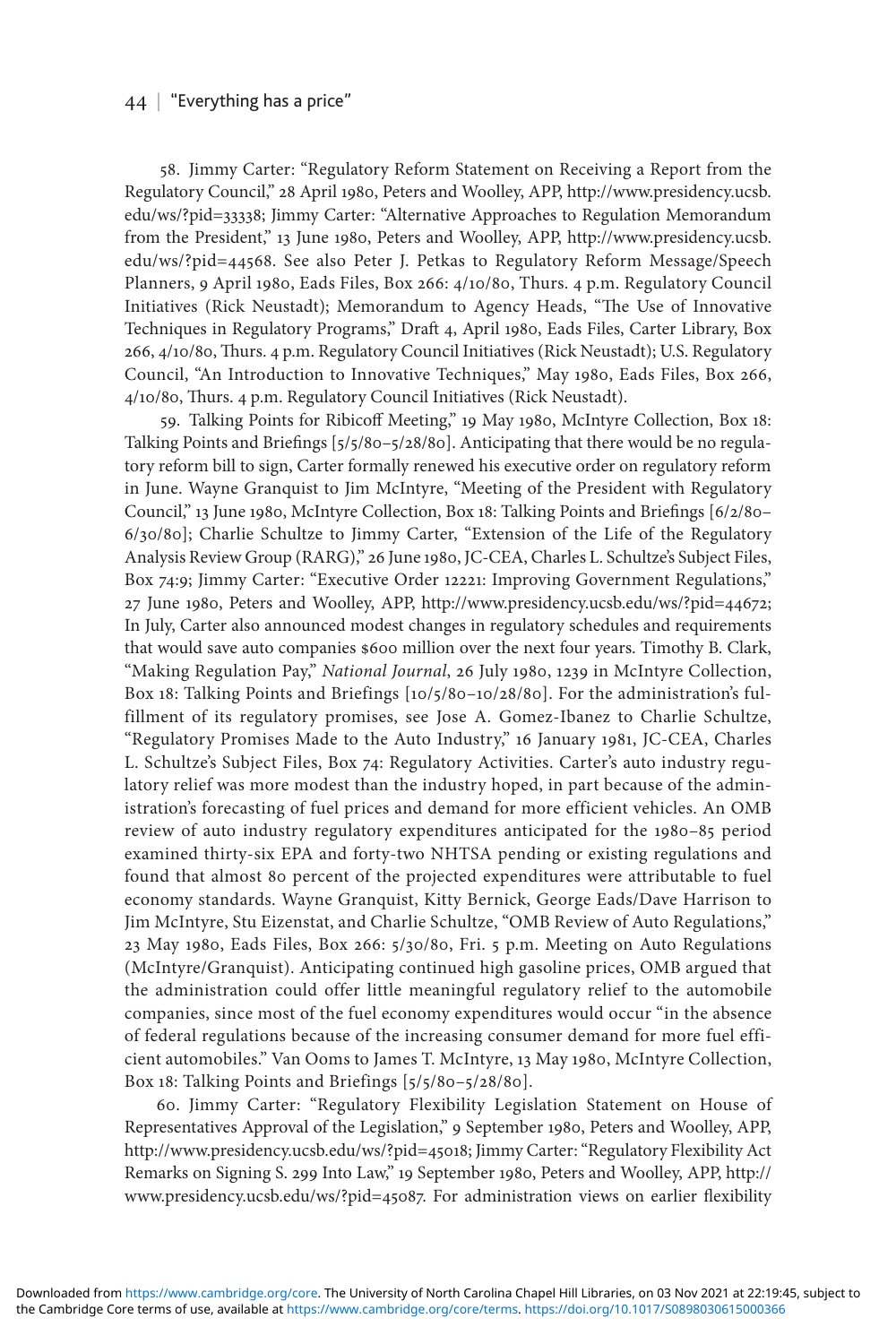proposals, see James T. McIntyre Jr. to James Abourezk, 8 September 1978, in JC-CEA, Charles L. Schultze Briefing Book Files, Box 130.

 61. Presidential Oral History Program, "Interview with James McIntyre: October 28–29, 1981," Carter Presidency Project, University of Virginia: Miller Center of Public Affairs, 2005, 5, 69-70, 111; Funk, "The Paperwork Reduction Act." For the OMB staff's key role pushing the legislation through in the lame duck session, see Peter Behr, "If There's a New Rule, Jim Tozzi Has Read It," *Washington Post* , 10 July 1981, A21; for the crucial importance of OIRA and its predecessor division's staffing and structure to Reagan's deregulatory initiatives, see Jim Tozzi, "OIRA's Formative Years: The Historical Record," *Administrative Law Review* 63 (Special Edition 2011): 37–69, 52; for consolidation of COWPS staff into OIRA, see Thomas Hopkins, telephone interview with the author, 5 January 2015; for a skeptical view of how OIRA would operate, see George Eads, "Harnessing Regulation: The Evolving Role of White House Oversight," *Regulation* 5 (May-June 1981): 19-26.

 62. In contrast to the U.S. emphasis on assessing the impact of regulatory rules, impact assessment in the European system has primarily involved draft statutes rather than rules, although this distinction is changing. For the French case, see Susan Rose-Ackerman and Thomas Perroud, "Impact Assessment in France: U.S. Models and French Legal Traditions," *European Public Law 20, no*. 4 ( 2014 ): 649 –79; for the European Union, see Susan Rose-Ackerman, Stefanie Egidy, and James Fowkes, *Due Process of Lawmaking: The United States*, South Africa, Germany, and the European Union (Cambridge, 2015), 231-33; Frank P. Grad, " A Legislative History of the Comprehensive Environmental Response, Compensation and Liability ('Superfund') Act of 1980," *Columbia Journal of Environmental Law* 8 (1982): 1-36; Jimmy Carter, "Niagara Falls, New York Remarks on Signing the West Valley Demonstration Project Act and the Love Canal Agreement," 1 October 1980, Peters and Woolley, APP, http://www.presidency.ucsb.edu/ws/?pid=45190 ; Carter, "Health and Medical Care for Love Canal Area Residents Statement on a Request to Congress for Appropriations," 24 October 1980, Peters and Woolley, APP, http://www.presidency.ucsb.edu/ws/?pid=45364 ; James Salzman and Barton H. Thompson, *Environmental Law and Policy*, 3rd ed. (New York, 2010): 220–39; Stanley E. Morris, "Memorandum for Distribution," 15 May 1979, in George Eads Meetings Files, JC-CEA, Box 256: 5/24/79 Thurs. 1 p.m. Superfund Meeting [1]; "Staff Analysis of Superfund Legislation," in George Eads Meetings Files, JC-CEA, Box 256: 5/24/79 Thurs. 1 p.m. Superfund Meeting [1]; George Eads to Eliot Cutler, "Superfund," 1 June 1979, George Eads Meetings Files, JC-CEA, Box 256: 5/24/79 Thurs. 1 p.m. Superfund Meeting [1]; Larry White to Charlie Schultze and George Eads, "Draft Legislation on Oil Spills, Hazardous Substance Spills, and Abandoned Dumps," 14 May 1979, in George Eads Meetings Files, JC-CEA, Box 256:  $5/24/79$  Thurs. 1 p.m. Superfund Meeting [1]; Anthony J. Parisi, "Who Pays? Cleaning Up the Love Canals: The Dumps Around Us: Who Will Pay to Clean Up All the Other Love Canals?" *New York Times,* 8 June 1980, F1; "Superfund Superrush," *Wall Street Journal* , 20 November 1980, 26; I. Peterson and L. Garmon, "EPA in the Dumps: Superfund Squabbles," *Science News* 123, no. 9 (26 February 1983): 132–34. For a discussion of Superfund's problematic design and high costs relative to program benefits, see E. Donald Elliott, "Superfund: EPA Success, National Debacle?" *Natural Resources & Environment* 6, no. 3 (1 January 1992): 11+; James T. Hamilton and W. Kip Viscusi, "How Costly Is 'Clean'? An Analysis of the Benefits and Costs of Superfund Site Remediations," *Journal of Policy Analysis and Management* 18, no. 1 (1 January 1999): 2–27; Richard L. Revesz and Richard B. Stewart, eds., *Analyzing Superfund: Economics, Science, and Law*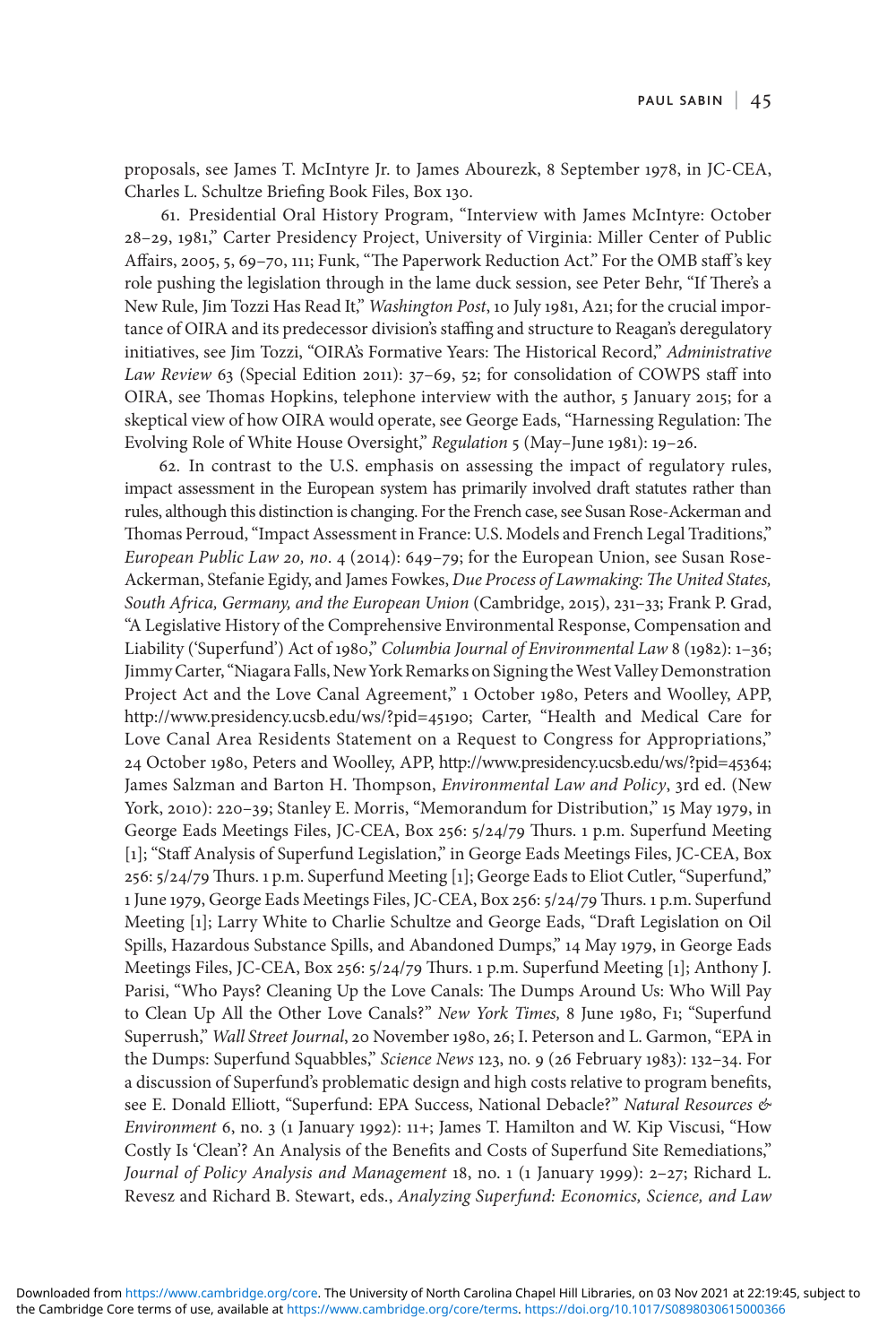(Washington, D.C., 1995); Harold C. Barnett, *Toxic Debts and the Superfund Dilemma* (Chapel Hill, 1994); Jan Paul Acton, *Understanding Superfund: A Progress Report* (Santa Monica, 1989). Reagan's advisers reportedly acquiesced in passing the Superfund bill during the lame duck session in order to settle the controversial toxics issue before Reagan took office. The administration soon struggled with the legislation's mechanisms and costs, however, and with its own ambivalence toward implementing the law. Reagan's OMB director, David Stockman, had criticized the legislation extensively prior to its passage. Rita Lavelle, the assistant administrator of EPA appointed to implement Superfund, had close ties to the chemical industry. In 1984, after an extended public controversy over Superfund, Lavelle was sentenced to six months in prison for lying to Congress about potential favoritism toward a former employer accused of disposing toxic wastes at the Stringfellow Acid Pits in Riverside, California. "On Nod From Reagan, 'Superfund' Resurrected," *Hartford Courant,*  23 November 1980, A10; Philip Shabecoff, "Rita Lavelle Gets 6-Month Term and Is Fined \$10,000 for Perjury," *New York Times* , 10 January 1984, A1.

 63. For more on Carter's effort to balance these competing ideas, see his 1979 State of the Union speech, as discussed in J. Brooks Flippen, *Jimmy Carter, the Politics of Family, and the Rise of the Religious Right* (Athens, Ga., 2011), 208. For the legal activity spurred by Superfund, see Lawrence Hurley, "Lawyers Still Cleaning Up over Superfund Sites," *New York Times* , 3 January 2011; Revesz and Stewart, eds., *Analyzing*  Superfund, 8-10.

 64. Memo for Donald Kennedy, Charlie Schultze, and John White, 9 May 1979, JC-CEA, Charles L. Schultze Briefing Book Files, Box 130: [2].

 65. "Talking Points: Reagan Economic Announcement," 9 September 1980, Collection JC-CEA, Charles L. Schultze Subject Files, Box 72. In a similar spirit, on a copy of a September 1980 speech by Reagan, a Carter staffer, most likely Richard Neustadt, wrote "we've done this" next to Reagan's call to "review regulations that affect the economy, and change them to encourage economic growth." Ronald Reagan, "A Strategy for Growth: The American Economy in the 1980s," Speech to the International Business Council, Chicago, 9 September 1980, Collection JC-CEA, Charles L. Schultze Subject Files, Box 72; Presidential Oral History Program, "Interview with James McIntyre: October 28–29, 1981," Carter Presidency Project, University of Virginia: Miller Center of Public Affairs, 2005, 5, 69–70, 111; see also Charlie Schultze to Jimmy Carter, "Major Economic Themes for the Debate," 23 October 1980, Collection JC-CEA, Charles L. Schultze Subject Files, Box 72.

 66. Reagan, "A Strategy for Growth; Reagan, "Government & Business in the '80s," *Wall Street Journal* , 9 January 1981, 18; Reagan: "Inaugural Address," 20 January 1981, Peters and Woolley, APP, http://www.presidency.ucsb.edu/ws/?pid=43130 ; David Stockman and Jack Kemp, "Memo to Reagan: 'Avoiding an Economic Dunkirk,'" *New York Times* , 14 December 1980, F19.

 67. Ronald Reagan, Memorandum to Cabinet, 29 January 1981, online at http://www. thecre.com/pdf/ReaganMemo.PDF; Executive Order 12291, 17 February 1981, 46 FR 13193, 3 CFR, 1981 Comp., 127. James Miller, who headed the Office of Information and Regulatory Affairs during Reagan's first year in office and then led OMB during Reagan's second term, recalled in a 2001 interview that he and C. Boyden Gray pushed Executive Order 12291 through very quickly in the administration's first weeks, taking the regulatory agencies "completely by surprise," before their political appointees were fully established. The executive order was presented to agency general counsels as a finalized document already